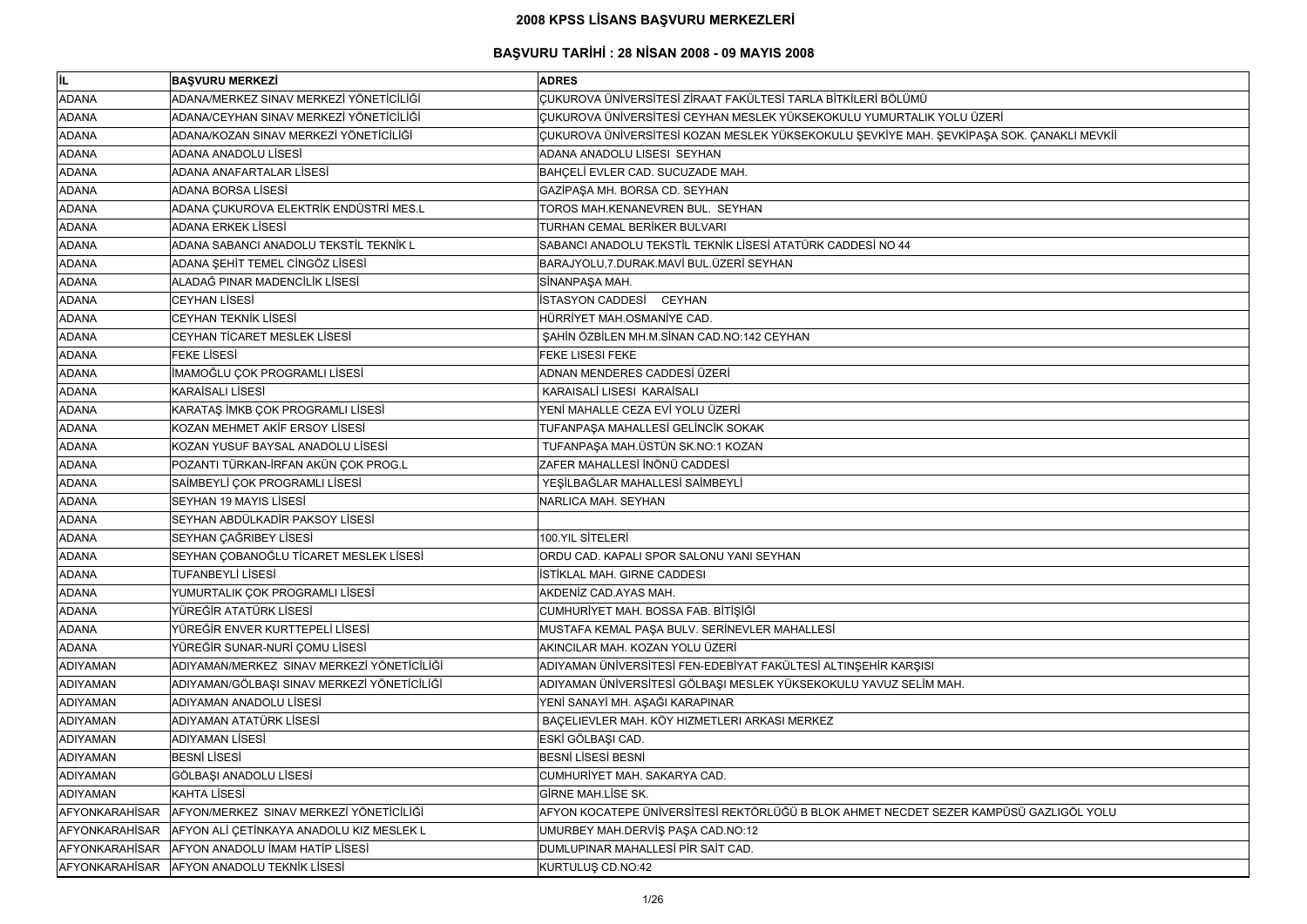| İL                             | <b>BAŞVURU MERKEZİ</b>                          | <b>ADRES</b>                                                                              |
|--------------------------------|-------------------------------------------------|-------------------------------------------------------------------------------------------|
| AFYONKARAHİSAR                 | AFYON ANADOLU TİCARET MESLEK LİSESİ             | <b>CUMHURİYET MAHALLESİ</b>                                                               |
|                                | AFYONKARAHİSAR AFYON ATATÜRK LİSESİ             | ALPARSLAN TÜRKEŞ CADDESİ KARAMAN MAH. DAMARDI SOKAK NO:26                                 |
|                                | AFYONKARAHİSAR AFYON CUMHURİYET LİSESİ          | CUMHURİYET MAH. MÜSEVVİT ÖMER CAD. NO:13                                                  |
|                                | AFYONKARAHİSAR AFYON FATİH LİSESİ               | <b>ESENTEPE MAH.</b>                                                                      |
|                                | AFYONKARAHİSAR AFYON GAZİ ANADOLU TEKNİK LİSESİ | ALİ ÇETİNKAYA MAH. ATATÜRK CAD.                                                           |
| AFYONKARAHISAR AFYON LISESI    |                                                 | ORDU BULV.                                                                                |
| AFYONKARAHİSAR BOLVADİN LİSESİ |                                                 | ERKMEN MAHALLESİ EMİRDAĞ CADDESİ NO:171                                                   |
|                                | AFYONKARAHİSAR ÇAY ÇOK PROGRAMLI LİSESİ         | CEDIT MAH.MUSTAFA KIZILOĞLU CAD. ÇAY                                                      |
| AFYONKARAHİSAR DİNAR LİSESİ    |                                                 | İSTASYON MAH:NO:45 DİNAR                                                                  |
| AFYONKARAHİSAR EMİRDAĞ LİSESİ  |                                                 | YENİ MAH.LİSE CAD.NO:1                                                                    |
| AFYONKARAHİSAR                 | <b>SANDIKLI LISESI</b>                          | İSTASYON CAD. NO:106                                                                      |
|                                | AFYONKARAHİSAR SUHUT ÇOK PROGRAMLI LİSESİ       | ÇAKIRÖZÜ CAD.NO:10 ŞUHUT                                                                  |
| <b>AĞRI</b>                    | AĞRI/MERKEZ SINAV MERKEZİ YÖNETİCİLİĞİ          | ATATÜRK ÜNİVERSİTESİ AĞRI EĞİTİM FAKÜLTESİ FIRAT MAH. ERZURUM YOLU ÜZERİ                  |
| <b>AĞRI</b>                    | DOĞUBEYAZIT LİSESİ                              | RIFKI BAŞKAYA CAD. ÇİFTEPINAR MAH.                                                        |
| <b>AĞRI</b>                    | <b>PATNOS LISESI</b>                            | <b>PATNOS LISESI PATNOS</b>                                                               |
| <b>AKSARAY</b>                 | AKSARAY/MERKEZ SINAV MERKEZİ YÖNETİCİLİĞİ       | AKSARAY ÜNİVERSİTESİ MÜHENDİSLİK FAKÜLTESİ KONYA YOLU ÜZERİ                               |
| <b>AKSARAY</b>                 | AĞAÇÖREN ÇOK PROGRAMLI LİSESİ                   | GÜMÜŞTEPE MAHALLESİ                                                                       |
| <b>AKSARAY</b>                 | AKSARAY ENDÜSTRİ MESLEK LİSESİ                  | ESKİ SANAYİİ CADDESİ                                                                      |
| <b>AKSARAY</b>                 | AKSARAY HAZIM KULAK ANADOLU LİSESİ              | BÜYÜKBÖLCEK MAH.TATAR SK                                                                  |
| <b>AKSARAY</b>                 | <b>AKSARAY LISESI</b>                           | SOFULAR MH. GÜNDOĞDU CAD. NO:1                                                            |
| <b>AKSARAY</b>                 | AKSARAY OSMANGAZİ LİSESİ                        | MEYDAN MAH.                                                                               |
| <b>AKSARAY</b>                 | ESKİL 75.YIL ÇOK PROGRAMLI LİSESİ               | <b>MERKEZ MAH./ESKİL</b>                                                                  |
| <b>AKSARAY</b>                 | GÜLAĞAÇ DEMİRCİ LİSESİ                          | DEMİRCİ LİSESİ GÜLAĞAÇ                                                                    |
| <b>AKSARAY</b>                 | <b>ORTAKÖY LİSESİ</b>                           | ORTAKÖY LİSESİ ORTAKÖY                                                                    |
| <b>AMASYA</b>                  | AMASYA/MERKEZ SINAV MERKEZİ YÖNETİCİLİĞİ        | AMASYA ÜNİVERSİTESİ EĞİTİM FAKÜLTESİ DEKANLIK                                             |
| <b>AMASYA</b>                  | AMASYA/MERZİFON SINAV MERKEZİ YÖNETİCİLİĞİ      | AMASYA ÜNİVERSİTESİ MERZİFON MESLEK YÜKSEKOKULU KOLORDU SOK.                              |
| <b>AMASYA</b>                  | AMASYA ANADOLU LİSESİ                           | <b>BAHCELERİÇİ MAHALLESİ</b>                                                              |
| <b>AMASYA</b>                  | AMASYA ATATÜRK LİSESİ                           | 55 EVLER MAH.                                                                             |
| <b>AMASYA</b>                  | <b>AMASYA LISESI</b>                            | YÜZEVLER MAHALLESİ HASTANE CADDESİ NO:2                                                   |
| <b>AMASYA</b>                  | AMASYA ONİKİ HAZİRAN LİSESİ                     | HIZIRPAŞA MAHALLESİ İSTASYON SEMTİ                                                        |
| <b>AMASYA</b>                  | AMASYA TİCARET MESLEK LİSESİ                    | TİCARET LİSESİ CADDESİ NO: 14/A                                                           |
| <b>AMASYA</b>                  | <b>MERZIFON LISESI</b>                          | SOFULAR MH.LİSE CD. NO:96                                                                 |
| <b>ANKARA</b>                  | ANKARA/MERKEZ SINAV MERKEZİ YÖNETİCİLİĞİ        | ORTA DOĞU TEKNİK ÜNİVERSİTESİ A4 GİRİŞ KAPISI (YÜZÜNCÜ YIL GİRİŞİ)                        |
| <b>ANKARA</b>                  |                                                 | GAZİ EĞİTİM FAKÜLTESİ DEKANLIK BİNASI ZEMİN KAT B-14 TEKNİK OKULLAR                       |
| <b>ANKARA</b>                  | ANKARA/POLATLI SINAV MERKEZİ YÖNETİCİLİĞİ       | HACETTEPE ÜNIVERSITESI POLATLI TEKNIK BILIMLER MESLEK YÜKSEKOKULU ZEMIN KAT ŞEHITLIK MAH. |
| <b>ANKARA</b>                  | AKYURT ÇOK PROGRAMLI LİSESİ                     | MEZARLIK CAD.MELTEM SOKAK NO:9                                                            |
| <b>ANKARA</b>                  | ALTINDAĞ AHMET YESEVİ LİSESİ                    | TAŞDELEN CD.YALINÇ SK. NO:1                                                               |
| <b>ANKARA</b>                  | ALTINDAĞ AYDINLIKEVLER İNÖNÜ LİSESİ             | TÜRK-İŞ BLOKLARI<br>AYDINLIKEVLER                                                         |
| <b>ANKARA</b>                  | ALTINDAĞ DOĞANTEPE ÇOK PROGRAMLI LİSESİ         | DOĞANTEPE MH.2.CAD.51.SOK.NO:7                                                            |
| <b>ANKARA</b>                  | ALTINDAĞ ESENEVLER LİSESİ                       | ALTINPARK MAHALLESİ, TUĞRULBEY SOKAK NU:27                                                |
| <b>ANKARA</b>                  | ALTINDAĞ ULUĞBEY LİSESİ                         | <b>S.GAZETECİ HASAN TAHSİN CAD.NO:1</b>                                                   |
| <b>ANKARA</b>                  | ALTINDAĞ YEŞİLÖZ LİSESİ                         | İRFAN BAŞTUĞ CAD.35.SOK. NO:3/A                                                           |
| <b>ANKARA</b>                  | ANKARA ABİDİNPAŞA LİSESİ                        | TIP FAK.CAD.NO:133                                                                        |
|                                |                                                 |                                                                                           |

| ξŚ                          |
|-----------------------------|
|                             |
|                             |
|                             |
|                             |
|                             |
|                             |
|                             |
|                             |
|                             |
|                             |
|                             |
|                             |
|                             |
|                             |
|                             |
|                             |
|                             |
|                             |
|                             |
|                             |
|                             |
|                             |
| <u>İN KAT ŞEHİTLİK MAH.</u> |
|                             |
|                             |
|                             |
|                             |
|                             |
|                             |
|                             |
|                             |
|                             |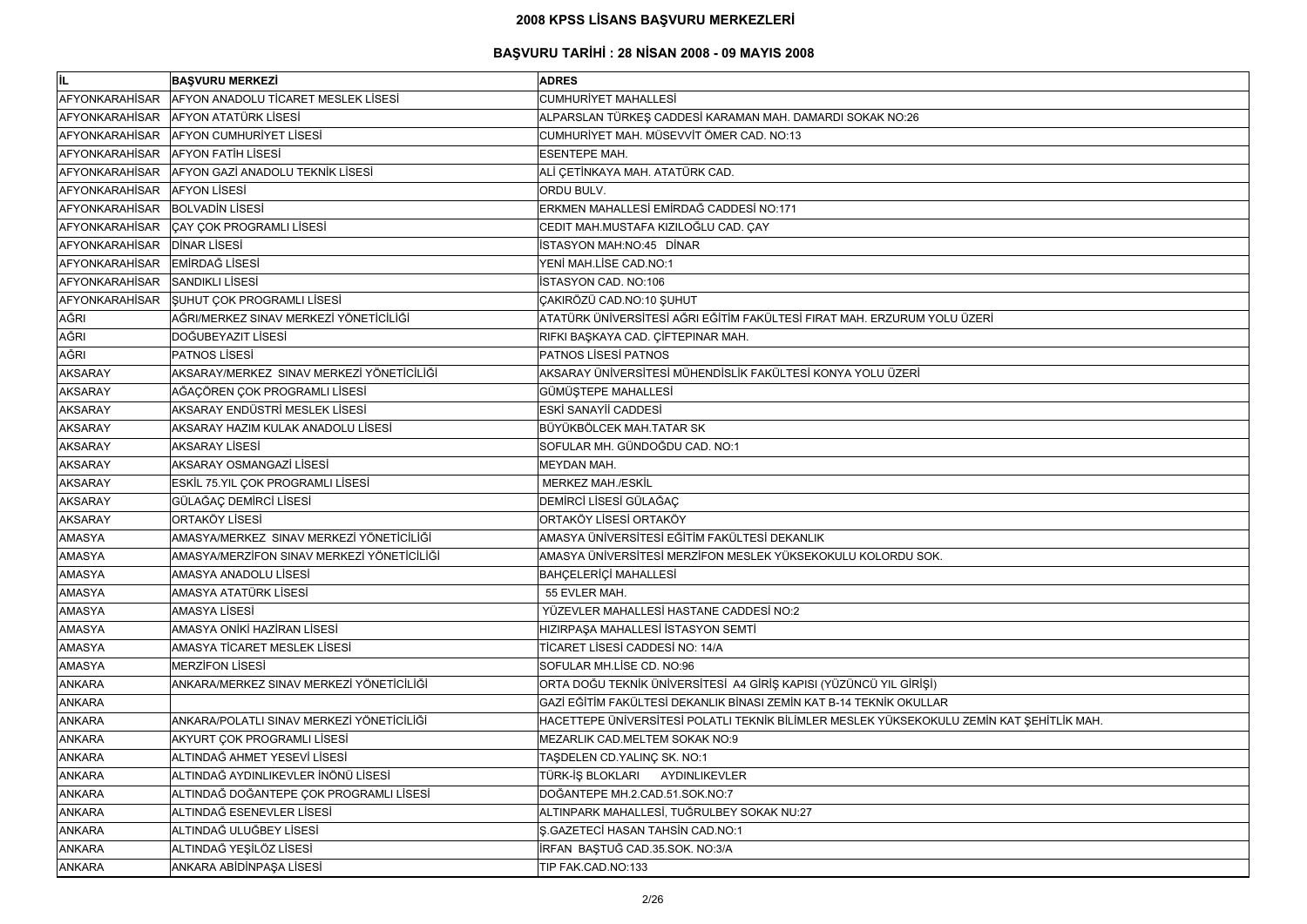| lil.          | <b>BAŞVURU MERKEZİ</b>                  | <b>ADRES</b>                                              |
|---------------|-----------------------------------------|-----------------------------------------------------------|
| <b>ANKARA</b> | <b>ANKARA AKTEPE LISESI</b>             | 5.CD.NO:65                                                |
| <b>ANKARA</b> | ANKARA ANITTEPE LİSESİ                  | GENÇLİK CAD.5.SOK. POLİS AKADEMİSİ ARKASI                 |
| <b>ANKARA</b> | ANKARA ATATÜRK ANADOLU LİSESİ           | KONYA YOLU ÇIFTLIK KAVŞAĞI ATLI SPOR KU- LÜBÜ YANI        |
| <b>ANKARA</b> | ANKARA AYDINLIKEVLER LİSESİ             | İRFAN BAŞTUĞ CAD.NO:19 KEÇİÖREN                           |
| <b>ANKARA</b> | <b>ANKARA AYRANCI LİSESİ</b>            | SELİMİYE CD.DİKMEN KAVŞAĞI                                |
| <b>ANKARA</b> | ANKARA BAHÇELİEVLER DENEME LİSESİ       | PAZAR DURAĞI 1.CAD. 14.SOK.NO:3                           |
| <b>ANKARA</b> | ANKARA BAŞKENT LİSESİ                   | TIP FAKÜLTESİ CAD. SARAYCIK SOKAK NO/4                    |
| <b>ANKARA</b> | <b>ANKARA CUMHURIYET LISESI</b>         | KAZAKİSTAN CD.80.SK. EMEK                                 |
| <b>ANKARA</b> | <b>ANKARA DİKMEN LİSESİ</b>             | HÜRRİYET CAD.NO:144                                       |
| <b>ANKARA</b> | <b>ANKARA ETLİK LİSESİ</b>              | GN.DR.TEVFİK SAĞLAM CAD. NO:182                           |
| <b>ANKARA</b> | ANKARA GAZİ ANADOLU LİSESİ              | 1.CAD. SÖĞÜTÖZÜ                                           |
| <b>ANKARA</b> | <b>ANKARA GAZİ LİSESİ</b>               | İTFAİYE MEYDAN SANAYİ CD. NO:51                           |
| <b>ANKARA</b> | ANKARA HACI ÖMER TARMAN ANADOLU LİSESİ  | HOŞDERE CAD. NO:111 YUKARIAYRANCI                         |
| <b>ANKARA</b> | ANKARA KAYA BAYAZITOĞLU LİSESİ          | İNÖNÜ MAH.ÖZMEN ÇARŞISI YANI BATIKENT                     |
| <b>ANKARA</b> | ANKARA KOCATEPE M.KEMAL LİSESİ          | <b>TUNALI HİLMİ CD.NO:2</b>                               |
| <b>ANKARA</b> | ANKARA KURTULUŞ LİSESİ                  | UĞURLU SOKAK NO:1 KURTULUŞ                                |
| <b>ANKARA</b> | <b>ANKARA LİSESİ</b>                    | TÜRKOCAĞI SOK.NO:1 SIHHİYE                                |
| <b>ANKARA</b> | ANKARA ÖMER SEYFETTİN LİSESİ            | ZİYABEY CD.NO:42                                          |
| <b>ANKARA</b> | ANKARA REHA ALEMDAROĞLU LİSESİ          | BİRLİK MAH. 9.CAD. NO:36                                  |
| <b>ANKARA</b> | ANKARA TÜRK TELEKOM ANADOLU TEKNİK L    | 8. CADDE PTT KARŞISI                                      |
| <b>ANKARA</b> | <b>ANKARA YAPI MESLEK LİSESİ</b>        | TEKNİKOKULLAR-BEŞEVLER                                    |
| <b>ANKARA</b> | ANKARA YILDIRIM BEYAZIT LİSESİ          | BABÜR CADDESİ NO:34 ALTINDAĞ                              |
| <b>ANKARA</b> | AYAŞ NAİME ALİ KARATAŞ ÇOK PROGRAMLI L  | HACIMEMİ M.ÇAKMAK S.N0:11                                 |
| <b>ANKARA</b> | BALA AFŞAR ÇOK PROGRAMLI LİSESİ         | AFŞAR KASABASI                                            |
| <b>ANKARA</b> | BALA FAİK GÜNGÖR ÇOK PROGRAMLI LİSESİ   | KESİKKÖPRÜ KASABASI                                       |
| <b>ANKARA</b> | <b>BALA LİSESİ</b>                      | KARTALTEPE MAH. İNÖNÜ CD.                                 |
| <b>ANKARA</b> | <b>BEYPAZARI LİSESİ</b>                 | MİLLİ EGEMENLİK CADDESİ NO:167                            |
| <b>ANKARA</b> | BEYPAZARI N.KARAOĞUZ VAKFI ANADOLU L    | KIRBAŞI YOLU ÜZERİ 3 KM.                                  |
| <b>ANKARA</b> | ÇAMLIDERE ÇOK PROGRAMLI LİSESİ          | ORTA TEPE MEVKİ ÇAMLIDERE                                 |
| <b>ANKARA</b> | <b>CANKAYA 50.YIL LİSESİ</b>            | ETHEM KÖSLÜ SOK. SEYRANBAĞLARI                            |
| <b>ANKARA</b> | <b>ÇANKAYA ATATÜRK LİSESİ</b>           | SEZENLER CADDESİ NO: 11                                   |
| <b>ANKARA</b> | <b>CANKAYA KILICARSLAN LİSESİ</b>       | 100.YIL İŞÇİ SİTESİ ISI MERKEZİ ARKASI                    |
| <b>ANKARA</b> | ÇANKAYA KİRAMİ-REFİA ALEMDAROĞLU LİSESİ | ÇETİN EMEÇ BULVARI NO:61                                  |
| <b>ANKARA</b> | <b>CANKAYA LISESI</b>                   | HOSDERE CD.NO:187 Y.AYRANCI                               |
| <b>ANKARA</b> | ÇANKAYA MİLLİ PİYANGO ANADOLU LİSESİ    | UĞUR MUMCU CD.KOZA SK. NO:46                              |
| <b>ANKARA</b> | ÇANKAYA ÖĞRETMEN NECLA KIZILBAĞ LİSESİ  | BAĞLAR CAD.SEYRAN SOK. NO:80                              |
| <b>ANKARA</b> | ÇANKAYA S.MEHMET PAŞA LİSESİ            | SOKULLU MEHMET PAŞA CAD.NO:71 DİKMEN                      |
| <b>ANKARA</b> | <b>CANKAYA TINAZTEPE LİSESİ</b>         | M.S.B. LOJMANLARI İÇİ ORAN                                |
| <b>ANKARA</b> | <b>ÇUBUK ANADOLU LİSESİ</b>             | YAVUZ SELİM MAH. HÜKÜMET CAD. ANADOLU SOKAK NO:1          |
| <b>ANKARA</b> | <b>CUBUK LISESI</b>                     | CUMHURİYET MAHALLESİ ATATÜRK CADDESİ SAN TRAL SOKAK NO:31 |
| <b>ANKARA</b> | ELMADAĞ HASANOĞLAN ATATÜRK AND.ÖĞR.L    | HASANOĞLAN ATATÜRK ANADOLU ÖĞRETMEN LISE                  |
| <b>ANKARA</b> | <b>ELMADAĞ LİSESİ</b>                   | ELMADAĞ LİSESİ ELMADAĞ                                    |
| <b>ANKARA</b> | ETIMESGUT ANADOLU LISESI                | SÜVARİ MAHALLESİ 9. CADDE                                 |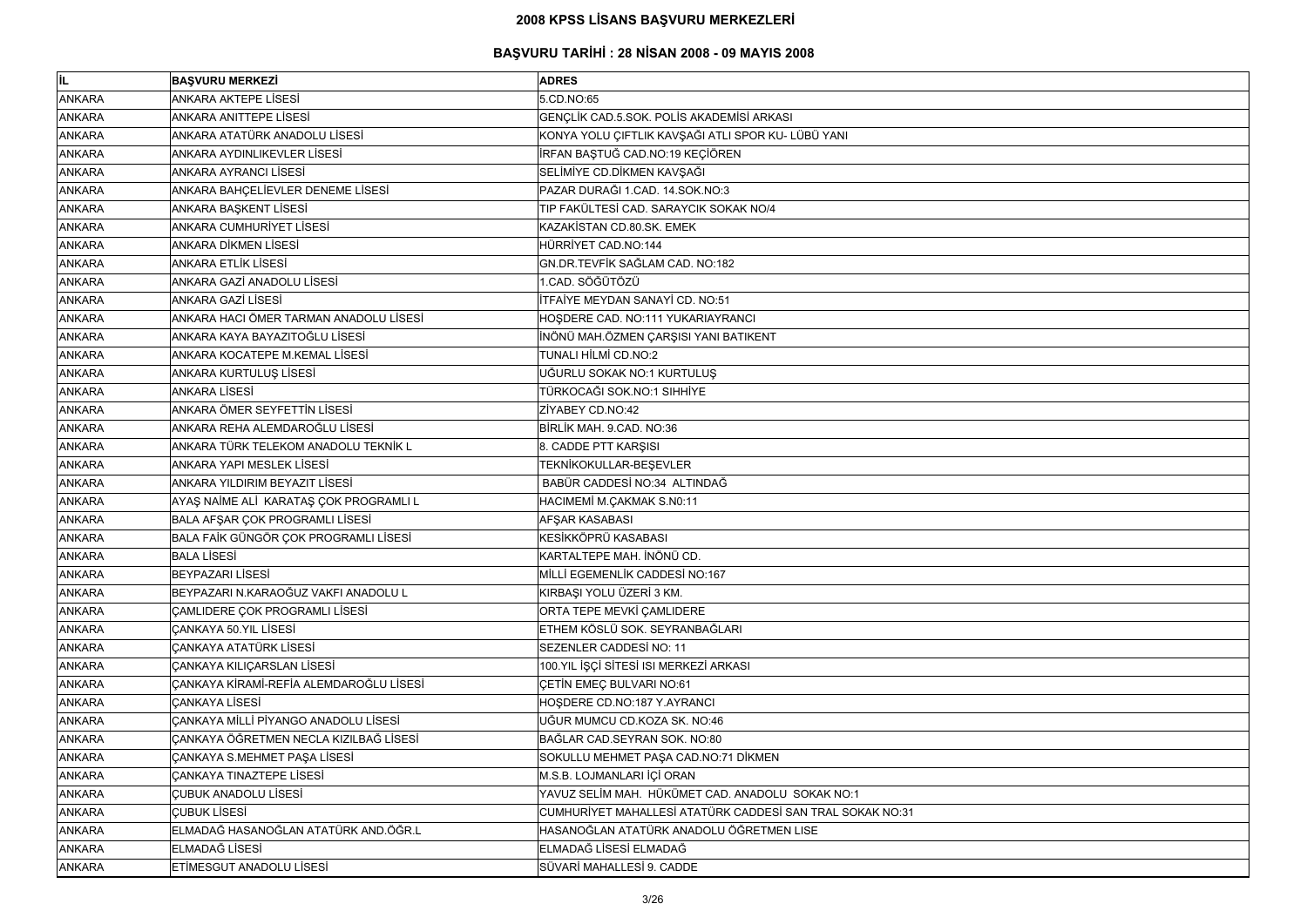| ∣i∟           | <b>BASVURU MERKEZİ</b>                  | <b>ADRES</b>                                        |
|---------------|-----------------------------------------|-----------------------------------------------------|
| <b>ANKARA</b> | ETİMESGUT ERYAMAN LİSESİ                | <b>ERYAMAN TOPLU KONUTLAR 2.ETAP</b>                |
| <b>ANKARA</b> | ETİMESGUT GÜVERCİNLİK ENDÜSTRİ MESLEK L | OTOSANAYİ SİT. 1. CAD. PTT KARŞISI ŞAŞMAZ           |
| <b>ANKARA</b> | ETİMESGUT LİSESİ                        | HİKMET ÖZER CAD, NO:52                              |
| <b>ANKARA</b> | ETİMESGUT MEHMETÇİK LİSESİ              | ETILER CAD.ŞEKER FAB.IÇI                            |
| <b>ANKARA</b> | <b>EVREN LİSESİ</b>                     | ESENTEPE MAHALLESİ CUMHURİYET CADDESİ               |
| <b>ANKARA</b> | GÖLBAŞI ALİ GÜDER ÇOK PROGRAMLI LİSESİ  | ALİ GÜDER ÇOK PROGRAMLI LİSESİ KARAGEDİK KASABASI   |
| <b>ANKARA</b> | GÖLBAŞI DR.Ş.TOMBULOĞLU LİSESİ          | ANKARA C. NO:124                                    |
| <b>ANKARA</b> | GÜDÜL ÇOK PROGRAMLI LİSESİ              | YUKARI MAH.                                         |
| <b>ANKARA</b> | HAYMANA BUMSUZ ÇOK PROGRAMLI LİSESİ     | CUMHURİYET MAH. BUMSUZ BELDESİ                      |
| <b>ANKARA</b> | HAYMANA ÇOK PROGRAMLI LİSESİ            | ANKARA CADDESİ HAYMANA                              |
| <b>ANKARA</b> | HAYMANA OYACA ÇOK PROGRAMLI LİSESİ      | OYACA KASABASI HAYMANA                              |
| <b>ANKARA</b> | <b>KALECİK LİSESİ</b>                   | YEŞILYURT MAHALLESI KALECIK                         |
| <b>ANKARA</b> | KAZAN ÇOK PROGRAMLI LİSESİ              | <b>INÖNÜ CADDESİ NO:2</b>                           |
| <b>ANKARA</b> | KAZAN HAVA ORGENERAL İBRAHİM FIRTINA L  | <b>İST YOLU 35. KM</b>                              |
| <b>ANKARA</b> | KEÇİÖREN BAĞLUM LİSESİ                  | ANKARA CD.NO:74 BAĞLUM KEÇİÖREN                     |
| <b>ANKARA</b> | KEÇİÖREN İNCİRLİ LİSESİ                 | YUNUSEMRE CD.NO:78                                  |
| <b>ANKARA</b> | KEÇİÖREN KALABA LİSESİ                  | FATİH CD.NO:24                                      |
| <b>ANKARA</b> | KEÇİÖREN KANUNİ LİSESİ                  | GÜLHANE HASTANESİ KARŞISI                           |
| <b>ANKARA</b> | <b>KEÇİÖREN LİSESİ</b>                  | SANATORYUM CD.AVNİ PAŞA DURAĞI                      |
| <b>ANKARA</b> | KEÇİÖREN PURSAKLAR LİSESİ               | ATATÜRK CD.NO:18                                    |
| <b>ANKARA</b> | KEÇİÖREN RAUF DENKTAŞ LİSESİ            | FATIH C.RECEP DEMIRCI S. NO:23                      |
| <b>ANKARA</b> | KIZILCAHAMAM ANADOLU LİSESİ             | AKÇAY MAH.YETİŞTİRME SOKAK. NO:22                   |
| <b>ANKARA</b> | KIZILCAHAMAM LİSESİ                     | CENGIZ TOPEL CAD. NO:15                             |
| <b>ANKARA</b> | <b>MAMAK ALI NAILI ERDEM LISESI</b>     | SAHAPGÜRLER MAH.50.SOK. NO:54                       |
| <b>ANKARA</b> | MAMAK BATTALGAZİ ANADOLU MESLEK LİSESİ  |                                                     |
| <b>ANKARA</b> | MAMAK GÜLVEREN LİSESİ                   | PLEVNE CD.NO:69 MAMAK                               |
| <b>ANKARA</b> | <b>MAMAK HURİN YAVUZALP LİSESİ</b>      | EKİN MAH. ÖZALP CAD. 97. SOK. NO:16                 |
| <b>ANKARA</b> | <b>MAMAK LISESI</b>                     | BAHÇELER İÇİ MH.1.CAD.NO:18 MAMAK                   |
| <b>ANKARA</b> | MAMAK NAHİT MENTEŞE LİSESİ              | YENİ BAYINDIR MAH. 105.SOK. NO:15                   |
| <b>ANKARA</b> | <b>MAMAK NİĞBOLU LİSESİ</b>             | KAYAŞ CAD.NO:4 ÜREĞİL                               |
| <b>ANKARA</b> | MAMAK TUZLUÇAYIR LİSESİ                 | TIP FAKÜLTESİ CAD.ÜÇ YOL AĞZI TUZLUÇAYIR            |
| <b>ANKARA</b> | <b>NALLIHAN SARIYAR LİSESİ</b>          | SARIYAR KASABASI                                    |
| <b>ANKARA</b> | NALLIHAN ŞEHİT ÖMER BOZTEPE Ç.P.L       | FATIH MAH. OKUL SOKAK NALLIHAN                      |
| <b>ANKARA</b> | NALLIHAN TURGAY CİNER ÇOK PROGRAMLI L   | ZEKİ AKIN SOK. ÇAYIRHAN/NALLIHAN                    |
| <b>ANKARA</b> | <b>SİNCAN LİSESİ</b>                    | AHİEVRAN MH.AYAŞ CAD.NO:9                           |
| <b>ANKARA</b> | SİNCAN SELAHATTİN AKBİLEK LİSESİ        | YUNUS EMRE MAH.ÇATALYÜREK SOKAK NO:1 FATİH          |
| <b>ANKARA</b> | SİNCAN SÜLEYMAN DEMİREL ANADOLU LİSESİ  | G.O.P MAH YAŞAR DOĞU CAD NO:32                      |
| <b>ANKARA</b> | SİNCAN YENİKENT LİSESİ                  | ATATÜRK M.ZİYA GÖKALP C.NO:11 YENİKENT              |
| <b>ANKARA</b> | ŞEREFLİKOÇHİSAR ANADOLU LİSESİ          | ANADOLU LİSESİ İSTİKLAL MAH.POLIGON CAD. Ş.KOÇHISAR |
| <b>ANKARA</b> | ŞEREFLİKOÇHİSAR ÇALÖREN LİSESİ          | <b>CALÖREN KASABASI</b>                             |
| <b>ANKARA</b> | ŞEREFLİKOÇHİSAR LİSESİ                  | YENİ MAHALLE SAĞLIK SK.                             |
| <b>ANKARA</b> | ÜMİTKÖY ANADOLU LİSESİ                  | ÜMİT MAH. 31. CADDE NO:29                           |
| <b>ANKARA</b> | YENİMAHALLE 75.YIL LİSESİ               | KONUTKENT-1 GİRİŞ 38.CAD.619 SK. KONUTKENT          |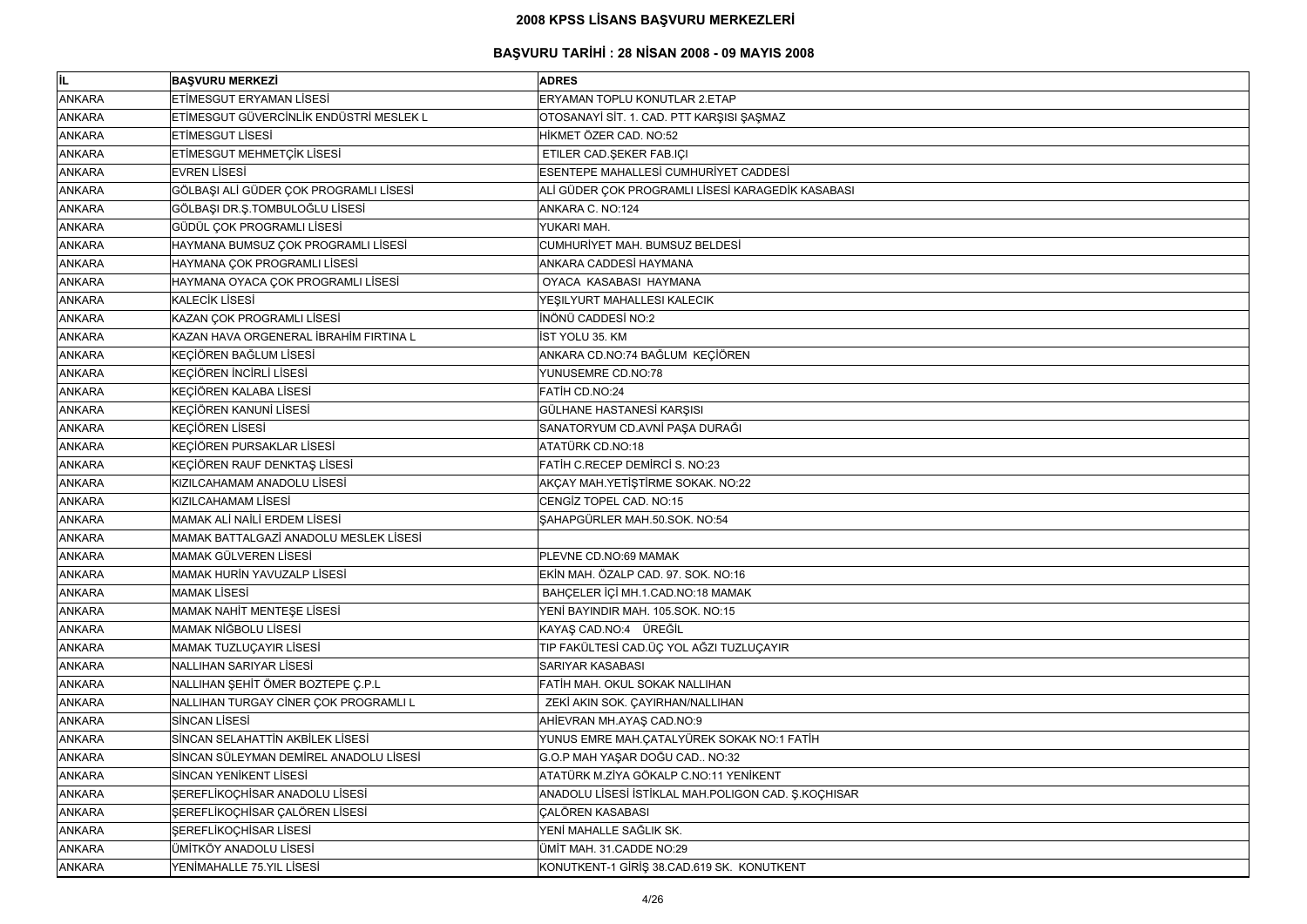| lil.           | <b>BAŞVURU MERKEZİ</b>                      | <b>ADRES</b>                                                                           |
|----------------|---------------------------------------------|----------------------------------------------------------------------------------------|
| <b>ANKARA</b>  | YENİMAHALLE ALPARSLAN LİSESİ                | <b>ÇAMLICA MAH.</b>                                                                    |
| <b>ANKARA</b>  | YENİMAHALLE BATIKENT LİSESİ                 | KENT KOOP.MAH.4.CAD. YENİMAHALLE                                                       |
| <b>ANKARA</b>  | YENİMAHALLE DEMETEVLER İMAM HATİP LİSESİ    | ÖZEVLER MAH. 50. SK. NO:22 YENİMAHALLE                                                 |
| <b>ANKARA</b>  | YENİMAHALLE DEMETEVLER MİMAR SİNAN L.       | 1.CAD. NO:13 DEMETEVLER                                                                |
| <b>ANKARA</b>  | YENİMAHALLE GAZİÇİFTLİĞİ LİSESİ             | ABANT SK.NO:13 HİPODROM                                                                |
| <b>ANKARA</b>  | YENİMAHALLE MEHMET AKİF ERSOY LİSESİ        | YAHYALAR MAH.72.SK.                                                                    |
| <b>ANKARA</b>  | YENİMAHALLE MUSTAFA KEMAL LİSESİ            | İVEDİK CADDESİ NO:29 YENİMAHALLE                                                       |
| <b>ANKARA</b>  | YENİMAHALLE ŞENTEPE LİSESİ                  | BURÇ MAH.DEĞİRMENDERE CAD.NO.4 ŞENTEPE                                                 |
| <b>ANKARA</b>  | YENİMAHALLE Y.K.BEYATLI LİSESİ              | Y.KEMAL CAD.BANKAEVLERİ                                                                |
| <b>ANTALYA</b> | ANTALYA/MERKEZ SINAV MERKEZİ YÖNETİCİLİĞİ   | AKDENİZ ÜNİVERSİTESİ FEN BİLİMLERİ ENSTİTÜSÜ KAMPÜS                                    |
| <b>ANTALYA</b> | ANTALYA/ALANYA SINAV MERKEZİ YÖNETİCİLİĞİ   | AKDENİZ ÜNİVERSİTESİ ALANYA İŞLETME FAKÜLTESİ MERKEZ MAH. SİGORTA CAD. KESTEL          |
| <b>ANTALYA</b> | ANTALYA/MANAVGAT SINAV MERKEZİ YÖNETİCİLİĞİ | AKDENİZ ÜNİVERSİTESİ MANAVGAT MESLEK YÜKSEKOKULU EMEK MAH. 3049 SOK. NO:1              |
| <b>ANTALYA</b> | ALANYA A.F.ALAETTİNOĞLU LİSESİ              | SARAY MAH.KÜLTÜR CAD. FEYZİLER SOK. NO: 1                                              |
| <b>ANTALYA</b> | ALANYA ANADOLU TEKNİK LİSESİ                | SANAYİ SİTESİ YANI ALANYA                                                              |
| <b>ANTALYA</b> | <b>ALANYA LİSESİ</b>                        | KADIPAŞA MH. BOSTANCIPINARI CD.                                                        |
| <b>ANTALYA</b> | <b>ANTALYA ANADOLU TEKNİK LİSESİ</b>        | KONYAALTI CADDESİ NO:36 ANTALYA                                                        |
| <b>ANTALYA</b> | <b>ANTALYA ATATÜRK LİSESİ</b>               | SAKARYA BULVARI ATATÜRK MAHALLESİ NO:159                                               |
| <b>ANTALYA</b> | ANTALYA ÇAĞLAYAN LİSESİ                     | ANTALYA ÇAĞLAYAN LİSESİ ÖZGÜRLÜK MH.2655 SK.                                           |
| <b>ANTALYA</b> | <b>ANTALYA GAZİ LİSESİ</b>                  | BAHÇELİEVLER MH. ANTALYA                                                               |
| <b>ANTALYA</b> | ANTALYA İSMET İNÖNÜ KIZ MESLEK LİSESİ       | ALİ ÇETİNKAYA CADDESİ NO:15                                                            |
| <b>ANTALYA</b> | <b>ANTALYA LİSESİ</b>                       | HAŞİM İŞCAN MAHALLESİ ATATÜRK CADDESİ NO:45                                            |
| <b>ANTALYA</b> | FINIKE CUMHURIYET ÇOK PROGRAMLI LISESI      | FİNİKE CUMHURİYET ÇOK P.LİSESİ KUM MAH.KUMLUCA CAD. SAHİLKENT                          |
| <b>ANTALYA</b> | GAZİPAŞA ÇOK PROGRAMLI LİSESİ               | <b>M.EGEMENLİK BULVARI</b>                                                             |
| <b>ANTALYA</b> | <b>KEMER LİSESİ</b>                         | AKDENİZ CAD. KEMER                                                                     |
| <b>ANTALYA</b> | <b>KORKUTELİ LİSESİ</b>                     | KİREMİTLİ MAHALLESİ STADYUM CADDESİ KORKUTELİ                                          |
| <b>ANTALYA</b> | KUMLUCA GÜL-ÇETİN KAUR LİSESİ               | BAĞLIK MAH.ORTAOKUL SOK.                                                               |
| <b>ANTALYA</b> | <b>MANAVGAT LİSESİ</b>                      | LİSE CD. MANAVGAT                                                                      |
| <b>ANTALYA</b> | <b>SERİK LİSESİ</b>                         | MERKEZ MAH.DEVLET HASTAHANESİ YANI SERİK                                               |
| <b>ARDAHAN</b> | ARDAHAN/MERKEZ SINAV MERKEZİ YÖNETİCİLİĞİ   | KAFKAS ÜNIVERSITESI ARDAHAN MESLEK YÜKSEKOKULU ERZURUM CAD. GÖLE YOLU ÜZERİ            |
| <b>ARDAHAN</b> | <b>ARDAHAN LISESI</b>                       | KARAGÖL MH. LİSE CD.                                                                   |
| <b>ARTVIN</b>  | ARTVİN/MERKEZ SINAV MERKEZİ YÖNETİCİLİĞİ    | KAFKAS ÜNİVERSİTESİ ARTVİN ORMAN FAKÜLTESİ                                             |
| <b>ARTVIN</b>  | ARTVİN/ARHAVİ SINAV MERKEZİ YÖNETİCİLİĞİ    | İLÇE MİLLİ EĞİTİM MÜDÜRLÜĞÜ HÜKÜMET KONAĞI KAT:1                                       |
| <b>ARTVIN</b>  | ARTVİN/HOPA SINAV MERKEZİ YÖNETİCİLİĞİ      | İLÇE MİLLİ EĞİTİM MÜDÜRLÜĞÜ HÜKÜMET KONAĞI KAT:4                                       |
| <b>ARTVIN</b>  | BORÇKA ŞEHİT SAVAŞ GEDİK LİSESİ             | MAVİ ÇARŞI YANI BORÇKA                                                                 |
| <b>ARTVIN</b>  | ŞAVŞAT ÇOK PROGRAMLI LİSESİ                 | CUMHURIYET CADDESİ ŞAVŞAT                                                              |
| <b>ARTVIN</b>  | YUSUFELİ ÇOK PROGRAMLI LİSESİ               | LİSE CADDESİ YUSUFELİ                                                                  |
| <b>AYDIN</b>   | AYDIN/MERKEZ SINAV MERKEZİ YÖNETİCİLİĞİ     | ADNAN MENDERES ÜNİVERSİTESİ REKTÖRLÜĞÜ KEPEZ MEVKİ                                     |
| <b>AYDIN</b>   | AYDIN/NAZİLLİ SINAV MERKEZİ YÖNETİCİLİĞİ    | ADNAN MENDERES ÜNİVERSİTESİ NAZİLLİ İKTİSADİ VE İDARİ BİLİMLER FAKÜLTESİ SÜMER KAMPÜSÜ |
| <b>AYDIN</b>   | AYDIN/SÖKE SINAV MERKEZİ YÖNETİCİLİĞİ       | ADNAN MENDERES ÜNİVERSİTESİ SÖKE MESLEK YÜKSEKOKULU HİLMİ MEYDAN CAD. YENİKENT         |
| <b>AYDIN</b>   | AYDIN ADNAN MENDERES ANADOLU LİSESİ         | EFELER MAH. HÜRRİYET BULV.NO:17                                                        |
| <b>AYDIN</b>   | AYDIN ANADOLU TİCARET MESLEK LİSESİ         | AYDIN ANADOLU TİCARET MESLEK LİSESİ ZAFER MAHALLESİ PINARBAŞI                          |
| <b>AYDIN</b>   | <b>AYDIN EFELER LİSESİ</b>                  | GÜZELHISAR MAH.ALBAYRAK CAD.NO:21                                                      |
| <b>AYDIN</b>   | <b>AYDIN LİSESİ</b>                         | MEŞRUTİYET MAHALLESİ GENÇLİK CADDESİ                                                   |

| KESTEL        |
|---------------|
| NO:1          |
|               |
|               |
|               |
|               |
|               |
|               |
|               |
|               |
|               |
|               |
|               |
|               |
|               |
|               |
|               |
|               |
|               |
|               |
| ILU ÜZERİ     |
|               |
|               |
|               |
|               |
|               |
|               |
|               |
|               |
|               |
|               |
| SÜMER KAMPÜSÜ |
| D. YENİKENT   |
|               |
|               |
|               |
|               |
|               |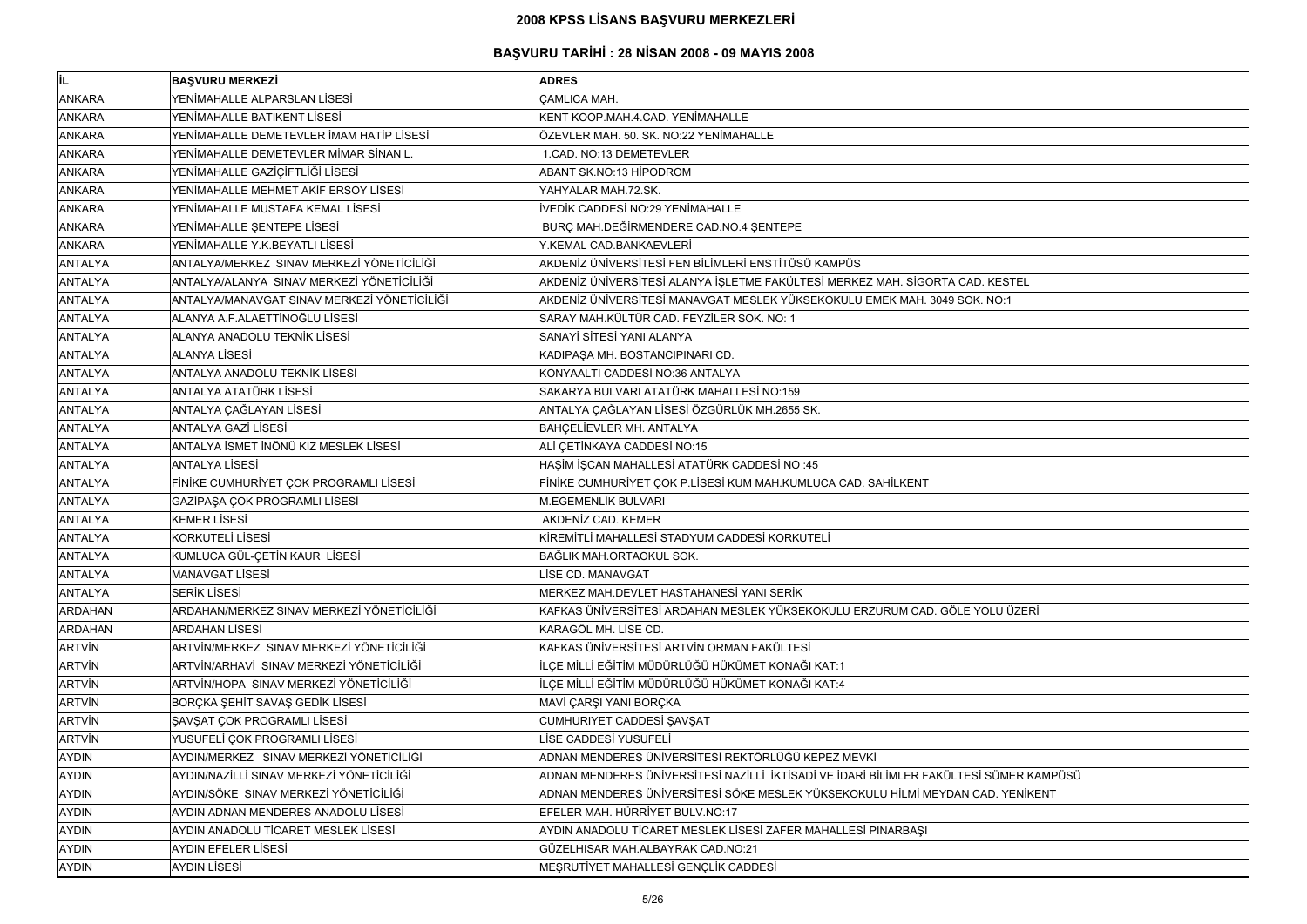| IL.              | <b>BAŞVURU MERKEZİ</b>                         | <b>ADRES</b>                                                                               |
|------------------|------------------------------------------------|--------------------------------------------------------------------------------------------|
| <b>AYDIN</b>     | <b>AYDIN MEHMET AKİF ERSOY LİSESİ</b>          | FATİH MH. AYDIN BULV. MUHTARLIK KARŞISI                                                    |
| <b>AYDIN</b>     | AYDIN YÜKSEL YALOVA AND.GÜZEL SANATLAR L       | MİMAR SİNAN MAH.ALİ İHSAN PAŞA BULVARI NO:19                                               |
| <b>AYDIN</b>     | NAZİLLİ ANADOLU ÖĞRETMEN LİSESİ                | SÜMER MAH. HÜRRİYET CADDESİ                                                                |
| <b>AYDIN</b>     | <b>NAZİLLİ LİSESİ</b>                          | KARAÇAY MH.ERTUĞRUL ÜNLÜER CAD.                                                            |
| <b>AYDIN</b>     | NAZİLLİ M.AKİF ERSOY LİSESİ                    | YENİMAHALLE 161 SOKAK NO:122                                                               |
| <b>AYDIN</b>     | SÖKE KIZ MESLEK LİSESİ                         | KEMALPAŞA MH.FORBES SK. NO:3                                                               |
| <b>AYDIN</b>     | <b>SÖKE LISESİ</b>                             | AYDIN CADDESİ FEVZİ PAŞA MH.125/A                                                          |
| <b>BALIKESIR</b> | BALIKESİR/MERKEZ SINAV MERKEZİ YÖNETİCİLİĞİ    | BALIKESİR ÜNİVERSİTESİ GÜZEL SANATLAR FAKÜLTESİ AYGÖREN MAH.                               |
| <b>BALIKESIR</b> | BALIKESİR/BANDIRMA SINAV MERKEZİ YÖNETİCİLİĞİ  | BALIKESİR ÜNİVERSİTESİ BANDIRMA İKTİSADİ VE İDARİ BİLİMLER FAKÜLTESİ CUMHURİYET CAD. NO:10 |
| <b>BALIKESIR</b> | BALIKESİR/EDREMİT SINAV MERKEZİ YÖNETİCİLİĞİ   | BALIKESİR ÜNİVERSİTESİ EDREMİT MESLEK YÜKSEKOKULU ÇAMCI YOLU ÜZERİ                         |
| <b>BALIKESIR</b> | BALIKESİR 100.YIL ANADOLU MESLEK LİSESİ        | BAHÇELİEVLER MAH.TEKNİK LİSE CAD.                                                          |
| <b>BALIKESIR</b> | <b>BALIKESIR ADNAN MENDERES LISESI</b>         | ADNAN MENDERES MAH. HACI BAHA BEY CAD.                                                     |
| <b>BALIKESIR</b> | <b>BALIKESIR ANADOLU MESLEK LISESI</b>         | SANAT OKULU CAD.NO:1                                                                       |
| <b>BALIKESIR</b> | <b>BALIKESIR ANADOLU TICARET MESLEK LISESI</b> | KASAPLAR MAH. ESKİ İZMİR YOLU                                                              |
| <b>BALIKESIR</b> | <b>BALIKESIR BAHÇELİEVLER LİSESİ</b>           | BAHÇELİEVLER MAH. İŞLETMECİLİK CAD.                                                        |
| <b>BALIKESIR</b> | <b>BALIKESIR CUMHURIYET LISESI</b>             | <b>GÜNDOĞAN MAHALLESİ</b>                                                                  |
| <b>BALIKESIR</b> | BALIKESIR HACI İLBEY TİCARET MESLEK L          | KARAOĞLAN MAH. KIZORTAOKUL SOK.NO:55                                                       |
| <b>BALIKESIR</b> | <b>BALIKESIR LISESI</b>                        | AYGÖREN MAH.ÖRNEK SOK.                                                                     |
| <b>BALIKESIR</b> | <b>BALIKESIR TICARET ODASI LISESI</b>          | HASAN BASRI ÇANTAY MH.                                                                     |
| <b>BALIKESIR</b> | BALIKESİR Z.ÖZKARDAŞLAR LİSESİ                 | ATATÜRK MAHALLESI                                                                          |
| <b>BALIKESIR</b> | BANDIRMA ŞEHİT M.GÖNENÇ LİSESİ                 | ŞEHİT MEHMET GÖNENÇ LİSESİ BANDIRMA                                                        |
| <b>BALIKESIR</b> | <b>EDREMIT LISESI</b>                          | YILMAZ AKPINAR BLV.                                                                        |
| <b>BARTIN</b>    | BARTIN/MERKEZ SINAV MERKEZİ YÖNETİCİLİĞİ       | ZONGULDAK KARAELMAS ÜNİVERSİTESİ BARTIN ORMAN FAKÜLTESİ İDARİ VE MALİ İŞLER BÜROSU         |
| <b>BARTIN</b>    | <b>AMASRA LISESI</b>                           | KUM MH. SUPHİ KALAFATOĞLU S.NO:15                                                          |
| <b>BARTIN</b>    | <b>BARTIN ANADOLU TEKNIK LISESI</b>            | ESKI HASTANE CAD.                                                                          |
| <b>BARTIN</b>    | BARTIN KOZCAĞIZ ÇOK PROGRAMLI LİSESİ           | MUSTAFA KEMAL PAŞA C. NO:118                                                               |
| <b>BARTIN</b>    | <b>BARTIN KÖKSAL TOPTAN LİSESİ</b>             | GÖLBUCAĞI MAHALLESİ STADYUM SOK                                                            |
| <b>BARTIN</b>    | <b>BARTIN LISESI</b>                           | KIRTEPE MAHALLESİ CEMAL ALIS SOKAK                                                         |
| <b>BARTIN</b>    | BARTIN TİCARET MESLEK LİSESİ                   | ÖMER TEPESİ MEVKİ                                                                          |
| <b>BARTIN</b>    | KURUCAȘILE ANADOLU MESLEK LISESI               | KURUCAȘİLE ANADOLU MESLEK LİSESİ KURUCAŞİLE                                                |
| <b>BARTIN</b>    | ULUS ÇOK PROGRAMLI LİSESİ                      | MEZGELER MAH. ZÜBEYDE HANIM CAD. ULUS                                                      |
| <b>BATMAN</b>    | BATMAN/MERKEZ SINAV MERKEZİ YÖNETİCİLİĞİ       | DİCLE ÜNİVERSİTESİ BATMAN TEKNİK EĞİTİM FAKÜLTESİ                                          |
| <b>BATMAN</b>    | <b>BATMAN ANADOLU LISESI</b>                   | <b>BELDE MAH.</b>                                                                          |
| <b>BATMAN</b>    | BATMAN ANADOLU MESLEK LİSESİ                   | KÜLTÜR MAH. ÖZEL İDARE YANI                                                                |
| <b>BATMAN</b>    | <b>BATMAN FATIH LISESI</b>                     | FATİH MAH. MERKEZ                                                                          |
| <b>BATMAN</b>    | <b>BATMAN LİSESİ</b>                           | ZİYA GÖKALP MAH.1706.SK.                                                                   |
| <b>BATMAN</b>    | <b>BATMAN TEKNİK LİSESİ</b>                    | PINARBAŞI MAH. DİYARBAKIR CAD.                                                             |
| <b>BATMAN</b>    | <b>BEŞİRİ LİSESİ</b>                           | BEHREM YOĞUN MAH.ZÜBEYDE HANIM CAD. NO:14<br><b>BEŞIRI</b>                                 |
| <b>BATMAN</b>    | GERCÜŞ LİSESİ                                  | BAĞLARBASI MAHALLESİ HÜKÜMET CADDESİ GERCÜŞ                                                |
| <b>BATMAN</b>    | HASANKEYF BEŞİR TUTUŞ LİSESİ                   | HASANKEYF BEŞİR TUTUŞ LİSESİ HASANKEYF                                                     |
| <b>BATMAN</b>    | <b>KOZLUK LİSESİ</b>                           | LİSE CAD. KOZLUK/BATMAN                                                                    |
| <b>BATMAN</b>    | <b>SASON LISESI</b>                            | YILDIZ MAH.LİSE CAD.                                                                       |
| <b>BAYBURT</b>   | BAYBURT/MERKEZ SINAV MERKEZİ YÖNETİCİLİĞİ      | ATATÜRK ÜNİVERSİTESİ BAYBURT MESLEK YÜKSEKOKULU TRABZON YOLU ÜZERİ ASKERİ KIŞLA KARŞISI    |

| URİYET CAD. NO:10    |  |
|----------------------|--|
|                      |  |
|                      |  |
|                      |  |
|                      |  |
|                      |  |
|                      |  |
|                      |  |
|                      |  |
|                      |  |
|                      |  |
|                      |  |
|                      |  |
|                      |  |
|                      |  |
|                      |  |
|                      |  |
|                      |  |
|                      |  |
|                      |  |
|                      |  |
|                      |  |
|                      |  |
|                      |  |
| İŞLER BÜROSU         |  |
|                      |  |
|                      |  |
|                      |  |
|                      |  |
|                      |  |
|                      |  |
|                      |  |
|                      |  |
|                      |  |
|                      |  |
|                      |  |
|                      |  |
|                      |  |
|                      |  |
|                      |  |
|                      |  |
|                      |  |
|                      |  |
|                      |  |
|                      |  |
|                      |  |
|                      |  |
|                      |  |
|                      |  |
|                      |  |
|                      |  |
|                      |  |
|                      |  |
|                      |  |
|                      |  |
|                      |  |
| ISKERİ KIŞLA KARŞISI |  |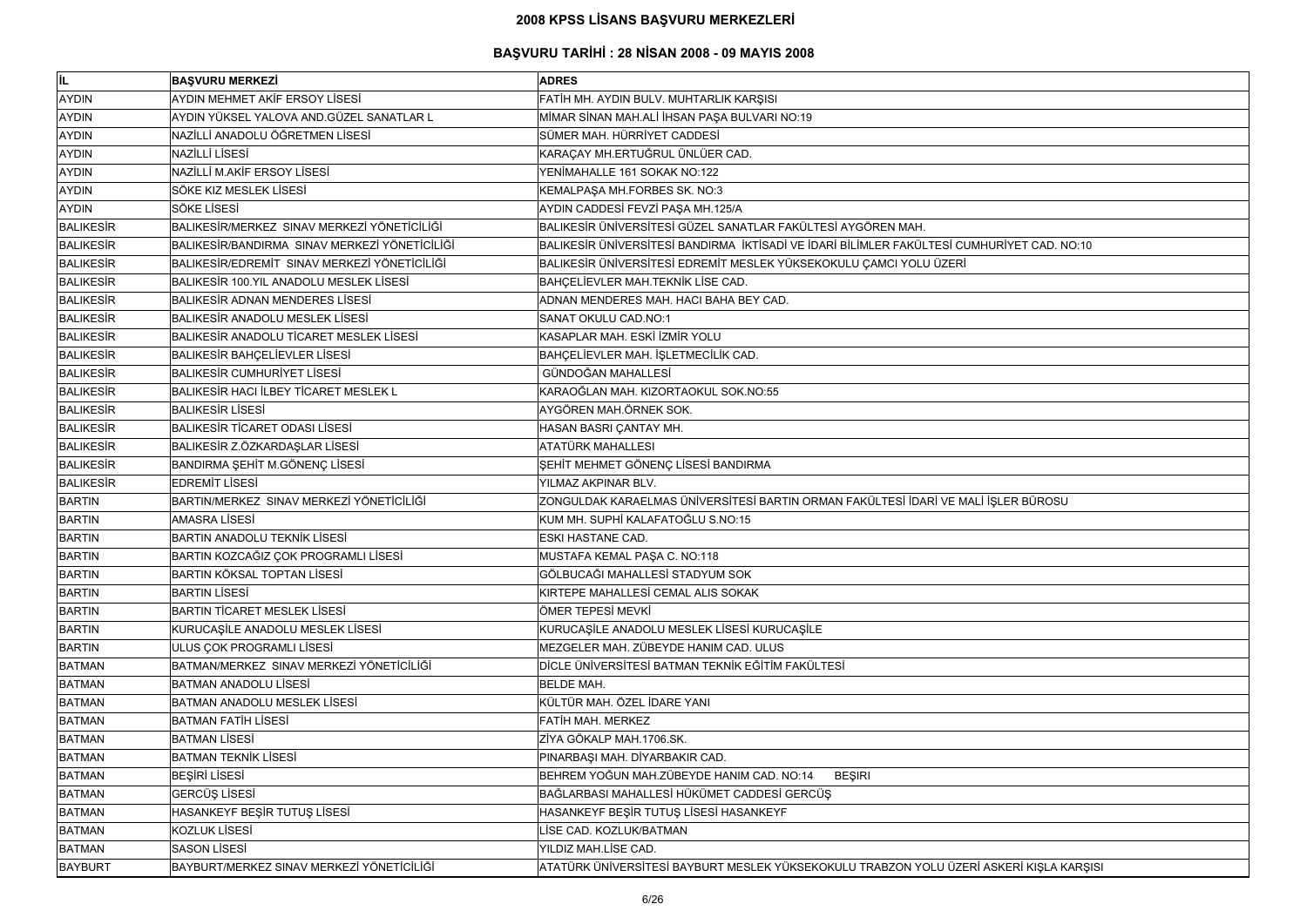| lil.           | <b>BAŞVURU MERKEZİ</b>                    | <b>ADRES</b>                                                                       |
|----------------|-------------------------------------------|------------------------------------------------------------------------------------|
| <b>BAYBURT</b> | <b>BAYBURT LİSESİ</b>                     | TÜRKİSTAN CAD. BAYBURT LİSESİ                                                      |
| <b>BILECIK</b> | BİLECİK/MERKEZ SINAV MERKEZİ YÖNETİCİLİĞİ | ANADOLU ÜNİVERSİTESİ BİLECİK MESLEK YÜKSEKOKULU GÜLÜMBE KAMPÜSÜ                    |
| <b>BİLECİK</b> | BİLECİK ENDÜSTRİ MESLEK LİSESİ            | ERTUĞRUL GAZİ MAH İSTASYON CAD.                                                    |
| <b>BİLECİK</b> | BOZÜYÜK ŞEHİT Z.İPEK LİSESİ               | TEKKE MAH ESKİ SÖĞÜT YOLU 11                                                       |
| <b>BİNGÖL</b>  | BİNGÖL/MERKEZ SINAV MERKEZİ YÖNETİCİLİĞİ  | FIRAT ÜNIVERSITESI BINGÖL MESLEK YÜKSEKOKULU KÜLTÜR CAD. KARAYOLLARI KARŞISI       |
| <b>BINGÖL</b>  | BİNGÖL ANADOLU GÜZEL SANATLAR LİSESİ      | İNÖNÜ MAH. KÜLTÜR CAD.                                                             |
| <b>BINGÖL</b>  | BİNGÖL ANADOLU İMAM HATİP LİSESİ          | YENİŞEHİR MH.MELİKŞAH CAD.                                                         |
| <b>BİNGÖL</b>  | <b>BINGÖL ANADOLU KIZ MESLEK LISESİ</b>   | İNÖNÜ MH. KÜLTÜR CADDESİ                                                           |
| <b>BİNGÖL</b>  | <b>BİNGÖL ANADOLU LİSESİ</b>              | STADYUM KARŞISI                                                                    |
| <b>BİNGÖL</b>  | BİNGÖL ANADOLU ÖĞRETMEN LİSESİ            | ANADOLU ÖĞRETMEN LİSESİ                                                            |
| <b>BİNGÖL</b>  | <b>BİNGÖL ATATÜRK LİSESİ</b>              | YENİŞEHİR MAH. MELİK ŞAH.SOKAK                                                     |
| <b>BİNGÖL</b>  | <b>BİNGÖL ENDÜSTRİ MESLEK LİSESİ</b>      | İNÖNÜ MH.KÜLTÜR CAD.                                                               |
| <b>BİNGÖL</b>  | <b>BINGÖL LISESİ</b>                      | İNÖNÜ MAH.KÜLTÜR CAD. NO:15                                                        |
| <b>BINGÖL</b>  | BİNGÖL MEHMET AKİF ERSOY LİSESİ           | UYDUKENT MAH.TOKİ KONUTLARI                                                        |
| <b>BİNGÖL</b>  | BİNGÖL TİCARET MESLEK LİSESİ              | SARAY MAH.SAĞLIK CAD.                                                              |
| <b>BITLIS</b>  | BİTLİS/MERKEZ SINAV MERKEZİ YÖNETİCİLİĞİ  | YÜZÜNCÜ YIL ÜNİVERSİTESİ BİTLİS SAĞLIK YÜKSEKOKULU HÜSREVPAŞA MAH. SOSYAL KONUTLAR |
| <b>BITLIS</b>  | BİTLİS/TATVAN SINAV MERKEZİ YÖNETİCİLİĞİ  | YÜZÜNCÜ YIL ÜNİVERSİTESİ TATVAN MESLEK YÜKSEKOKULU                                 |
| <b>BITLIS</b>  | ADİLCEVAZ LİSESİ                          | ADİLCEVAZ LİSESİ BİTLİS/ADİLCEVAZ                                                  |
| <b>BITLIS</b>  | AHLAT SELÇUKLU LİSESİ                     | LİSE CADDESİ                                                                       |
| <b>BITLIS</b>  | BİTLİS ANADOLU TİCARET MESLEK LİSESİ      | ATATÜRK MAH.SELAMİ YURDAN CAD.                                                     |
| <b>BITLIS</b>  | GÜROYMAK ÇOK PROGRAMLI LİSESİ             | GÜROYMAK ÇOK PROGRAMLI LİSESİ GÜROYMAK                                             |
| <b>BITLIS</b>  | <b>HİZAN LİSESİ</b>                       | HİZAN LİSESİ MÜDÜRLÜĞÜ                                                             |
| <b>BITLIS</b>  | <b>MUTKİ LİSESİ</b>                       | PINARBAŞI MAH. MUTKI                                                               |
| <b>BITLIS</b>  | <b>TATVAN ANADOLU LİSESİ</b>              | KÜLTÜR MAHALLESİ.BİTLİS KARAYOLU ÜZERİ TATVAN                                      |
| <b>BOLU</b>    | BOLU/MERKEZ SINAV MERKEZİ YÖNETİCİLİĞİ    | ABANT İZZET BAYSAL ÜNİVERSİTESİ FEN-EDEBİYAT FAKÜLTESİ                             |
| <b>BOLU</b>    | <b>BOLU ATATÜRK LİSESİ</b>                | GÖLYÜZÜ MAHALLESİ HİSAR TEPESİ                                                     |
| <b>BOLU</b>    | <b>BOLU CANIP BAYSAL LISESI</b>           | İZZET BAYSAL MAH. BEHİYE BAYSAL CAD.                                               |
| <b>BOLU</b>    | <b>GEREDE KIZ MESLEK LİSESİ</b>           | ANADOLU MESLEK VE MESLEK LİSESİ GEREDE                                             |
| <b>BOLU</b>    | <b>GEREDE LISESI</b>                      | SEVİLLER MAH.ATATÜRK BULVARI NO:53                                                 |
| <b>BOLU</b>    | GÖYNÜK ORHAN ÇALIŞ ÇOK PROGRAMLI LİSESİ   | YENİCE MAH.İSTANBUL CAD. GÖYNÜK                                                    |
| <b>BOLU</b>    | KIBRISCIK ÇOK PROGRAMLI LİSESİ            | BEYPAZARI CAD. KÖROĞLU MAH. KIBRISCIK                                              |
| <b>BOLU</b>    | MENGEN ANADOLU AŞÇILIK MESLEK LİSESİ      | TÜRKBEYLİ MAHALLESİ İLYAS ERTÜRK SOKAK NO:20                                       |
| <b>BOLU</b>    | MERKEZ İZZET BAYSAL ANADOLU MESLEK L      | SEYMEN SK.TABAKLAR M. NO:23                                                        |
| <b>BOLU</b>    | MUDURNU ÇOK PROGRAMLI LİSESİ              | B.CAMI MAH. ANKARA CAD. NO:90                                                      |
| <b>BOLU</b>    | SEBEN ÇOK PROGRAMLI LİSESİ                | ÇARŞI MAH. ÇAĞLAYAN CAD.                                                           |
| <b>BOLU</b>    | YENİÇAĞA 60.YIL ÇOK PROGRAMLI LİSESİ      | ASİLBEY MAHALLESİ SULTAN REŞAT CAD. YENİÇAĞA                                       |
| <b>BURDUR</b>  | BURDUR/MERKEZ SINAV MERKEZİ YÖNETİCİLİĞİ  | MEHMET AKİF ERSOY ÜNİVERSİTESİ EĞİTİM FAKÜLTESİ MEHMETÇİK BLOK ZEMİN KAT           |
| <b>BURDUR</b>  | BUCAK ŞEHİT AYFER GÖK LİSESİ              | PAZAR MAH. RAMAZAN SELEN BLV.                                                      |
| <b>BURDUR</b>  | <b>BURDUR CUMHURİYET LİSESİ</b>           | ATATÜRK CAD. ELIAÇIK SOKAK NO:24                                                   |
| <b>BURDUR</b>  | <b>GÖLHİSAR LİSESİ</b>                    | PAZAR MAH.CUMHURİYET CAD.                                                          |
| <b>BURDUR</b>  | YEŞİLOVA ÇOK PROGRAMLI LİSESİ             | BAHÇELIEVLER MAH. KUMLUDERE SOK. YEŞILOVA                                          |
| <b>BURSA</b>   | BURSA/MERKEZ SINAV MERKEZİ YÖNETİCİLİĞİ   | ULUDAĞ ÜNİVERSİTESİ TIP FAKÜLTESİ TEMEL TIP BİLİMLERİ BİNASI 1.KAT GÖRÜKLE KAMPÜSÜ |
| <b>BURSA</b>   | BURSA/GEMLİK SINAV MERKEZİ YÖNETİCİLİĞİ   | ULUDAĞ ÜNİVERSİTESİ GEMLİK ASIM KOCABIYIK MESLEK YÜKSEK OKULU                      |

| <b>ARŞISI</b> |  |
|---------------|--|
|               |  |
|               |  |
|               |  |
|               |  |
|               |  |
|               |  |
|               |  |
|               |  |
|               |  |
|               |  |
|               |  |
| YAL KONUTLAR  |  |
|               |  |
|               |  |
|               |  |
|               |  |
|               |  |
|               |  |
|               |  |
|               |  |
|               |  |
|               |  |
|               |  |
|               |  |
|               |  |
|               |  |
|               |  |
|               |  |
|               |  |
|               |  |
|               |  |
|               |  |
|               |  |
|               |  |
|               |  |
| ١T            |  |
|               |  |
|               |  |
|               |  |
|               |  |
|               |  |
| E KAMPÜSÜ     |  |
|               |  |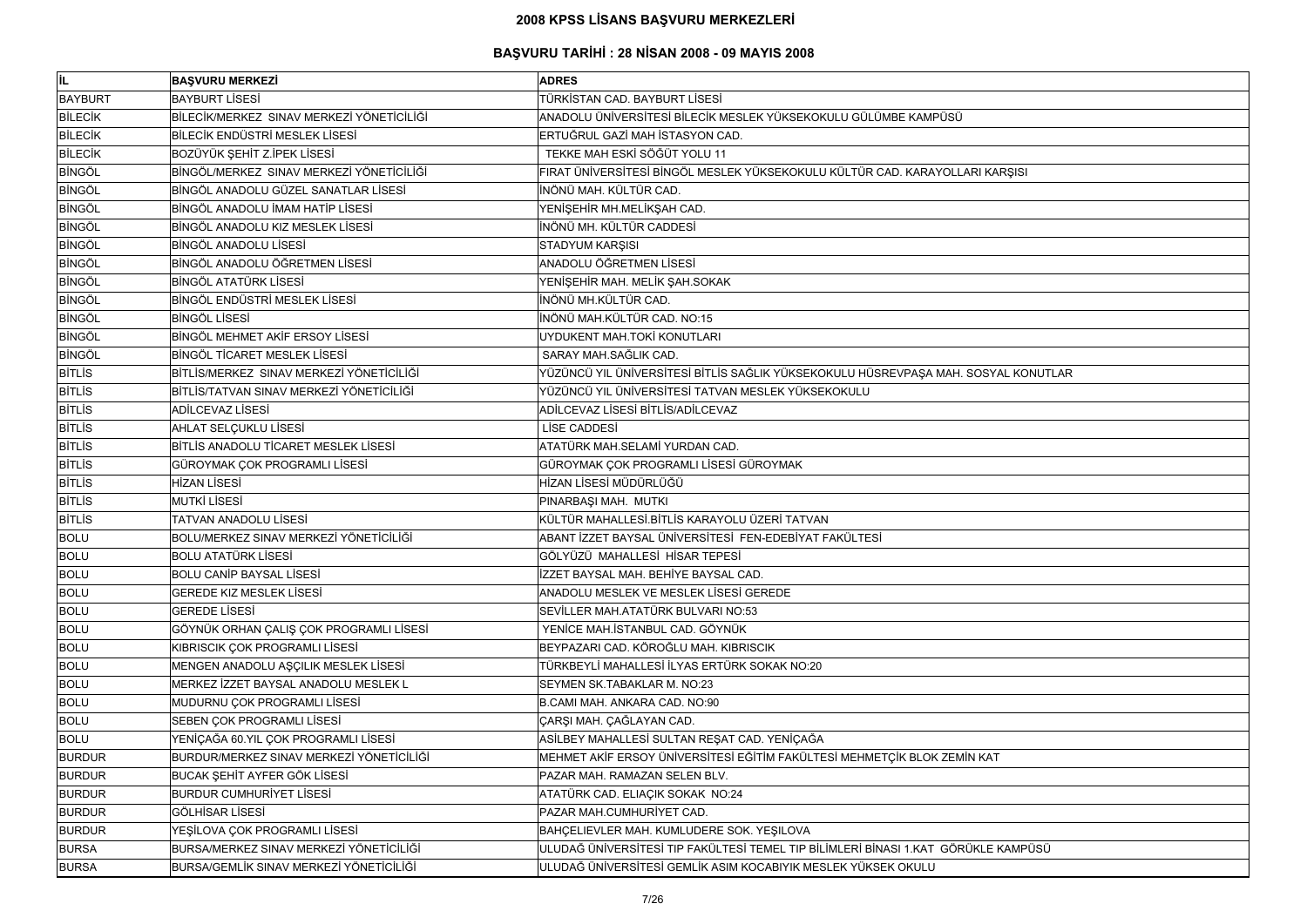| <b>IIL</b>       | <b>BAŞVURU MERKEZİ</b>                      | <b>ADRES</b>                                                                              |
|------------------|---------------------------------------------|-------------------------------------------------------------------------------------------|
| <b>BURSA</b>     | BURSA/İNEGÖL SINAV MERKEZİ YÖNETİCİLİĞİ     | ULUDAĞ ÜNİVERSİTESİ İNEGÖL MESLEK YÜKSEKOKULU ATATÜRK BULVARI                             |
| <b>BURSA</b>     | <b>BURSA CUMHURİYET LİSESİ</b>              | ZÜBEYDE HANIM CADDESİ. NO:31                                                              |
| <b>BURSA</b>     | <b>BURSA ÇELEBİ MEHMET LİSESİ</b>           | İPEKÇİLİK CAD. 16360 YILDIRIM                                                             |
| <b>BURSA</b>     | <b>BURSA ÇINAR LİSESİ</b>                   | KOĞUKÇINAR MH.SPOR SK. NO:22                                                              |
| <b>BURSA</b>     | <b>BURSA ERKEK LİSESİ</b>                   | VELİŞEMSETTİN MH MAKSEM CD.ÖĞRETEN SK. NO: 1                                              |
| <b>BURSA</b>     | <b>BURSA ERTUĞRULGAZİ LİSESİ</b>            | SOSYAL BİN KONUTLAR KAPLIKAYA                                                             |
| <b>BURSA</b>     | <b>BURSA HÜRRİYET LİSESİ</b>                | HÜRRİYET MAH.OKUL SOK.NO:1 HÜRRİYET MAH.OKUL SOK.                                         |
| <b>BURSA</b>     | BURSA NİLÜFER İ.UYAR AND.TİCARET MES.L      | ATAEVLER MAHALLESİ.NİLÜFER HATUN CADDESİ BASIN SOKAK                                      |
| <b>BURSA</b>     | <b>BURSA YILDIRIM BEYAZIT LİSESİ</b>        | DAVUTDEDE MAH.GÜREŞ CD. YILDIRIM/BURSA                                                    |
| <b>BURSA</b>     | BÜYÜKORHAN ÇOK PROGRAMLI LİSESİ             | DR. İBRAHİM ÖKTEN CAD. NO:20                                                              |
| <b>BURSA</b>     | <b>GEMLİK LİSESİ</b>                        | KAYHAN M. LİSE C. NO:75                                                                   |
| <b>BURSA</b>     | <b>GÜRSU YILDIZ TEKSTİL LİSESİ</b>          | GÜRSU YILDIZ TEKSTİL Ç.P.L                                                                |
| <b>BURSA</b>     | HARMANCIK 75.YIL ÇOK PROGRAMLI LİSESİ       | TOPBAŞI MAH.HARMANCIK                                                                     |
| <b>BURSA</b>     | İNEGÖL LİSESİ                               | KEMALPAŞA MH.ATATÜRK BUL. NO:60                                                           |
| <b>BURSA</b>     | İNEGÖL TURGUTALP ANADOLU LİSESİ             | KEMALPAŞA MH.OKULLAR CD. NO:7                                                             |
| <b>BURSA</b>     | İZNİK ŞEHİT S.PELİT LİSESİ                  | ATATÜRK CAD.NO:60 İZNİK                                                                   |
| <b>BURSA</b>     | <b>KARACABEY LİSESİ</b>                     | <b>KARACABEY LİSESİ</b>                                                                   |
| <b>BURSA</b>     | KELES ÇOK PROGRAMLI LİSESİ                  | SOFULAR M.GANÍOĞLU CAD.                                                                   |
| <b>BURSA</b>     | KESTEL HASAN COŞKUN LİSESİ                  | YENİ MAH. ULUS SK. NO: 1 KESTEL                                                           |
| <b>BURSA</b>     | MUDANYA AHMET RÜŞTÜ LİSESİ                  | HASAN BEY MH.LISE CD.                                                                     |
| <b>BURSA</b>     | MUSTAFAKEMALPAŞA LİSESİ                     | VIRACA MH.14 EYLÜL BUL. NO:3                                                              |
| <b>BURSA</b>     | NİLÜFER FATİH LİSESİ                        | 161119 NİLÜFER FATİH LİSESİ                                                               |
| <b>BURSA</b>     | NİLÜFER M.KEMAL COŞKUNÖZ AND.TEKNİK L       | İHSANİYE MH. AHMET VEFİK PAŞA CD.                                                         |
| <b>BURSA</b>     | NİLÜFER MİLLİ PİYANGO ANADOLU LİSESİ        | CUMHURİYET MAHALLESİ NİLÜFERHATUN CD.                                                     |
| <b>BURSA</b>     | NİLÜFER NUR H.K.ANADOLU TİCARET MESLEK L    | DOKUMACI SOK. İHSANİYE BURSA                                                              |
| <b>BURSA</b>     | <b>ORHANELİ LİSESİ</b>                      | GAZİPAŞA MH.MEZARLIK CD. NO:9                                                             |
| <b>BURSA</b>     | ORHANGAZİ ÖĞRETMEN EYÜP TOPÇU ANADOLU L     | ARAPZADE MAHALLESİ HAMZALI YOLU ÜZERİ                                                     |
| <b>BURSA</b>     | OSMANGAZİ ATATÜRK LİSESİ                    | STADYUM CD.NO:4 ALTIPARMAK                                                                |
| <b>BURSA</b>     | OSMANGAZİ CEM SULTAN LİSESİ                 | TAYAKADIN MAH.KIYMAZ SOK.NO:12                                                            |
| <b>BURSA</b>     | <b>OSMANGAZİ LİSESİ</b>                     | AKPINAR MH. 1050 KONUTLAR İÇİ                                                             |
| <b>BURSA</b>     | YENİŞEHİR OSMANGAZİ LİSESİ                  | ATATÜRK CADDESİ NO:1                                                                      |
| <b>BURSA</b>     | YILDIRIM İ.M.K.B. KIZ MESLEK LİSESİ         | SELÇUKBEY CADDESİ 4.SOKAK NO:9                                                            |
| <b>BURSA</b>     | YILDIRIM N.ERBAK LİSESİ                     | YILDIRIM BURSA                                                                            |
| <b>BURSA</b>     | YILDIRIM ŞEHİT ÖĞRETMEN KUBİLAY LİSESİ      | MİMAR SİNAN MAH. KERVAN SOKAK.                                                            |
| <b>BURSA</b>     | YILDIRIM ULUBATLI HASAN ANADOLU LİSESİ      | SELÇUKBEY MH.SÖĞÜTDİBİ SK NO:62                                                           |
| <b>ÇANAKKALE</b> | ÇANAKKALE/MERKEZ SINAV MERKEZİ YÖNETİCİLİĞİ | ÇANAKKALE ONSEKİZ MART ÜNİVERSİTESİ ANAFARTALAR KAMPÜSÜ B-BLOK İNÖNÜ CAD.                 |
| <b>ÇANAKKALE</b> | ÇANAKKALE/BİGA SINAV MERKEZİ YÖNETİCİLİĞİ   | ÇANAKKALE ONSEKİZ MART ÜNİVERSİTESİ BİGA İKTİSADİ VE İDARİ BİLİMLER FAKÜLTESİ AĞAKÖY      |
| <b>ÇANAKKALE</b> | ÇANAKKALE/ÇAN SINAV MERKEZİ YÖNETİCİLİĞİ    | ÇANAKKALE ONSEKİZ MART ÜNİVERSİTESİ ÇAN MESLEK YÜKSEKOKULU CUMHURİYET MAH. ÇANAKKALE CAD. |
| <b>ÇANAKKALE</b> | AYVACIK M.AKİF ERSOY ÇOK PROGRAMLI L        | MEHMET AKIF ERSOY ÇOK PROGRAMLİ LISESI AYVACİK                                            |
| <b>ÇANAKKALE</b> | <b>BAYRAMİÇ ATATÜRK LİSESİ</b>              | TEPECİK MAH.ÇALIŞKAN CAD.NO:1 BAYRAMİÇ                                                    |
| <b>ÇANAKKALE</b> | <b>BOZCAADA GAZİ LİSESİ</b>                 | ALAYBEY MH.DEĞİRMEN SK. NO:30                                                             |
| <b>ÇANAKKALE</b> | ÇANAKKALE İBRAHİM BODUR LİSESİ              | BARBAROS MAH. ATATÜRK CAD.                                                                |
| <b>ÇANAKKALE</b> | <b>ÇANAKKALE LİSESİ</b>                     | TUĞSAVUL CAD. SOSYAL KONUTLAR ÇANAKKALE LİSESİ                                            |

| CAD.                   |
|------------------------|
|                        |
| TESİ AĞAKÖY            |
| ET MAH. ÇANAKKALE CAD. |
|                        |
|                        |
|                        |
|                        |
|                        |
|                        |
|                        |
|                        |
|                        |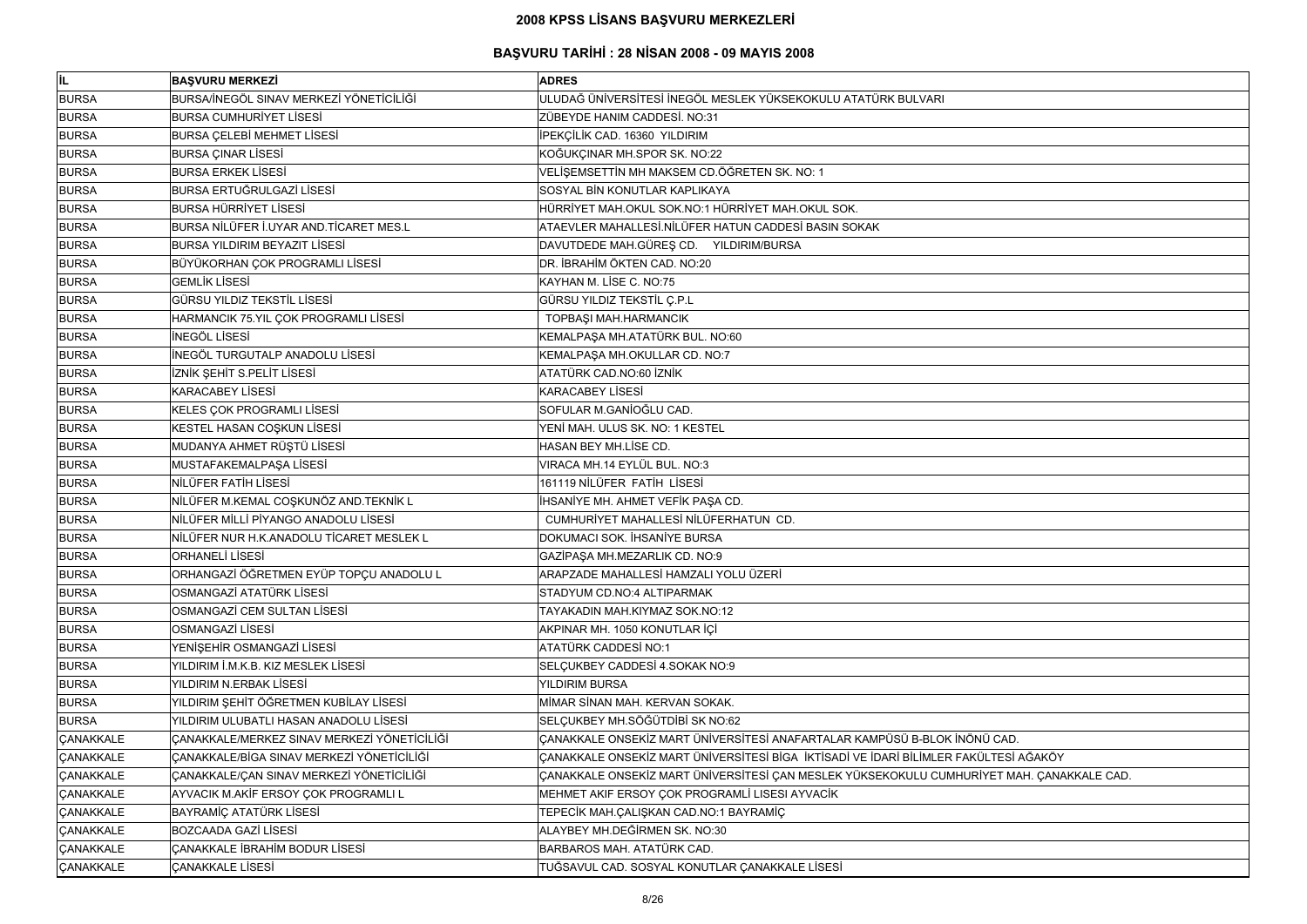| lil.              | <b>BAŞVURU MERKEZİ</b>                       | <b>ADRES</b>                                                                |
|-------------------|----------------------------------------------|-----------------------------------------------------------------------------|
| <b>CANAKKALE</b>  | ECEABAT MEHMET AKİF ERSOY ÇOK PROG.L         | İSMETPAŞA MAH.İSTİKLAL CADDESİ NO:36                                        |
| <b>ÇANAKKALE</b>  | EZİNE ÇOK PROGRAMLI LİSESİ                   | CAMİKEBİR MH.ESENTEPE MEVKİİ 18 MART CAD.                                   |
| <b>ÇANAKKALE</b>  | <b>GELIBOLU LISESI</b>                       | G.S.PAŞA M.EMEK 3 S. N:3 GELİBOLU                                           |
| <b>ÇANAKKALE</b>  | GÖKÇEADA ÇOK PROGRAMLI LİSESİ                | ÇINARLI MAH.FEVZİ ÇAKMAK CAD. NO.3 GÖKÇEADA                                 |
| <b>ÇANAKKALE</b>  | LAPSEKİ M.AKİF ERSOY ÇOK PROGRAMLI L         | CUMHURİYET MAH.ÇANAKKALE CAD.NO :15 LAPSEKİ                                 |
| <b>CANAKKALE</b>  | YENICE MEHMET BODUR LISESI                   | MEHMET BODUR CD. NO:27                                                      |
| <b>ÇANKIRI</b>    | ÇANKIRI/MERKEZ SINAV MERKEZİ YÖNETİCİLİĞİ    | ANKARA ÜNİVERSİTESİ ÇANKIRI MESLEK YÜKSEKOKULU                              |
| <b>ÇANKIRI</b>    | CANKIRI 80. YIL CUMHURİYET LİSESİ            | BUĞDAY PAZARI MAH. YAYLA SOKAK TOBB EK BİNA                                 |
| ÇANKIRI           | <b>ÇANKIRI ANADOLU TEKNİK LİSESİ</b>         | A.H.R MH.ATATÜRK CAD. ÇANKIRI                                               |
| <b>CANKIRI</b>    | <b>ÇANKIRI LİSESİ</b>                        | YENİMAHALLE İSMAİL HAKKI KARADAYI CAD.                                      |
| <b>ÇANKIRI</b>    | ÇERKEŞ 19 MAYIS ÇOK PROGRAMLI LİSESİ         | HÜKÜMET CAD.NO:2 YENİMAHALLE                                                |
| <b>ÇANKIRI</b>    | ILGAZ ATATÜRK ÇOK PROGRAMLI LİSESİ           | FATİH MAH. NECATİ GÜLER CAD. ILGAZ                                          |
| <b>ÇANKIRI</b>    | KURŞUNLU ÇOK PROGRAMLI LİSESİ                | CÖMERTLER MH.AKIN CD.NO:12 KURŞUNLU                                         |
| <b>ÇANKIRI</b>    | SABANÖZÜ LİSESİ                              | LİSE MÜDÜRLÜĞÜ ŞABANÖZÜ/ÇANKIRI                                             |
| <b>ÇORUM</b>      | ÇORUM/MERKEZ SINAV MERKEZİ YÖNETİCİLİĞİ      | HİTİT ÜNİVERSİTESİ ÇORUM MESLEK YÜKSEKOKULU SAMSUN CAD. NO:99               |
| <b>ÇORUM</b>      | ALACA ŞEHİT NEDİM TUĞALTAY LİSESİ            | GÜNHAN MH.YAVUZ SELİM SK. NO:1                                              |
| <b>ÇORUM</b>      | <b>ÇORUM ATATÜRK LİSESİ</b>                  | KARAKEÇİLİ MAH.GAZİ CAD. NO.89                                              |
| <b>ÇORUM</b>      | <b>ÇORUM ETİ LİSESİ</b>                      | KALE MH.CENGİZ TOPEL CD. NO:33 ÇORUM                                        |
| <b>ÇORUM</b>      | İSKİLİP LİSESİ                               | MEYDAN MAH.DR.SADIK AHMET CAD.NO:39<br>İSKİLİP                              |
| <b>ÇORUM</b>      | ORTAKÖY LİSESİ                               | BAHÇELİEVLER MAHALLESİ.AMASYA CADDESİ ORTAKÖY                               |
| <b>ÇORUM</b>      | <b>OSMANCIK LİSESİ</b>                       | OSMANCIK LISESI OSMANCIK                                                    |
| <b>ÇORUM</b>      | <b>SUNGURLU LISESI</b>                       | SUNGUROĞLU MH. STADYUM YANI                                                 |
| <b>DENIZLI</b>    | DENİZLİ/MERKEZ SINAV MERKEZİ YÖNETİCİLİĞİ    | PAMUKKALE ÜNİVERSİTESİ İKTİSADİ VE İDARİ BİLİMLER FAKÜLTESİ KINIKLI KAMPÜSÜ |
| DENİZLİ           | DENİZLİ/ACIPAYAM SINAV MERKEZİ YÖNETİCİLİĞİ  | İLÇE MİLLİ EĞİTİM MÜDÜRLÜĞÜ HÜKÜMET KONAĞI KAT:4                            |
| DENİZLİ           | <b>AKKÖY LİSESİ</b>                          | AKKÖY LİSESİ MÜDÜRLÜĞÜ AKKÖY                                                |
| DENİZLİ           | BABADAĞ H.MEHMET ZORLU ÇOK PROGRAMLI L       | OKUL CADDESİ NO:45 BABADAĞ                                                  |
| <b>DENIZLI</b>    | BAKLAN L.-H.TUYJİ ÇOK PROGRAMLI L            | OKULLAR CAD. NO:6 BAKLAN                                                    |
| <b>DENİZLİ</b>    | BEKİLLİ ATATÜRK ÇOK PROGRAMLI LİSESİ         | BEKİLLİ ATATÜRK Ç.P. LİSESİ BEKİLLİ                                         |
| <b>DENİZLİ</b>    | BEYAĞAÇ LİSESİ                               | <b>ZAFER MAHALLESİ</b>                                                      |
| <b>DENİZLİ</b>    | BOZKURT ÇOK PROGRAMLI LİSESİ                 | BOZKURT ÇOK PROGRAMLI LISESI BOZKURT                                        |
| <b>DENIZLI</b>    | BULDAN ALI TUNABOYLU ANADOLU LISESI          | CUMHURİYET MAHALLESİ ANADOLU LİSESİ BULDAN                                  |
| <b>DENİZLİ</b>    | <b>ÇAL LİSESİ</b>                            | HÜSEYİNLER MAHALLESİ DENİZLİ CADDESİ ÇAL                                    |
| <b>DENİZLİ</b>    | ÇAMELİ ÇOK PROGRAMLI LİSESİ                  | YUNUSPINARI MAHELLESİ                                                       |
| <b>DENİZLİ</b>    | <b>ÇARDAK ÇOK PROGRAMLI LİSESİ</b>           | ÇARDAK ÇOK PROGRAMLI LISESI ÇARDAK                                          |
| DENİZLİ           | <b>ÇİVRİL LİSESİ</b>                         | ÇİVRİL LİSESİ (Y.D.A) ÇİVRİL                                                |
| <b>DENIZLI</b>    | DENIZLI MEHMET AKİF ERSOY LİSESİ             | MEHMET AKİF ERSOY MAH.                                                      |
| <b>DENIZLI</b>    | GÜNEY ÇOK PROGRAMLI LİSESİ                   | YENI MAHALLE GÜNEY/DENIZLI                                                  |
| <b>DENİZLİ</b>    | HONAZ OSMAN EVRAN ÇOK PROGRAMLI LİSESİ       | OSMAN EVRAN ÇOK PORGRAMLI LİSESİ KAKLIK KASABASI                            |
| <b>DENİZLİ</b>    | KALE ETEM ÖZSOY ÇOK PROGRAMLI LİSESİ         | CUMHURİYET MH.KİREÇLİK BELENİ MEVKİİ                                        |
| <b>DENİZLİ</b>    | SARAYKÖY LİSESİ                              | SARAYKÖY LİSESİ SARAYKÖY                                                    |
| <b>DENIZLI</b>    | SERİNHİSAR HAKKI GÖKÇETİN Ç.P.L              | MUZAFFER KORKUT CAD.                                                        |
| <b>DENIZLI</b>    | <b>TAVAS LİSESİ</b>                          | KARAKOL CAD.                                                                |
| <b>DİYARBAKIR</b> | DİYARBAKIR/MERKEZ SINAV MERKEZİ YÖNETİCİLİĞİ | DİCLE ÜNİVERSİTESİ FEN-EDEBİYAT FAKÜLTESİ                                   |

| Ü |  |
|---|--|
|   |  |
|   |  |
|   |  |
|   |  |
|   |  |
|   |  |
|   |  |
|   |  |
|   |  |
|   |  |
|   |  |
|   |  |
|   |  |
|   |  |
|   |  |
|   |  |
|   |  |
|   |  |
|   |  |
|   |  |
|   |  |
|   |  |
|   |  |
|   |  |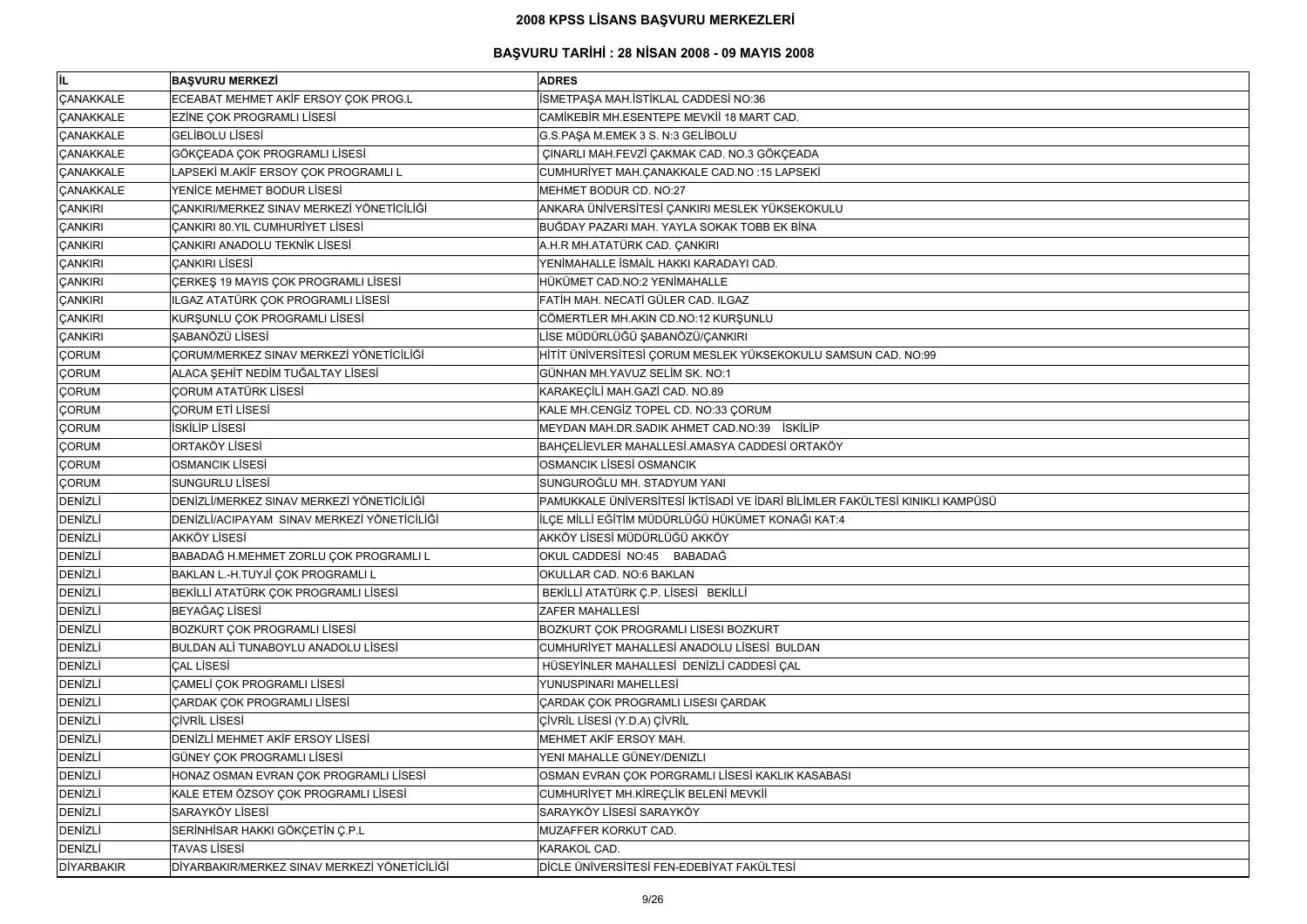| İL                | <b>BAŞVURU MERKEZİ</b>                       | <b>ADRES</b>                                                                |
|-------------------|----------------------------------------------|-----------------------------------------------------------------------------|
| <b>DİYARBAKIR</b> | DİYARBAKIR/BİSMİL SINAV MERKEZİ YÖNETİCİLİĞİ | DİCLE ÜNİVERSİTESİ BİSMİL MESLEK YÜKSEKOKULU İSTASYON CAD.                  |
| <b>DİYARBAKIR</b> | DİYARBAKIR/ERGANİ SINAV MERKEZİ YÖNETİCİLİĞİ | DİCLE ÜNİVERSİTESİ ERGANİ MESLEK YÜKSEKOKULU                                |
| <b>DİYARBAKIR</b> | DİYARBAKIR ATATÜRK LİSESİ                    | SUNAY CAD.KOŞUYOLU                                                          |
| <b>DİYARBAKIR</b> | DİYARBAKIR FATİH LİSESİ                      | KOŞUYOLU                                                                    |
| <b>DİYARBAKIR</b> | DİYARBAKIR MELİK AHMET LİSESİ                | MELİKAHMET CAD.URFAKAPI                                                     |
| <b>DİYARBAKIR</b> | DİYARBAKIR NAMIK KEMAL LİSESİ                | 5 NİSAN MAH.MEDİNE CAD. ESKİ POLİS OKULU YANI                               |
| <b>DİYARBAKIR</b> | DİYARBAKIR SÜLEYMAN DEMİREL LİSESİ           | BAYINDIRLIK LOJMANLARI ARKASI                                               |
| <b>DİYARBAKIR</b> | DİYARBAKIR TİCARET MESLEK LİSESİ             | <b>SEHİTLİK DİYARBAKIR</b>                                                  |
| <b>DİYARBAKIR</b> | DİYARBAKIR ZİYA GÖKALP LİSESİ                | LİSE CADDESİ YENİŞEHİR                                                      |
| <b>DİYARBAKIR</b> | <b>ERGANİ LİSESİ</b>                         | MİLLİ EĞEMENLİK CAD. ERGANI                                                 |
| <b>DÜZCE</b>      | DÜZCE/MERKEZ SINAV MERKEZİ YÖNETİCİLİĞİ      | DÜZCE ÜNİVERSİTESİ TEKNİK EĞİTİM FAKÜLTESİ 111 NOLU ODA KONURALP YERLEŞKESİ |
| <b>DÜZCE</b>      | AKÇAKOCA LİSESİ                              | OSMANİYE MAH ÇUHALLI ÇARŞISI                                                |
| <b>DÜZCE</b>      | DÜZCE ANADOLU TİCARET MESLEK LİSESİ          | CEDIDIYE MAH. ŞEHİT YALÇIN SOK.NO:1                                         |
| <b>DÜZCE</b>      | DÜZCE KIZ MESLEK LİSESİ                      | ESKİ AKÇAKOCA CADDESİ                                                       |
| <b>DÜZCE</b>      | DÜZCE LİSESİ                                 | KUYUMCU ZADE BULVARI                                                        |
| <b>DÜZCE</b>      | YIĞILCA ÇOK PROGRAMLI LİSESİ                 | TÖNGELTARLA HEBELER YOLU YIĞILCA                                            |
| <b>EDIRNE</b>     | EDİRNE/MERKEZ SINAV MERKEZİ YÖNETİCİLİĞİ     | TRAKYA ÜNİVERSİTESİ AYŞEKADIN YERLEŞKESİ ÖSYM BÜROSU ZÜBEYDE HANIM CAD.     |
| <b>EDIRNE</b>     | EDİRNE/KEŞAN SINAV MERKEZİ YÖNETİCİLİĞİ      | TRAKYA ÜNİVERSİTESİ KEŞAN MESLEK YÜKSEKOKULU                                |
| <b>EDIRNE</b>     | EDİRNE/UZUNKÖPRÜ SINAV MERKEZİ YÖNETİCİLİĞİ  | TRAKYA ÜNİVERSİTESİ UZUNKÖPRÜ MESLEK YÜKSEKOKULU KEŞAN YOLU ÜZERİ           |
| <b>EDIRNE</b>     | <b>EDIRNE TEKNIK LISESI</b>                  | VILAYET ARKASİ HOROZLU BAYİRİ                                               |
| <b>EDIRNE</b>     | <b>ENEZ LİSESİ</b>                           | YENI MAH.                                                                   |
| <b>EDIRNE</b>     | HAVSA MELAHAT KİLİMCİ LİSESİ                 | CUMHURİYET MH.MELAHAT KİLİMCİ CAD.NO:3                                      |
| <b>EDIRNE</b>     | İPSALA ŞEHİT ER MUSTAFA AYDIN Ç.P.L          | BOZKURT MAH. HÜRRİYET CAD. N0:34                                            |
| <b>EDIRNE</b>     | LALAPAŞA LİSESİ                              | <b>CUMHURİYET CAD.NO:39</b>                                                 |
| <b>EDIRNE</b>     | MERİÇ ÇOK PROGRAMLI LİSESİ                   | BÜYÜKDOĞANCA MAHALLESİ AHMET TOSUN CAD.                                     |
| <b>EDIRNE</b>     | SÜLOĞLU LİSESİ                               | MERKEZ MH.KEMAL BALIKESİR CAD. BELEDİYE ARKASI                              |
| <b>ELAZIĞ</b>     | ELAZIĞ/MERKEZ SINAV MERKEZİ YÖNETİCİLİĞİ     | FIRAT ÜNİVERSİTESİ MÜHENDİSLİK FAKÜLTESİ DEKANLIĞI ZEMİN KAT                |
| <b>ELAZIĞ</b>     | ELAZIĞ ANADOLU LİSESİ                        | DEVLET HASTANESİ KARŞISI NO:81                                              |
| <b>ELAZIĞ</b>     | ELAZIĞ ANADOLU TEKNİK LİSESİ                 | ÖĞRETMEN CEMİL MERİÇ CAD. NO:6                                              |
| ELAZIĞ            | ELAZIĞ FATİH LİSESİ                          | ABDULLAHPAŞA MAH. ELAZIĞ                                                    |
| <b>ELAZIĞ</b>     | ELAZIĞ GAZİ LİSESİ                           | RÜSTEMPAŞA MAH. KAZIM KARABEKİR CAD.                                        |
| <b>ELAZIĞ</b>     | ELAZIĞ İMAM HATİP LİSESİ                     | MUSTAFA PAŞA M. FİKRET MEMİŞOĞLU S. NO:1                                    |
| <b>ELAZIĞ</b>     | ELAZIĞ LİSESİ                                | SARAYATİK MAH.CEMİL MERİÇ CAD.                                              |
| <b>ELAZIĞ</b>     | KARAKOÇAN LİSESİ                             | YENİ MAHALLE LİSE CADDESİ NO:1 KARAKOÇAN                                    |
| ELAZIĞ            | <b>KOVANCILAR LİSESİ</b>                     | ÇARŞIBAŞI M.İLHAMİ ERTEM C.NO:2 KOVANCILAR                                  |
| <b>ELAZIĞ</b>     | MADEN ÇOK PROGRAMLI LİSESİ                   | CAMII KEBIR MAH. MADEN                                                      |
| ELAZIĞ            | PALU LİSESİ                                  | PALU LİSESİ                                                                 |
| <b>ELAZIĞ</b>     | <b>SİVRİCE LİSESİ</b>                        | <b>SİVRİCE LİSESİ</b>                                                       |
| <b>ERZİNCAN</b>   | ERZİNCAN/MERKEZ SINAV MERKEZİ YÖNETİCİLİĞİ   | ERZİNCAN ÜNİVERSİTESİ ERZİNCAN MESLEK YÜKSEKOKULU FATİH MAH.                |
| <b>ERZİNCAN</b>   | <b>ÇAYIRLI LİSESİ</b>                        | ÇAYIRLI LİSESİ ÇAYIRLI                                                      |
| <b>ERZİNCAN</b>   | İLİÇ SEYDA FIRAT LİSESİ                      | FATİH MAHALLESI İLİÇ                                                        |
| <b>ERZİNCAN</b>   | <b>KEMAH LİSESİ</b>                          | <b>KEMAH LİSESİ KEMAH</b>                                                   |
| <b>ERZİNCAN</b>   | KEMALİYE HACI ALİ AKIN LİSESİ                | HACİ ALI AKİN LISESI KEMALIYE                                               |

| ŞKESİ |  |
|-------|--|
|       |  |
|       |  |
|       |  |
|       |  |
|       |  |
|       |  |
|       |  |
|       |  |
| AD.   |  |
|       |  |
|       |  |
|       |  |
|       |  |
|       |  |
|       |  |
|       |  |
|       |  |
|       |  |
|       |  |
|       |  |
|       |  |
|       |  |
|       |  |
|       |  |
|       |  |
|       |  |
|       |  |
|       |  |
|       |  |
|       |  |
|       |  |
|       |  |
|       |  |
|       |  |
|       |  |
|       |  |
|       |  |
|       |  |
|       |  |
|       |  |
|       |  |
|       |  |
|       |  |
|       |  |
|       |  |
|       |  |
|       |  |
|       |  |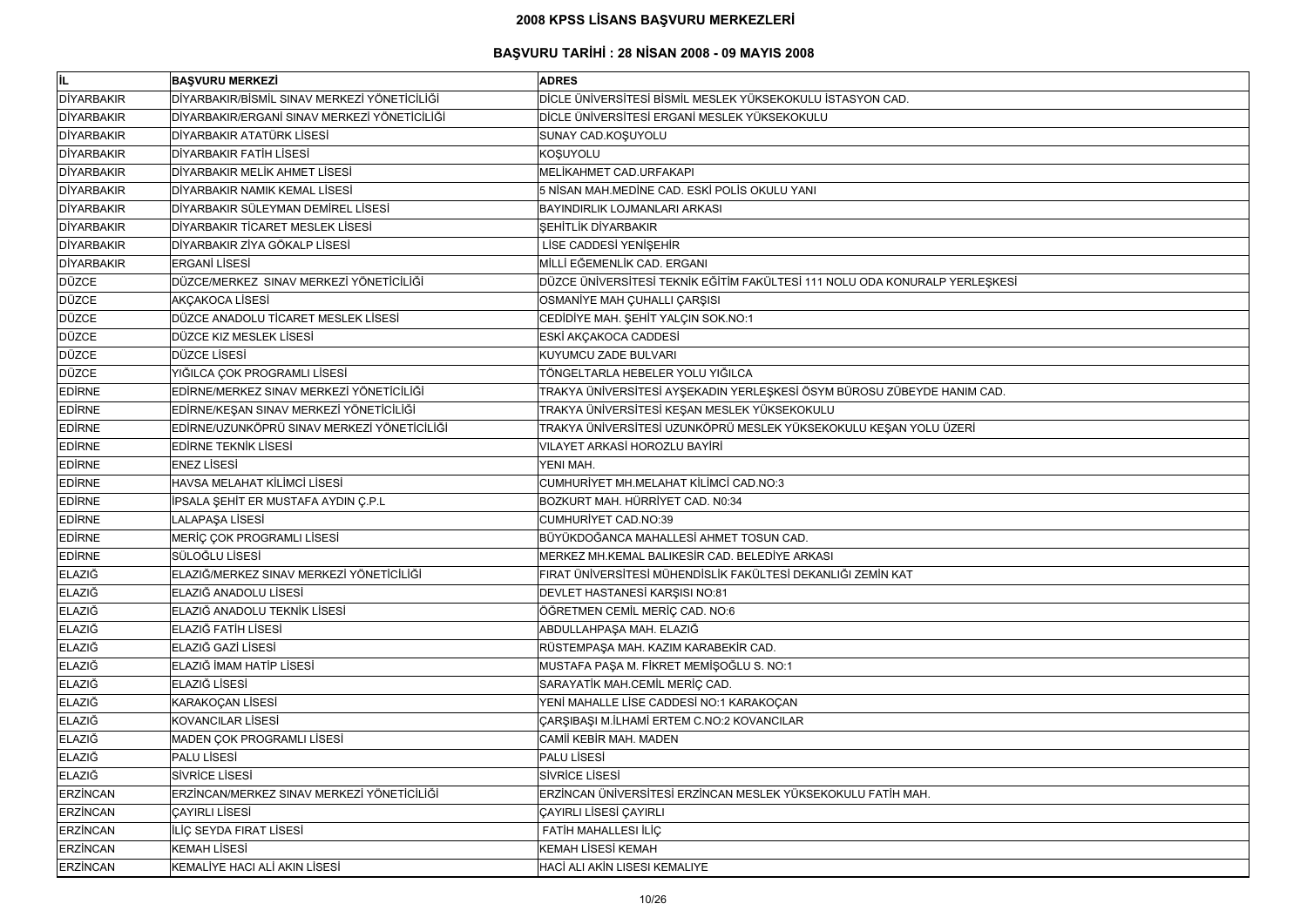| İL.              | <b>BAŞVURU MERKEZİ</b>                      | <b>ADRES</b>                                                                                  |
|------------------|---------------------------------------------|-----------------------------------------------------------------------------------------------|
| <b>ERZİNCAN</b>  | OTLUKBELİ ÇOK PROGRAMLI LİSESİ              | MEHMET AKİF ERSOY MAH.                                                                        |
| <b>ERZINCAN</b>  | REFAHİYE TEKNİK LİSESİ                      |                                                                                               |
| <b>ERZINCAN</b>  | <b>TERCAN LISESI</b>                        |                                                                                               |
| <b>ERZİNCAN</b>  | ÜZÜMLÜ ÇOK PROGRAMLI LİSESİ                 | YUNUSEMRE MH.                                                                                 |
| <b>ERZURUM</b>   | ERZURUM/MERKEZ SINAV MERKEZİ YÖNETİCİLİĞİ   | ATATÜRK ÜNİVERSİTESİ FEN-EDEBİYAT FAKÜLTESİ DEKANLIK                                          |
| <b>ERZURUM</b>   | <b>ASKALE LISESI</b>                        | AŞKALE LİSESİ MÜD. YENİMAHALLE                                                                |
| <b>ERZURUM</b>   | <b>ÇAT ÇOK PROGRAMLI LİSESİ</b>             | ÇAT ÇOK PROGRAMLI LİSESİ OYUKLU MAH. ÇAT                                                      |
| <b>ERZURUM</b>   | <b>ERZURUM ANADOLU KIZ MESLEK LİSESİ</b>    | CEMAL GÜRSEL CADDESİ NO:19                                                                    |
| <b>ERZURUM</b>   | ERZURUM ANADOLU LİSESİ                      | ATALAR MH. CEMAL GÜRSELCD.                                                                    |
| <b>ERZURUM</b>   | ERZURUM ATATÜRK ANADOLU TEKNİK LİSESİ       | ATATÜRK ANADOLU TEKNİK LİSESİ KONGRE CAD                                                      |
| <b>ERZURUM</b>   | <b>ERZURUM ATATÜRK LİSESİ</b>               | KARAYOLLARI 12 BÖLGE MÜDÜRLÜĞÜ KARŞISI                                                        |
| <b>ERZURUM</b>   | <b>ERZURUM CUMHURİYET LİSESİ</b>            | 50. YIL CD. AZİZİYE MH.                                                                       |
| <b>ERZURUM</b>   | ERZURUM ILICA ÇOK PROGRAMLI LİSESİ          | AZİZİYE CAD NO:32 ILICA                                                                       |
| <b>ERZURUM</b>   | ERZURUM K.KARABEKİR ANADOLU TEKNİK L        | K.KARABEKİR ANAD.TEK.LİS.                                                                     |
| <b>ERZURUM</b>   | <b>ERZURUM LİSESİ</b>                       | GEZ MAH.HASTANELER CAD.                                                                       |
| <b>ERZURUM</b>   | <b>ERZURUM MEHMET AKİF ERSOY LİSESİ</b>     | SOLAKZADE MAH. MEVLANA CAD.                                                                   |
| <b>ERZURUM</b>   | <b>ERZURUM NENEHATUN KIZ LİSESİ</b>         | <b>GEZ MAH. HASTANELER CAD.</b>                                                               |
| <b>ERZURUM</b>   | <b>ERZURUM TİCARET MESLEK LİSESİ</b>        | ERZURUM TİCARET MES.LİS. ADNAN MENDERES BULVARI                                               |
| <b>ERZURUM</b>   | <b>ERZURUM YILDIZKENT İMKB LİSESİ</b>       | H. AVNİ ULAŞ M. KOSOVA C.                                                                     |
| <b>ERZURUM</b>   | HINIS ÇOK PROGRAMLI LİSESİ                  | LİSELER CADDESİ                                                                               |
| <b>ERZURUM</b>   | <b>HORASAN LISESI</b>                       | HORASAN LİSESİ HORASAN                                                                        |
| <b>ERZURUM</b>   | <b>İSPİR LİSESİ</b>                         | İSPİR LİSESİ YUKARI MAHALLE                                                                   |
| <b>ERZURUM</b>   | <b>KARAYAZI LİSESİ</b>                      | KARAYAZI LİSESİ KARAYAZI                                                                      |
| <b>ERZURUM</b>   | <b>NARMAN LISESI</b>                        | CAMİİ SAĞIR MAHALLESİ 101 EVLER NARMAN                                                        |
| <b>ERZURUM</b>   | <b>OLTU LISESI</b>                          | HALİTPAŞA MH.OKULLAR CD. BAHÇECİK YOLU ÜZERİ                                                  |
| <b>ERZURUM</b>   | <b>OLUR LISESI</b>                          | <b>OLUR</b>                                                                                   |
| <b>ERZURUM</b>   | <b>PASINLER LISESI</b>                      | MİLLİ EGEMENLİK CD. PASİNLER                                                                  |
| <b>ERZURUM</b>   | ŞENKAYA LİSESİ                              | ŞENKAYA LİSESİ MÜDÜRLÜĞÜ                                                                      |
| <b>ERZURUM</b>   | <b>TEKMAN LİSESİ</b>                        | TEKMAN LİSESİ MÜDÜRLÜĞÜ TEKMAN                                                                |
| <b>ERZURUM</b>   | TORTUM ÇOK POGRAMLI LİSESİ                  | <b>FATIH MAHALLESI</b>                                                                        |
| <b>ERZURUM</b>   | UZUNDERE LİSESİ                             | UZUNDERE LİSESİ UZUNDERE                                                                      |
| <b>ESKİŞEHİR</b> | ESKİŞEHİR/MERKEZ SINAV MERKEZİ YÖNETİCİLİĞİ | ESKİŞEHİR OSMANGAZİ ÜNİ. İKTİSADİ VE İDARİ BİLİMLER FAKÜLTESİ DEKANLIK A-BLOK MEŞELİK KAMPÜSÜ |
| <b>ESKİŞEHİR</b> | CIFTELER Ş.OSMAN GENÇ ENDÜSTRİ MESLEK L     | ERBAB MAH, İHSANİYE YOLU                                                                      |
| <b>ESKİŞEHİR</b> | <b>ESKİŞEHİR ANADOLU LİSESİ</b>             | İSMET İNÖNÜ 2- CAD. NO:81                                                                     |
| <b>ESKİŞEHİR</b> | ESKİŞEHİR ATATÜRK ANADOLU TEKNİK LİSESİ     |                                                                                               |
| <b>ESKİŞEHİR</b> | <b>ESKİŞEHİR ATATÜRK LİSESİ</b>             | AKCAMİ MH. MALHATUN SK. NO:20                                                                 |
| <b>ESKİŞEHİR</b> | ESKİŞEHİR ATATÜRK SAĞLIK MESLEK LİSESİ      | YENİDOĞAN MAH. AKASYA SK.                                                                     |
| <b>ESKİŞEHİR</b> | <b>ESKİŞEHİR CUMHURİYET LİSESİ</b>          | VİŞNELİK MAH.ŞEHİTLİK MEVKİİ                                                                  |
| <b>ESKİŞEHİR</b> | ESKİŞEHİR PROF.DR.O.OĞUZ LİSESİ             | KUMLUBEL MAH. TOPLUM S. N:32                                                                  |
| <b>ESKİŞEHİR</b> | ESKİŞEHİR SÜLEYMAN ÇAKIR LİSESİ             | ARİFİYE MAH.SÜLEYMAN ÇAKIR CD. NO.1                                                           |
| <b>ESKİŞEHİR</b> | ESKİŞEHİR TURGUT REİS TEKNİK LİSESİ         | GÖKMEYDAN MAH.KAĞITHANE SOK.NO:51                                                             |
| <b>ESKİŞEHİR</b> | ESKİŞEHİR YILMAZ ÇETİNTAŞ LİSESİ            | <b>ÇAMLICA MAH.AHMET KUTSİ TECER SK. NO:23</b>                                                |
| <b>ESKİŞEHİR</b> | ESKİŞEHİR YUNUS EMRE LİSESİ                 | YENİDOĞAN MAHALLESİ ASİL SOKAK NO:5                                                           |

| OK MEŞELİK KAMPÜSÜ |  |
|--------------------|--|
|                    |  |
|                    |  |
|                    |  |
|                    |  |
|                    |  |
|                    |  |
|                    |  |
|                    |  |
|                    |  |
|                    |  |
|                    |  |
|                    |  |
|                    |  |
|                    |  |
|                    |  |
|                    |  |
|                    |  |
|                    |  |
|                    |  |
|                    |  |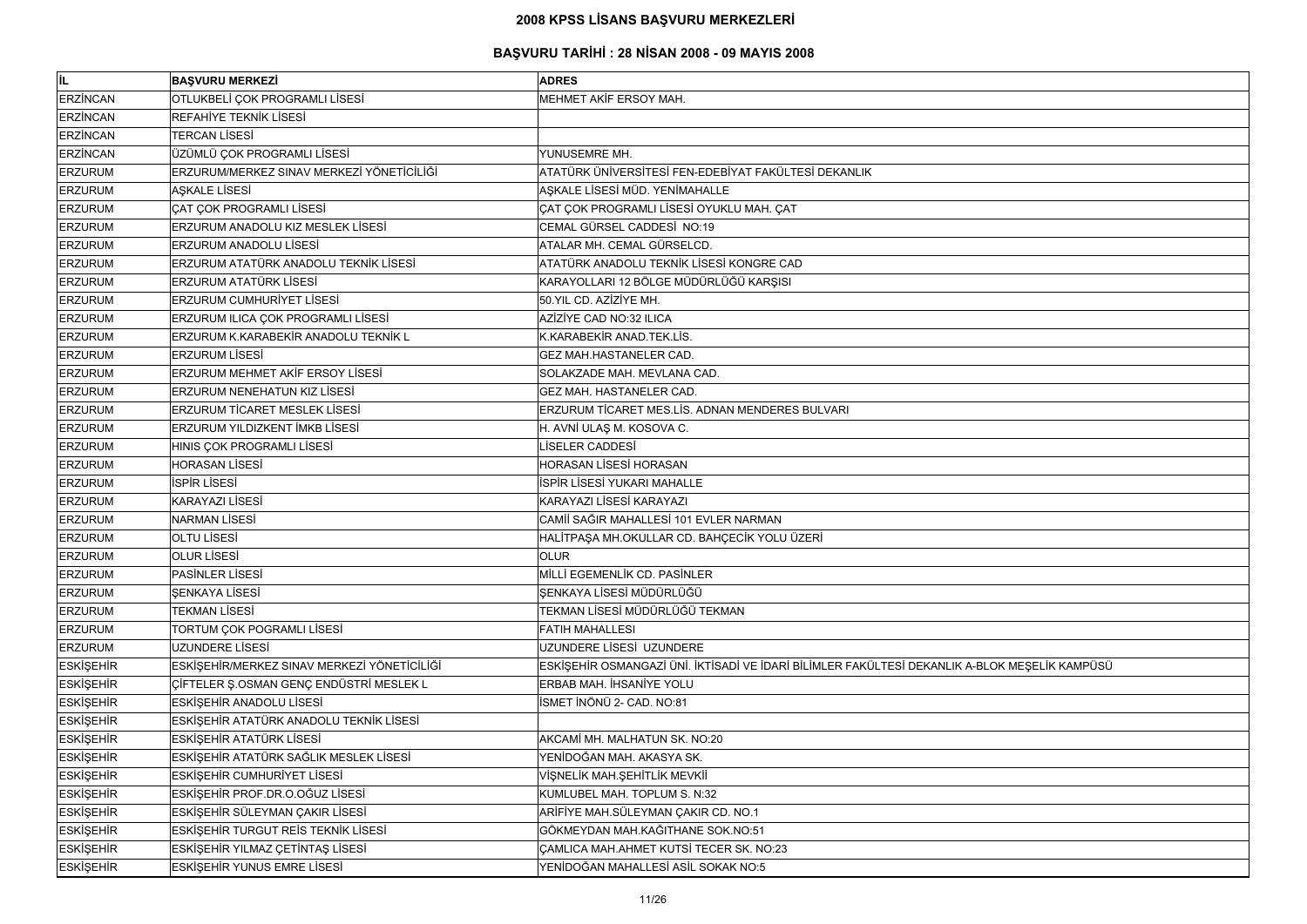| İL               | <b>BAŞVURU MERKEZİ</b>                      | <b>ADRES</b>                                                                                          |
|------------------|---------------------------------------------|-------------------------------------------------------------------------------------------------------|
| <b>ESKİŞEHİR</b> | SARICAKAYA ÇOK PROGRAMLI LİSESİ             | HÜRRİYET CAD. NO:1 SARICAKAYA                                                                         |
| <b>GAZİANTEP</b> | GAZİANTEP/MERKEZ SINAV MERKEZİ YÖNETİCİLİĞİ | ÖSYM BÜROSU GAZİANTEP ÜNİVERSİTESİ KAMPÜSÜ PTT BİTİŞİĞİ                                               |
| <b>GAZİANTEP</b> | GAZİANTEP/NİZİP SINAV MERKEZİ YÖNETİCİLİĞİ  | GAZİANTEP ÜNİVERSİTESİ NİZİP MESLEK YÜKSEKOKULU ATATÜRK MAH. ŞIHBABA SOK. NO:17                       |
| <b>GAZİANTEP</b> | <b>ARABAN LİSESİ</b>                        | <b>HASTANE CADDESI</b>                                                                                |
| <b>GAZİANTEP</b> | GAZİANTEP HASAN ALİ YÜCEL LİSESİ            | İNCİLİPINAR MAHALLESİ İSTASYON CADDESİ NO:61                                                          |
| <b>GAZİANTEP</b> | İSLAHİYE İBNİ SİNA LİSESİ                   | CAMLICA MAH. İSTASYON CAD.                                                                            |
| <b>GAZİANTEP</b> | NİZİP ALKAN KIZ MESLEK LİSESİ               | CUMHURİYET MAH.ENSTİTÜ SK NO:6                                                                        |
| <b>GAZİANTEP</b> | SAHİNBEY 19 MAYIS LİSESİ                    | SAMLI HACI ÖKKEŞ CAD. NO:8                                                                            |
| <b>GAZİANTEP</b> | ŞAHİNBEY ŞEHİT ŞAHİN LİSESİ                 | DÜZTEPE MAH.ÖZDEMİR CAD. ŞAHİNBEY                                                                     |
| <b>GAZİANTEP</b> | ŞEHİTKAMİL HASAN SÜZER LİSESİ               | FATİH MAH. 25. NOLU SOK.ŞEHİTKAMİL HASAN SÜZER LİSESİ                                                 |
| <b>GAZİANTEP</b> | ŞEHİTKAMİL İSMETPAŞA LİSESİ                 | İSMET PAŞA LİSESİ- KARŞIYAKA                                                                          |
| <b>GİRESUN</b>   | GİRESUN/MERKEZ SINAV MERKEZİ YÖNETİCİLİĞİ   | GİRESUN ÜNİVERSİTESİ İKTİSADİ VE İDARİ BİLİMLER FAKÜLTESİ (EĞİTİM FAKÜLTESİ İÇİNDE) 3. KAT GÜRE MEVKİ |
| GİRESUN          | GİRESUN/BULANCAK SINAV MERKEZİ YÖNETİCİLİĞİ | İLÇE MİLLİ EĞİTİM MÜDÜRLÜĞÜ                                                                           |
| <b>GİRESUN</b>   | GİRESUN ANADOLU TEKNİK LİSESİ               | H.MİKTAT MAH.MALPAZARI MEVKİİ                                                                         |
| <b>GİRESUN</b>   | GİRESUN ATATÜRK LİSESİ                      | HACISİYAM MAH, KANUNU SOK.                                                                            |
| <b>GİRESUN</b>   | <b>GÖRELE LİSESİ</b>                        | SAYFİYE MAHALLESİ GÖRELE                                                                              |
| <b>GİRESUN</b>   | ŞEBİNKARAHİSAR ENDÜSTRİ MESLEK LİSESİ       | <b>GIRESUN CADDESI ŞEBINKARAHISAR</b>                                                                 |
| <b>GİRESUN</b>   | TİREBOLU ÇOK PROGRAMLI LİSESİ               | <b>DEMIRCI MAHALLESI TIREBOLU</b>                                                                     |
| GÜMÜŞHANE        | GÜMÜŞHANE/MERKEZ SINAV MERKEZİ YÖNETİCİLİĞİ | KARADENİZ TEKNİK ÜNİVERSİTESİ GÜMÜŞHANE MÜHENDİSLİK FAKÜLTESİ DEKANLIK BAĞLARBAŞI MAH.                |
| GÜMÜŞHANE        | <b>KELKİT LİSESİ</b>                        | <b>CUMHURIYET MAH.</b>                                                                                |
| GÜMÜŞHANE        | KÜRTÜN LİSESİ                               | KÜRTÜN LİSESİ ÖZKÜRTÜN GÜMÜŞHANE                                                                      |
| HAKKARİ          | HAKKARİ/MERKEZ SINAV MERKEZİ YÖNETİCİLİĞİ   | YÜZÜNCÜ YIL ÜNİVERSİTESİ HAKKARİ MESLEK YÜKSEKOKULU ÖĞRENCİ İŞLERİ                                    |
| HAKKARİ          | ÇUKURCA ŞHT.JAND.ÜSTĞ.A.BAHAT ÇOK PROG.L    | <b>CUMHURİYET MAHALLESİ</b>                                                                           |
| HAKKARİ          | <b>HAKKARİ TEKNİK LİSESİ</b>                |                                                                                                       |
| HAKKARİ          | HAKKARİ TİCARET MESLEK LİSESİ               | <b>BULAK MAHALLESI</b>                                                                                |
| <b>HAKKARİ</b>   | ŞEMDİNLİ SABRİ ÖZEL LİSESİ                  |                                                                                                       |
| HAKKARİ          | YÜKSEKOVA LİSESİ                            | MİLLİ EGEMENLİK CAD NO:9                                                                              |
| HATAY            | HATAY/MERKEZ SINAV MERKEZİ YÖNETİCİLİĞİ     | MUSTAFA KEMAL ÜNİVERSİTESİ REKTÖRLÜĞÜ ÖSYM BÜROSU                                                     |
| HATAY            | HATAY/DÖRTYOL SINAV MERKEZİ YÖNETİCİLİĞİ    | MUSTAFA KEMAL ÜNİVERSİTESİ DÖRTYOL MESLEK YÜKSEKOKULU KUZUCULU KAMPÜSÜ                                |
| <b>HATAY</b>     | HATAY/İSKENDERUN SINAV MERKEZİ YÖNETİCİLİĞİ | MUSTAFA KEMAL ÜNİVERSİTESİ İSKENDERUN MESLEK YÜKSEKOKULU ANTAKYA YOLU ÜZERİ                           |
| HATAY            | HATAY/KIRIKHAN SINAV MERKEZİ YÖNETİCİLİĞİ   | MUSTAFA KEMAL ÜNİVERSİTESİ KIRIKHAN MESLEK YÜKSEKOKULU A. TÜRKEŞ CAD.                                 |
| HATAY            | HATAY/REYHANLI SINAV MERKEZİ YÖNETİCİLİĞİ   | MUSTAFA KEMAL ÜNİVERSİTESİ REYHANLI MESLEK YÜKSEKOKULU ESKİ CİLVEGÖZÜ YOLU ÜZERİ                      |
| HATAY            | ANTAKYA HACI ALI NURLU LISESI               | GAZİ MAH. ÇEKMECE CAD. ANTAKYA                                                                        |
| <b>HATAY</b>     | <b>ANTAKYA LISESİ</b>                       | <b>CUMHURIYET CADDESI</b>                                                                             |
| <b>HATAY</b>     | ANTAKYA NECMİ ASFUROĞLU LİSESİ              | SÜMERLER MAHALLESİ                                                                                    |
| HATAY            | ANTAKYA ÖZBUĞDAY LİSESİ                     | ÜRGEN PAŞA MAH.AYŞE FITNAT HANIM CAD ÖĞRETMEN LOJMANLARI CİVARI                                       |
| HATAY            | DÖRTYOL ANADOLU KIZ MESLEK LİSESİ           | NUMUNE EVLER MAH.ABDİ İPEKCİ CD.NO.7 DÖRTYOL                                                          |
| HATAY            | DÖRTYOL ANADOLU TİCARET MESLEK LİSESİ       | ABDİ İPEKÇİ CD.NO:1                                                                                   |
| HATAY            | HATAY DR.MUSTAFA GENCAY LISESI              | AKSARAY MAH. MEHMET KAFADAR CAD.                                                                      |
| <b>HATAY</b>     | <b>İSKENDERUN LİSESİ</b>                    | SEHİTPAMİR CD. NO:53                                                                                  |
| <b>HATAY</b>     | İSKENDERUN ŞEMSETTİN MURSALOĞLU LİSESİ      | <b>ÇAY MH.KANATLI CD. NO:7</b>                                                                        |
| HATAY            | <b>KIRIKHAN GAZİ LİSESİ</b>                 | REYHANLI YOLU ÜZERİ                                                                                   |
| HATAY            | NİHAL-TURGUT ANLAR ANADOLU ÖĞRETMEN L       | ESENLİK MAH.4 NOLU SAĞLIK OCAĞI KARŞISI                                                               |
|                  |                                             |                                                                                                       |

| OK. NO:17                  |
|----------------------------|
|                            |
|                            |
|                            |
|                            |
|                            |
|                            |
| İÇİNDE) 3. KAT GÜRE MEVKİİ |
|                            |
|                            |
|                            |
|                            |
|                            |
| K BAĞLARBAŞI MAH.          |
|                            |
|                            |
|                            |
|                            |
|                            |
|                            |
|                            |
|                            |
| <u>PÜSÜ</u>                |
| )LU ÜZERİ                  |
|                            |
| O YOLU ÜZERİ               |
|                            |
|                            |
|                            |
|                            |
|                            |
|                            |
|                            |
|                            |
|                            |
|                            |
|                            |
|                            |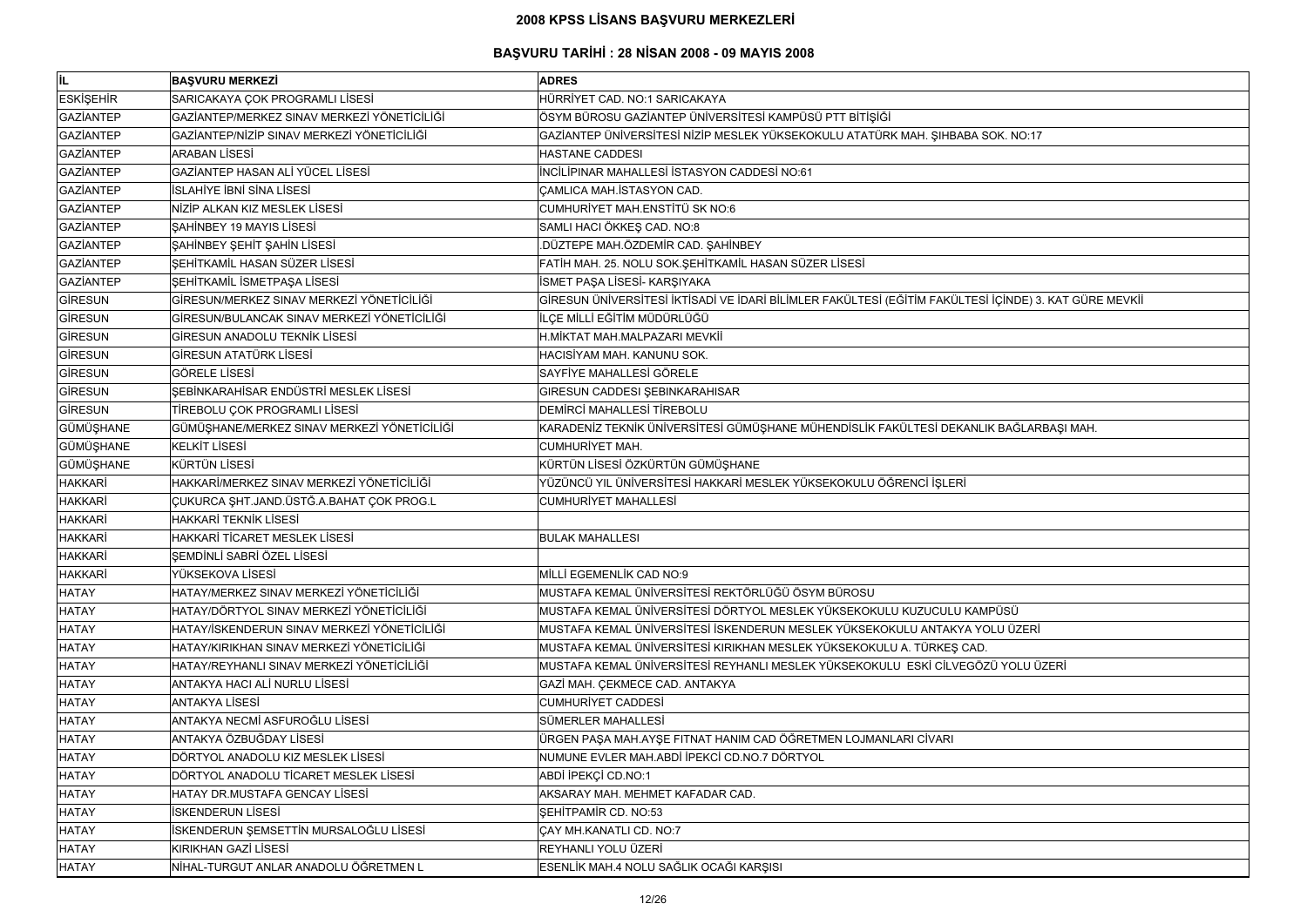| <b>BAŞVURU MERKEZİ</b><br><b>ADRES</b><br>REYHANLI ENDÜSTRİ MESLEK LİSESİ<br>CILVEGÖZÜ YOLU ÜZERI<br>IĞDIR/MERKEZ SINAV MERKEZİ YÖNETİCİLİĞİ<br>KAFKAS ÜNİVERSİTESİ IĞDIR MESLEK YÜKSEKOKULU MELEKLİ YOLU<br>SÜLEYMAN DEMİREL ÜNİVERSİTESİ ÇÜNÜR KAMPÜSÜ REKTÖRLÜK BİNASI 1.KAT<br>ISPARTA/MERKEZ SINAV MERKEZİ YÖNETİCİLİĞİ<br>AKSU ÇOK PROGRAMLI LİSESİ<br>AKSU/ISPARTA<br><b>ATABEY LISESI</b><br>PAZAR MAHALLESİ OKUL SOK.<br>EĞİRDİR ANADOLU LİSESİ<br>YAZLA MAHALLESİ<br>GELENDOST ÇOK PROGRAMLI LİSESİ<br>YENİ MAHALLE<br>GÖNEN ANADOLU ÖĞRETMEN LİSESİ<br>GÖNEN ANADOLU ÖĞRETMEN LİSESİ MÜDÜRLÜĞÜ GÖNEN-<br>KEÇİBORLU S.DEMİREL ÇOK PROGRAMLI LİSESİ<br>TUZLA MAHALLESİ YASEMİN SOKAK NO:1 KEÇİBORLU<br>SENIRKENT ÇOK PROGRAMLI LİSESİ<br>16 HAZİRAN MAH. ATATÜRK CADDESİ<br>SÜTÇÜLER ÇOK PROGRAMLI LİSESİ<br>BİRLİK MAH. ARİF BEY CAMİİ YANI SÜTÇÜLER<br>ULVİKALE MAHALLESİ HASTANE CADDESİ ŞARKİKARAAĞAÇ<br>ŞARKİKARAAĞAÇ LİSESİ<br>ULUBORLU ÇOK PROGRAMLI LİSESİ<br>TOPRAKLIK MAH. EMNİYET S.NO:76<br>YALVAÇ ATATÜRK LİSESİ<br>YALVAÇ ATATÜRK LİSESİ YALVAÇ/ISPARTA<br>GÜNDOĞDU M. CUMHURİYET C.NO:66 YENİŞARBADEMLİ<br>YENİŞARBADEMLİ LİSESİ<br>ÖSYM BÜROSU HAKİMİYET-İ MİLLİYE CAD. NO:47/A ÜSKÜDAR<br>İSTANBUL/ANADOLU YAKASI SINAV MERKEZİ YÖNETİCİLİĞİ<br>İSTANBUL ÜNİVERSİTESİ VETERİNER FAKÜLTESİ AVCILAR<br>İSTANBUL/AVRUPA YAKASI SINAV MERKEZİ YÖNETİCİLİĞİ<br>E-5 KARAYOLU ÜZERİ NAMIK KEMAL C. NO.8<br><b>AVCILAR 50.YIL INSA LISESI</b><br><b>AVCILAR ANADOLU TEKNİK LİSESİ</b><br>E-5 KARAYOLU ÜZERİ<br>BAĞCILAR DR.KEMAL NACİ EKŞİ LİSESİ<br>YILDIZTEPE MAHALLESİ 30/9 SK. NO:12<br>BAHÇELİEVLER ERKAN AVCI ANADOLU TEKNİK L<br>KÜLTÜR SOK.NO:5<br><b>BAHÇELİEVLER LİSESİ</b><br>YAYLA DURAĞI YILDIZLI SK.<br>BAHÇELİEVLER N.FAZIL KISAKÜREK LİSESİ<br>YILDIRIM BAYEZİT CAD. ZİYABEY ÇIKMAZI<br>BAKIRKÖY YAHYA KEMAL BEYATLI LİSESİ<br>CEVİZLİK MAH.NİYAZİBEY C. NO:38<br>BAYRAMPAŞA İNÖNÜ ANADOLU TEKNİK LİSESİ<br>RAMİ GIDA SİTESİ KARŞISI<br><b>ÇIRAĞAN CAD.NO:30</b><br><b>BESİKTAŞ LİSESİ</b><br>BEYKOZ FEVZİ ÇAKMAK LİSESİ<br>ORTAÇEŞME ÇAYIR CAD. NO 9 BEYKOZ<br><b>BÜYÜKÇEKMECE LİSESİ</b><br>FATİH MH.KORDONBOYU CD.ORDUEVİ KARŞISI NO:7 BÜYÜKÇEKMECE<br>ESENLER ATIŞALANI LİSESİ<br>KEMER MAH. KIŞLA CAD.NO:3<br><b>ESENLER İBRAHİM TURHAN LİSESİ</b><br>YAVUZ SELİM MAH.İSANBUL CAD.NO:43 ESENLER<br><b>EYÜP LİSESİ</b><br><b>BAHARİYE CAD.NO:14</b><br><b>EYÜP</b><br>FATİH ŞEHREMİNİ LİSESİ<br>MİLLET CAD.DERVİŞPAŞA SK. NO:1<br>GAZİOSMANPAŞA PLEVNE LİSESİ<br>HALİTPAŞA C.NO:12 HAVUZBAŞI MEVKİİ H.BAŞI<br>GÜNGÖREN İZZET ÜNVER LİSESİ<br>ABDİ İPEKÇİ CD.NO:1 GÜNGÖREN<br>İSTANBUL BEYLİKDÜZÜ 75.YIL CUMHURİYET L<br>BÜYÜKŞEHİR KONUT B.MAH. DR.İMREN AYKUT CAD.<br>İSTANBUL HAYDARPAŞA ANADOLU TEKNİK L<br>TIBBIYE CD.NO:27<br>İSTANBUL NURİ CINGILLIOĞLU LİSESİ<br>KARSLI AHMET CAD. YÜCETARLA DURAĞI<br>KADIKÖY MEHMED BAYAZID LİSESİ<br>HIZIRBEY CD.NO:207 S.B.GÖZTEPE EĞİT.VE ARAŞ.HAST.ARKASI<br>İBRAHİM KARAOĞLU CADDESİ EFLAK SOKAK NO:2<br>KAĞITHANE SEYRANTEPE DR.S.AHMET LİSESİ<br>ÇAVUŞOĞLU MAH. N. KEMAL CADDESİ NO:2<br><b>KARTAL LİSESİ</b><br>KANARYA MH.BOZDOĞAN CAD. NO:94<br>KÜÇÜKÇEKMECE KADRİYE MOROĞLU LİSESİ<br>KÜÇÜKÇEKMECE Z.-M.DALGIÇ TİCARET MES.L<br>GÜLTEPE MH. BARBAROS CD. NO:40<br><b>MALTEPE LISESI</b><br>ATATÜRK CD.SAKIZAĞAC SK. NO:10 |                 |  |
|---------------------------------------------------------------------------------------------------------------------------------------------------------------------------------------------------------------------------------------------------------------------------------------------------------------------------------------------------------------------------------------------------------------------------------------------------------------------------------------------------------------------------------------------------------------------------------------------------------------------------------------------------------------------------------------------------------------------------------------------------------------------------------------------------------------------------------------------------------------------------------------------------------------------------------------------------------------------------------------------------------------------------------------------------------------------------------------------------------------------------------------------------------------------------------------------------------------------------------------------------------------------------------------------------------------------------------------------------------------------------------------------------------------------------------------------------------------------------------------------------------------------------------------------------------------------------------------------------------------------------------------------------------------------------------------------------------------------------------------------------------------------------------------------------------------------------------------------------------------------------------------------------------------------------------------------------------------------------------------------------------------------------------------------------------------------------------------------------------------------------------------------------------------------------------------------------------------------------------------------------------------------------------------------------------------------------------------------------------------------------------------------------------------------------------------------------------------------------------------------------------------------------------------------------------------------------------------------------------------------------------------------------------------------------------------------------------------------------------------------------------------------------------------------------------------------------------------------------------------------------------------------------------------------------------------------------------------------------------------------------------------------------------------------------------------------------------------------------------------------------------------------------------------------------------------------------------------------------------------------------------------------------------------------------------------------|-----------------|--|
|                                                                                                                                                                                                                                                                                                                                                                                                                                                                                                                                                                                                                                                                                                                                                                                                                                                                                                                                                                                                                                                                                                                                                                                                                                                                                                                                                                                                                                                                                                                                                                                                                                                                                                                                                                                                                                                                                                                                                                                                                                                                                                                                                                                                                                                                                                                                                                                                                                                                                                                                                                                                                                                                                                                                                                                                                                                                                                                                                                                                                                                                                                                                                                                                                                                                                                                     | <b>IL</b>       |  |
|                                                                                                                                                                                                                                                                                                                                                                                                                                                                                                                                                                                                                                                                                                                                                                                                                                                                                                                                                                                                                                                                                                                                                                                                                                                                                                                                                                                                                                                                                                                                                                                                                                                                                                                                                                                                                                                                                                                                                                                                                                                                                                                                                                                                                                                                                                                                                                                                                                                                                                                                                                                                                                                                                                                                                                                                                                                                                                                                                                                                                                                                                                                                                                                                                                                                                                                     | <b>HATAY</b>    |  |
|                                                                                                                                                                                                                                                                                                                                                                                                                                                                                                                                                                                                                                                                                                                                                                                                                                                                                                                                                                                                                                                                                                                                                                                                                                                                                                                                                                                                                                                                                                                                                                                                                                                                                                                                                                                                                                                                                                                                                                                                                                                                                                                                                                                                                                                                                                                                                                                                                                                                                                                                                                                                                                                                                                                                                                                                                                                                                                                                                                                                                                                                                                                                                                                                                                                                                                                     | <b>IĞDIR</b>    |  |
|                                                                                                                                                                                                                                                                                                                                                                                                                                                                                                                                                                                                                                                                                                                                                                                                                                                                                                                                                                                                                                                                                                                                                                                                                                                                                                                                                                                                                                                                                                                                                                                                                                                                                                                                                                                                                                                                                                                                                                                                                                                                                                                                                                                                                                                                                                                                                                                                                                                                                                                                                                                                                                                                                                                                                                                                                                                                                                                                                                                                                                                                                                                                                                                                                                                                                                                     | <b>ISPARTA</b>  |  |
|                                                                                                                                                                                                                                                                                                                                                                                                                                                                                                                                                                                                                                                                                                                                                                                                                                                                                                                                                                                                                                                                                                                                                                                                                                                                                                                                                                                                                                                                                                                                                                                                                                                                                                                                                                                                                                                                                                                                                                                                                                                                                                                                                                                                                                                                                                                                                                                                                                                                                                                                                                                                                                                                                                                                                                                                                                                                                                                                                                                                                                                                                                                                                                                                                                                                                                                     | <b>ISPARTA</b>  |  |
|                                                                                                                                                                                                                                                                                                                                                                                                                                                                                                                                                                                                                                                                                                                                                                                                                                                                                                                                                                                                                                                                                                                                                                                                                                                                                                                                                                                                                                                                                                                                                                                                                                                                                                                                                                                                                                                                                                                                                                                                                                                                                                                                                                                                                                                                                                                                                                                                                                                                                                                                                                                                                                                                                                                                                                                                                                                                                                                                                                                                                                                                                                                                                                                                                                                                                                                     | <b>ISPARTA</b>  |  |
|                                                                                                                                                                                                                                                                                                                                                                                                                                                                                                                                                                                                                                                                                                                                                                                                                                                                                                                                                                                                                                                                                                                                                                                                                                                                                                                                                                                                                                                                                                                                                                                                                                                                                                                                                                                                                                                                                                                                                                                                                                                                                                                                                                                                                                                                                                                                                                                                                                                                                                                                                                                                                                                                                                                                                                                                                                                                                                                                                                                                                                                                                                                                                                                                                                                                                                                     | <b>ISPARTA</b>  |  |
|                                                                                                                                                                                                                                                                                                                                                                                                                                                                                                                                                                                                                                                                                                                                                                                                                                                                                                                                                                                                                                                                                                                                                                                                                                                                                                                                                                                                                                                                                                                                                                                                                                                                                                                                                                                                                                                                                                                                                                                                                                                                                                                                                                                                                                                                                                                                                                                                                                                                                                                                                                                                                                                                                                                                                                                                                                                                                                                                                                                                                                                                                                                                                                                                                                                                                                                     | <b>ISPARTA</b>  |  |
|                                                                                                                                                                                                                                                                                                                                                                                                                                                                                                                                                                                                                                                                                                                                                                                                                                                                                                                                                                                                                                                                                                                                                                                                                                                                                                                                                                                                                                                                                                                                                                                                                                                                                                                                                                                                                                                                                                                                                                                                                                                                                                                                                                                                                                                                                                                                                                                                                                                                                                                                                                                                                                                                                                                                                                                                                                                                                                                                                                                                                                                                                                                                                                                                                                                                                                                     | <b>ISPARTA</b>  |  |
|                                                                                                                                                                                                                                                                                                                                                                                                                                                                                                                                                                                                                                                                                                                                                                                                                                                                                                                                                                                                                                                                                                                                                                                                                                                                                                                                                                                                                                                                                                                                                                                                                                                                                                                                                                                                                                                                                                                                                                                                                                                                                                                                                                                                                                                                                                                                                                                                                                                                                                                                                                                                                                                                                                                                                                                                                                                                                                                                                                                                                                                                                                                                                                                                                                                                                                                     | <b>ISPARTA</b>  |  |
|                                                                                                                                                                                                                                                                                                                                                                                                                                                                                                                                                                                                                                                                                                                                                                                                                                                                                                                                                                                                                                                                                                                                                                                                                                                                                                                                                                                                                                                                                                                                                                                                                                                                                                                                                                                                                                                                                                                                                                                                                                                                                                                                                                                                                                                                                                                                                                                                                                                                                                                                                                                                                                                                                                                                                                                                                                                                                                                                                                                                                                                                                                                                                                                                                                                                                                                     | <b>ISPARTA</b>  |  |
|                                                                                                                                                                                                                                                                                                                                                                                                                                                                                                                                                                                                                                                                                                                                                                                                                                                                                                                                                                                                                                                                                                                                                                                                                                                                                                                                                                                                                                                                                                                                                                                                                                                                                                                                                                                                                                                                                                                                                                                                                                                                                                                                                                                                                                                                                                                                                                                                                                                                                                                                                                                                                                                                                                                                                                                                                                                                                                                                                                                                                                                                                                                                                                                                                                                                                                                     | <b>ISPARTA</b>  |  |
|                                                                                                                                                                                                                                                                                                                                                                                                                                                                                                                                                                                                                                                                                                                                                                                                                                                                                                                                                                                                                                                                                                                                                                                                                                                                                                                                                                                                                                                                                                                                                                                                                                                                                                                                                                                                                                                                                                                                                                                                                                                                                                                                                                                                                                                                                                                                                                                                                                                                                                                                                                                                                                                                                                                                                                                                                                                                                                                                                                                                                                                                                                                                                                                                                                                                                                                     | <b>ISPARTA</b>  |  |
|                                                                                                                                                                                                                                                                                                                                                                                                                                                                                                                                                                                                                                                                                                                                                                                                                                                                                                                                                                                                                                                                                                                                                                                                                                                                                                                                                                                                                                                                                                                                                                                                                                                                                                                                                                                                                                                                                                                                                                                                                                                                                                                                                                                                                                                                                                                                                                                                                                                                                                                                                                                                                                                                                                                                                                                                                                                                                                                                                                                                                                                                                                                                                                                                                                                                                                                     | <b>ISPARTA</b>  |  |
|                                                                                                                                                                                                                                                                                                                                                                                                                                                                                                                                                                                                                                                                                                                                                                                                                                                                                                                                                                                                                                                                                                                                                                                                                                                                                                                                                                                                                                                                                                                                                                                                                                                                                                                                                                                                                                                                                                                                                                                                                                                                                                                                                                                                                                                                                                                                                                                                                                                                                                                                                                                                                                                                                                                                                                                                                                                                                                                                                                                                                                                                                                                                                                                                                                                                                                                     | <b>ISPARTA</b>  |  |
|                                                                                                                                                                                                                                                                                                                                                                                                                                                                                                                                                                                                                                                                                                                                                                                                                                                                                                                                                                                                                                                                                                                                                                                                                                                                                                                                                                                                                                                                                                                                                                                                                                                                                                                                                                                                                                                                                                                                                                                                                                                                                                                                                                                                                                                                                                                                                                                                                                                                                                                                                                                                                                                                                                                                                                                                                                                                                                                                                                                                                                                                                                                                                                                                                                                                                                                     | <b>ISPARTA</b>  |  |
|                                                                                                                                                                                                                                                                                                                                                                                                                                                                                                                                                                                                                                                                                                                                                                                                                                                                                                                                                                                                                                                                                                                                                                                                                                                                                                                                                                                                                                                                                                                                                                                                                                                                                                                                                                                                                                                                                                                                                                                                                                                                                                                                                                                                                                                                                                                                                                                                                                                                                                                                                                                                                                                                                                                                                                                                                                                                                                                                                                                                                                                                                                                                                                                                                                                                                                                     | <b>ISTANBUL</b> |  |
|                                                                                                                                                                                                                                                                                                                                                                                                                                                                                                                                                                                                                                                                                                                                                                                                                                                                                                                                                                                                                                                                                                                                                                                                                                                                                                                                                                                                                                                                                                                                                                                                                                                                                                                                                                                                                                                                                                                                                                                                                                                                                                                                                                                                                                                                                                                                                                                                                                                                                                                                                                                                                                                                                                                                                                                                                                                                                                                                                                                                                                                                                                                                                                                                                                                                                                                     | <b>ISTANBUL</b> |  |
|                                                                                                                                                                                                                                                                                                                                                                                                                                                                                                                                                                                                                                                                                                                                                                                                                                                                                                                                                                                                                                                                                                                                                                                                                                                                                                                                                                                                                                                                                                                                                                                                                                                                                                                                                                                                                                                                                                                                                                                                                                                                                                                                                                                                                                                                                                                                                                                                                                                                                                                                                                                                                                                                                                                                                                                                                                                                                                                                                                                                                                                                                                                                                                                                                                                                                                                     | <b>ISTANBUL</b> |  |
|                                                                                                                                                                                                                                                                                                                                                                                                                                                                                                                                                                                                                                                                                                                                                                                                                                                                                                                                                                                                                                                                                                                                                                                                                                                                                                                                                                                                                                                                                                                                                                                                                                                                                                                                                                                                                                                                                                                                                                                                                                                                                                                                                                                                                                                                                                                                                                                                                                                                                                                                                                                                                                                                                                                                                                                                                                                                                                                                                                                                                                                                                                                                                                                                                                                                                                                     | <b>ISTANBUL</b> |  |
|                                                                                                                                                                                                                                                                                                                                                                                                                                                                                                                                                                                                                                                                                                                                                                                                                                                                                                                                                                                                                                                                                                                                                                                                                                                                                                                                                                                                                                                                                                                                                                                                                                                                                                                                                                                                                                                                                                                                                                                                                                                                                                                                                                                                                                                                                                                                                                                                                                                                                                                                                                                                                                                                                                                                                                                                                                                                                                                                                                                                                                                                                                                                                                                                                                                                                                                     | <b>ISTANBUL</b> |  |
|                                                                                                                                                                                                                                                                                                                                                                                                                                                                                                                                                                                                                                                                                                                                                                                                                                                                                                                                                                                                                                                                                                                                                                                                                                                                                                                                                                                                                                                                                                                                                                                                                                                                                                                                                                                                                                                                                                                                                                                                                                                                                                                                                                                                                                                                                                                                                                                                                                                                                                                                                                                                                                                                                                                                                                                                                                                                                                                                                                                                                                                                                                                                                                                                                                                                                                                     | <b>ISTANBUL</b> |  |
|                                                                                                                                                                                                                                                                                                                                                                                                                                                                                                                                                                                                                                                                                                                                                                                                                                                                                                                                                                                                                                                                                                                                                                                                                                                                                                                                                                                                                                                                                                                                                                                                                                                                                                                                                                                                                                                                                                                                                                                                                                                                                                                                                                                                                                                                                                                                                                                                                                                                                                                                                                                                                                                                                                                                                                                                                                                                                                                                                                                                                                                                                                                                                                                                                                                                                                                     | <b>ISTANBUL</b> |  |
|                                                                                                                                                                                                                                                                                                                                                                                                                                                                                                                                                                                                                                                                                                                                                                                                                                                                                                                                                                                                                                                                                                                                                                                                                                                                                                                                                                                                                                                                                                                                                                                                                                                                                                                                                                                                                                                                                                                                                                                                                                                                                                                                                                                                                                                                                                                                                                                                                                                                                                                                                                                                                                                                                                                                                                                                                                                                                                                                                                                                                                                                                                                                                                                                                                                                                                                     | <b>ISTANBUL</b> |  |
|                                                                                                                                                                                                                                                                                                                                                                                                                                                                                                                                                                                                                                                                                                                                                                                                                                                                                                                                                                                                                                                                                                                                                                                                                                                                                                                                                                                                                                                                                                                                                                                                                                                                                                                                                                                                                                                                                                                                                                                                                                                                                                                                                                                                                                                                                                                                                                                                                                                                                                                                                                                                                                                                                                                                                                                                                                                                                                                                                                                                                                                                                                                                                                                                                                                                                                                     | <b>ISTANBUL</b> |  |
|                                                                                                                                                                                                                                                                                                                                                                                                                                                                                                                                                                                                                                                                                                                                                                                                                                                                                                                                                                                                                                                                                                                                                                                                                                                                                                                                                                                                                                                                                                                                                                                                                                                                                                                                                                                                                                                                                                                                                                                                                                                                                                                                                                                                                                                                                                                                                                                                                                                                                                                                                                                                                                                                                                                                                                                                                                                                                                                                                                                                                                                                                                                                                                                                                                                                                                                     | <b>ISTANBUL</b> |  |
|                                                                                                                                                                                                                                                                                                                                                                                                                                                                                                                                                                                                                                                                                                                                                                                                                                                                                                                                                                                                                                                                                                                                                                                                                                                                                                                                                                                                                                                                                                                                                                                                                                                                                                                                                                                                                                                                                                                                                                                                                                                                                                                                                                                                                                                                                                                                                                                                                                                                                                                                                                                                                                                                                                                                                                                                                                                                                                                                                                                                                                                                                                                                                                                                                                                                                                                     | <b>ISTANBUL</b> |  |
|                                                                                                                                                                                                                                                                                                                                                                                                                                                                                                                                                                                                                                                                                                                                                                                                                                                                                                                                                                                                                                                                                                                                                                                                                                                                                                                                                                                                                                                                                                                                                                                                                                                                                                                                                                                                                                                                                                                                                                                                                                                                                                                                                                                                                                                                                                                                                                                                                                                                                                                                                                                                                                                                                                                                                                                                                                                                                                                                                                                                                                                                                                                                                                                                                                                                                                                     | <b>ISTANBUL</b> |  |
|                                                                                                                                                                                                                                                                                                                                                                                                                                                                                                                                                                                                                                                                                                                                                                                                                                                                                                                                                                                                                                                                                                                                                                                                                                                                                                                                                                                                                                                                                                                                                                                                                                                                                                                                                                                                                                                                                                                                                                                                                                                                                                                                                                                                                                                                                                                                                                                                                                                                                                                                                                                                                                                                                                                                                                                                                                                                                                                                                                                                                                                                                                                                                                                                                                                                                                                     | <b>ISTANBUL</b> |  |
|                                                                                                                                                                                                                                                                                                                                                                                                                                                                                                                                                                                                                                                                                                                                                                                                                                                                                                                                                                                                                                                                                                                                                                                                                                                                                                                                                                                                                                                                                                                                                                                                                                                                                                                                                                                                                                                                                                                                                                                                                                                                                                                                                                                                                                                                                                                                                                                                                                                                                                                                                                                                                                                                                                                                                                                                                                                                                                                                                                                                                                                                                                                                                                                                                                                                                                                     | <b>ISTANBUL</b> |  |
|                                                                                                                                                                                                                                                                                                                                                                                                                                                                                                                                                                                                                                                                                                                                                                                                                                                                                                                                                                                                                                                                                                                                                                                                                                                                                                                                                                                                                                                                                                                                                                                                                                                                                                                                                                                                                                                                                                                                                                                                                                                                                                                                                                                                                                                                                                                                                                                                                                                                                                                                                                                                                                                                                                                                                                                                                                                                                                                                                                                                                                                                                                                                                                                                                                                                                                                     | <b>ISTANBUL</b> |  |
|                                                                                                                                                                                                                                                                                                                                                                                                                                                                                                                                                                                                                                                                                                                                                                                                                                                                                                                                                                                                                                                                                                                                                                                                                                                                                                                                                                                                                                                                                                                                                                                                                                                                                                                                                                                                                                                                                                                                                                                                                                                                                                                                                                                                                                                                                                                                                                                                                                                                                                                                                                                                                                                                                                                                                                                                                                                                                                                                                                                                                                                                                                                                                                                                                                                                                                                     | <b>ISTANBUL</b> |  |
|                                                                                                                                                                                                                                                                                                                                                                                                                                                                                                                                                                                                                                                                                                                                                                                                                                                                                                                                                                                                                                                                                                                                                                                                                                                                                                                                                                                                                                                                                                                                                                                                                                                                                                                                                                                                                                                                                                                                                                                                                                                                                                                                                                                                                                                                                                                                                                                                                                                                                                                                                                                                                                                                                                                                                                                                                                                                                                                                                                                                                                                                                                                                                                                                                                                                                                                     | <b>ISTANBUL</b> |  |
|                                                                                                                                                                                                                                                                                                                                                                                                                                                                                                                                                                                                                                                                                                                                                                                                                                                                                                                                                                                                                                                                                                                                                                                                                                                                                                                                                                                                                                                                                                                                                                                                                                                                                                                                                                                                                                                                                                                                                                                                                                                                                                                                                                                                                                                                                                                                                                                                                                                                                                                                                                                                                                                                                                                                                                                                                                                                                                                                                                                                                                                                                                                                                                                                                                                                                                                     | <b>ISTANBUL</b> |  |
|                                                                                                                                                                                                                                                                                                                                                                                                                                                                                                                                                                                                                                                                                                                                                                                                                                                                                                                                                                                                                                                                                                                                                                                                                                                                                                                                                                                                                                                                                                                                                                                                                                                                                                                                                                                                                                                                                                                                                                                                                                                                                                                                                                                                                                                                                                                                                                                                                                                                                                                                                                                                                                                                                                                                                                                                                                                                                                                                                                                                                                                                                                                                                                                                                                                                                                                     | <b>ISTANBUL</b> |  |
|                                                                                                                                                                                                                                                                                                                                                                                                                                                                                                                                                                                                                                                                                                                                                                                                                                                                                                                                                                                                                                                                                                                                                                                                                                                                                                                                                                                                                                                                                                                                                                                                                                                                                                                                                                                                                                                                                                                                                                                                                                                                                                                                                                                                                                                                                                                                                                                                                                                                                                                                                                                                                                                                                                                                                                                                                                                                                                                                                                                                                                                                                                                                                                                                                                                                                                                     | <b>ISTANBUL</b> |  |
|                                                                                                                                                                                                                                                                                                                                                                                                                                                                                                                                                                                                                                                                                                                                                                                                                                                                                                                                                                                                                                                                                                                                                                                                                                                                                                                                                                                                                                                                                                                                                                                                                                                                                                                                                                                                                                                                                                                                                                                                                                                                                                                                                                                                                                                                                                                                                                                                                                                                                                                                                                                                                                                                                                                                                                                                                                                                                                                                                                                                                                                                                                                                                                                                                                                                                                                     | <b>ISTANBUL</b> |  |
|                                                                                                                                                                                                                                                                                                                                                                                                                                                                                                                                                                                                                                                                                                                                                                                                                                                                                                                                                                                                                                                                                                                                                                                                                                                                                                                                                                                                                                                                                                                                                                                                                                                                                                                                                                                                                                                                                                                                                                                                                                                                                                                                                                                                                                                                                                                                                                                                                                                                                                                                                                                                                                                                                                                                                                                                                                                                                                                                                                                                                                                                                                                                                                                                                                                                                                                     | <b>ISTANBUL</b> |  |
|                                                                                                                                                                                                                                                                                                                                                                                                                                                                                                                                                                                                                                                                                                                                                                                                                                                                                                                                                                                                                                                                                                                                                                                                                                                                                                                                                                                                                                                                                                                                                                                                                                                                                                                                                                                                                                                                                                                                                                                                                                                                                                                                                                                                                                                                                                                                                                                                                                                                                                                                                                                                                                                                                                                                                                                                                                                                                                                                                                                                                                                                                                                                                                                                                                                                                                                     | <b>ISTANBUL</b> |  |
|                                                                                                                                                                                                                                                                                                                                                                                                                                                                                                                                                                                                                                                                                                                                                                                                                                                                                                                                                                                                                                                                                                                                                                                                                                                                                                                                                                                                                                                                                                                                                                                                                                                                                                                                                                                                                                                                                                                                                                                                                                                                                                                                                                                                                                                                                                                                                                                                                                                                                                                                                                                                                                                                                                                                                                                                                                                                                                                                                                                                                                                                                                                                                                                                                                                                                                                     | <b>ISTANBUL</b> |  |
|                                                                                                                                                                                                                                                                                                                                                                                                                                                                                                                                                                                                                                                                                                                                                                                                                                                                                                                                                                                                                                                                                                                                                                                                                                                                                                                                                                                                                                                                                                                                                                                                                                                                                                                                                                                                                                                                                                                                                                                                                                                                                                                                                                                                                                                                                                                                                                                                                                                                                                                                                                                                                                                                                                                                                                                                                                                                                                                                                                                                                                                                                                                                                                                                                                                                                                                     | <b>ISTANBUL</b> |  |
|                                                                                                                                                                                                                                                                                                                                                                                                                                                                                                                                                                                                                                                                                                                                                                                                                                                                                                                                                                                                                                                                                                                                                                                                                                                                                                                                                                                                                                                                                                                                                                                                                                                                                                                                                                                                                                                                                                                                                                                                                                                                                                                                                                                                                                                                                                                                                                                                                                                                                                                                                                                                                                                                                                                                                                                                                                                                                                                                                                                                                                                                                                                                                                                                                                                                                                                     | <b>ISTANBUL</b> |  |
|                                                                                                                                                                                                                                                                                                                                                                                                                                                                                                                                                                                                                                                                                                                                                                                                                                                                                                                                                                                                                                                                                                                                                                                                                                                                                                                                                                                                                                                                                                                                                                                                                                                                                                                                                                                                                                                                                                                                                                                                                                                                                                                                                                                                                                                                                                                                                                                                                                                                                                                                                                                                                                                                                                                                                                                                                                                                                                                                                                                                                                                                                                                                                                                                                                                                                                                     | <b>ISTANBUL</b> |  |
|                                                                                                                                                                                                                                                                                                                                                                                                                                                                                                                                                                                                                                                                                                                                                                                                                                                                                                                                                                                                                                                                                                                                                                                                                                                                                                                                                                                                                                                                                                                                                                                                                                                                                                                                                                                                                                                                                                                                                                                                                                                                                                                                                                                                                                                                                                                                                                                                                                                                                                                                                                                                                                                                                                                                                                                                                                                                                                                                                                                                                                                                                                                                                                                                                                                                                                                     | <b>ISTANBUL</b> |  |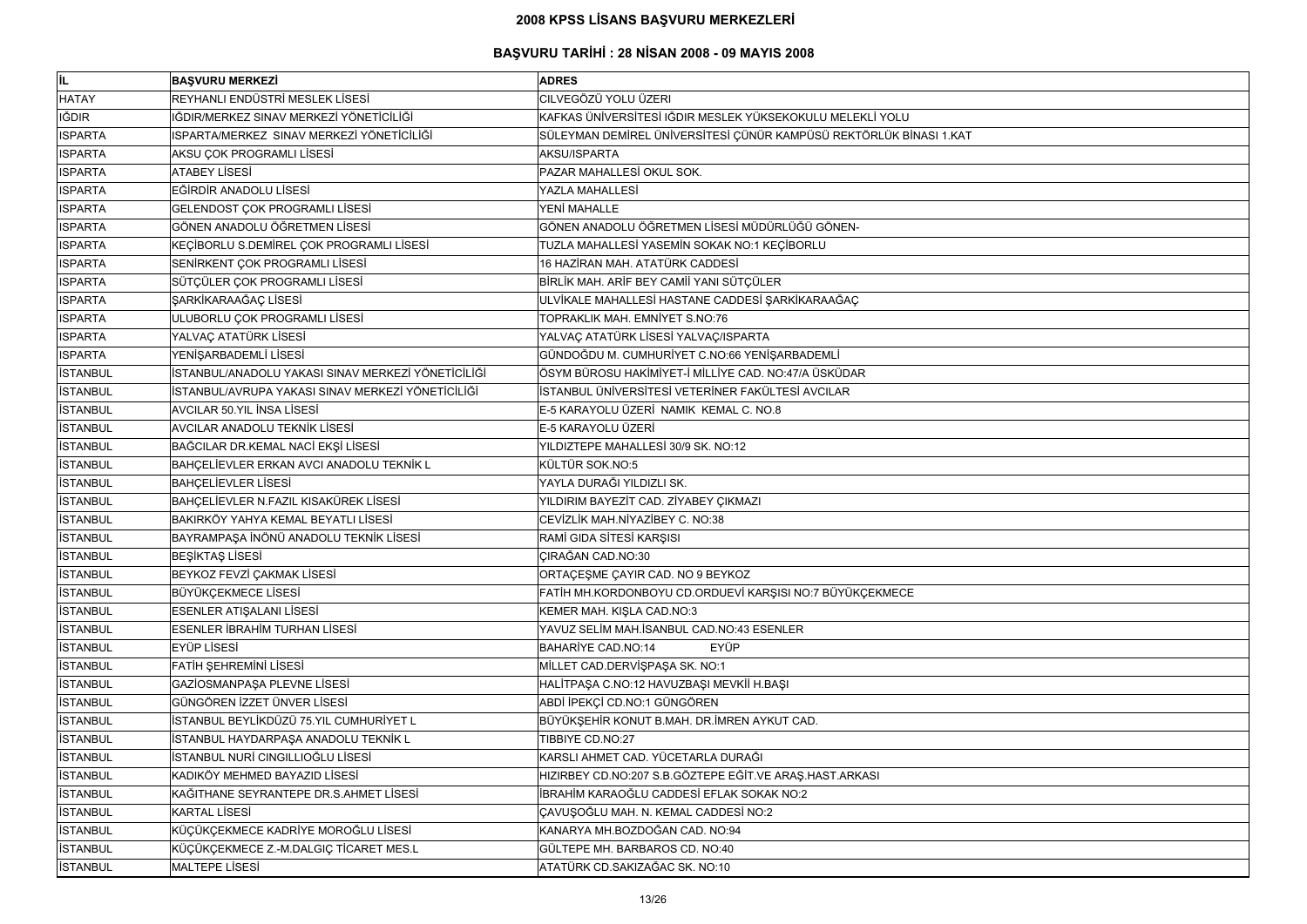| il.             | <b>BAŞVURU MERKEZİ</b>                   | <b>ADRES</b>                                                                                  |
|-----------------|------------------------------------------|-----------------------------------------------------------------------------------------------|
| <b>İSTANBUL</b> | PENDİK G.ZEKİ OBDAN LİSESİ               | GÜZELYALI MAH.VATAN CD.ÇAĞLAR SK.NO:1 PENDİK                                                  |
| <b>ISTANBUL</b> | PENDİK LİSESİ                            | HAT BOYU CAD.ÇAMLIK MEVKİ NO:16                                                               |
| <b>İSTANBUL</b> | SARIYER HÜSEYİN KALKAVAN LİSESİ          | ŞEHİT YILMAZ MİTHAT CAD. NO:91                                                                |
| <b>İSTANBUL</b> | SULTANBEYLİ GEDİKTAŞ LİSESİ              | AHMET YESEVİ MH.BİBERLİK CAD.ALTUNOVA SOKAK NO:3                                              |
| <b>İSTANBUL</b> | ŞİŞLİ TEKNİK LİSESİ                      | ABİDEİ HÜRRİYET TEPESİ DARÜLACEZE CD.NO:316                                                   |
| <b>İSTANBUL</b> | ÜMRANİYE LİSESİ                          | İNKİLAP MH .KÜÇÜKSU CAD.                                                                      |
| <b>İSTANBUL</b> | ÜMRANİYE TEKNİK LİSESİ                   | ALEMDAĞ CAD NO:165 ÜMRANİYE                                                                   |
| <b>İSTANBUL</b> | ÜMRANİYE TİCARET MESLEK LİSESİ           | <b>INKILAP MH.IHLAMUR SK. NO:1</b>                                                            |
| <b>İSTANBUL</b> | ZEYTİNBURNU İHSAN MERMERCİ LİSESİ        | SÜMER MAH.65/4.SK.N:1                                                                         |
| <b>İZMİR</b>    | İZMİR/MERKEZ SINAV MERKEZİ YÖNETİCİLİĞİ  | DOKUZ EYLÜL ÜNİ. ADALET Y.O. İKTİSADİ VE İDARİ BİLİMLER FAKÜLTESİ KAMPÜSÜ DOKUZ ÇEŞMELER BUCA |
| <b>İZMİR</b>    | İZMİR/ALİAĞA SINAV MERKEZİ YÖNETİCİLİĞİ  | İLÇE MİLLİ EĞİTİM MÜDÜRLÜĞÜ HÜKÜMET KONAĞI 5. KAT                                             |
| <b>İZMİR</b>    | İZMİR/BERGAMA SINAV MERKEZİ YÖNETİCİLİĞİ | EGE ÜNİVERSİTESİ BERGAMA MESLEK YÜKSEKOKULU                                                   |
| <b>İZMİR</b>    | İZMİR/MENEMEN SINAV MERKEZİ YÖNETİCİLİĞİ | İLÇE MİLLİ EĞİTİM MÜDÜRLÜĞÜ ESATPAŞA MAH. ATATÜRK CAD. NO:110                                 |
| <b>İZMİR</b>    | İZMİR/ÖDEMİŞ SINAV MERKEZİ YÖNETİCİLİĞİ  | EGE ÜNIVERSITESI ÖDEMIŞ MESLEK YÜKSEKOKULU                                                    |
| <b>İZMİR</b>    | İZMİR/TİRE SINAV MERKEZİ YÖNETİCİLİĞİ    | EGE ÜNİVERSİTESİ TİRE KUTSAN MESLEK YÜKSEKOKULU CUMHURİYET MEYDANI NO:3                       |
| <b>İZMİR</b>    | ALİAĞA LİSESİ                            | KAZIM DİRİK MAH. BARBAROS CAD.NO:33                                                           |
| <b>İZMİR</b>    | <b>BALÇOVA LİSESİ</b>                    | DALYA SOKAK OKUL ÇIKMAZI                                                                      |
| <b>İZMİR</b>    | BAYINDIR ÜLFET ONART LİSESİ              | SADIK PAŞA MAH.MENDERES BULVARI NO:21 BAYINDIR                                                |
| <b>İZMİR</b>    | <b>BERGAMA CUMHURİYET LİSESİ</b>         | ATATÜRK MAH. METE SOKAK                                                                       |
| <b>İZMİR</b>    | BERGAMA ENDÜSTRİ MESLEK LİSESİ           | MALTEPE MH.STADYUM CD. NO:2                                                                   |
| <b>İZMİR</b>    | BEYDAĞ CUMHURİYET LİSESİ                 | CUMHURİYET MAH. ATATÜRK CAD.                                                                  |
| <b>İZMİR</b>    | BORNOVA CEM BAKİOĞLU LİSESİ              | 126/3SOK. NO:1                                                                                |
| <b>İZMİR</b>    | BORNOVA ÇİMENTAŞ LİSESİ                  | 160/1 SK. NO:46                                                                               |
| <b>İZMİR</b>    | BORNOVA HAYRETTİN DURAN LİSESİ           | ATATÜRK MAHALLESİ HÜRRİYET CD.473 SK.NO: 2 BORNOVA                                            |
| <b>İZMİR</b>    | BORNOVA MUSTAFA KEMAL LİSESİ             | 274/2 SOK.NO:1                                                                                |
| <b>IZMIR</b>    | BORNOVA SUPHİ KOYUNCUOĞLU LİSESİ         | <b>GENÇLİK CD NO:22</b>                                                                       |
| <b>İZMİR</b>    | <b>BUCA GÜRÇEŞME LİSESİ</b>              | MENDERES CAD.NO:435                                                                           |
| <b>İZMİR</b>    | <b>BUCA SIRINYER LISESI</b>              | AKDOĞAN CADDESİ ŞİRİNYER                                                                      |
| <b>İZMİR</b>    | <b>CESME SIDIKA-KELAMİ ERTAN LİSESİ</b>  | İNÖNÜ MH.2052 SK.NO:1/B ÇEŞME                                                                 |
| <b>İZMİR</b>    | DİKİLİ ÇOK PROGRAMLI LİSESİ              | CUMHURİYE MAHALLESİ ATATÜRK CADDESİ NO: 47 DİKİLİ                                             |
| <b>İZMİR</b>    | FOÇA CEMİL MİDİLLİ LİSESİ                | ATATÜRK MH.KALEİÇİ MEVKİ NO:20                                                                |
| <b>İZMİR</b>    | <b>GAZİEMİR LİSESİ</b>                   | GAZIEMIR LISESI DOKUZEYLÜL MAH.308 SOK.NO:9                                                   |
| <b>İZMİR</b>    | GÜZELBAHÇE CENGİZ TOPEL LİSESİ           | ÇELEBİ MAHALLESİ MÜZEYYEN SENAR CADDESİ NO:38                                                 |
| <b>İZMİR</b>    | İZMİR ATATÜRK ANADOLU LİSESİ             | MÖNTRÖ                                                                                        |
| <b>İZMİR</b>    | İZMİR BÜYÜKÇİĞLİ LİSESİ                  | 8064.SK.NO:22 ÇİĞLİ/İZMİR                                                                     |
| <b>İZMİR</b>    | İZMİR ÇANDARLI NEBİYE KAVALALI Ç.P.L     | ATATÜRK MAHALLESİ LİSE SOKAK ÇANDARLI DİKİLİ                                                  |
| <b>İZMİR</b>    | İZMİR ÇINARLI ANADOLU MESLEK LİSESİ      | 1581 SOK NO:8 KONAK                                                                           |
| <b>İZMİR</b>    | İZMİR İNÖNÜ LİSESİ                       | 65/17 SOK.NO:28 ÜÇKUYULAR                                                                     |
| <b>İZMİR</b>    | İZMİR KARABAĞLAR CUMHURİYET LİSESİ       | 4161.SK.NO:23 KARABAĞLAR                                                                      |
| <b>İZMİR</b>    | İZMİR YENİ FOÇA RECEP KERMAN ÇOK PROG.L  | ORUÇ REIS CAD.FEVZIÇAKMAK MAH.NO:144                                                          |
| <b>İZMİR</b>    | <b>KARABURUN LİSESİ</b>                  | <b>İZMİR CAD.</b>                                                                             |
| <b>İZMİR</b>    | KARŞIYAKA BAYRAKLI LİSESİ                | 1610 SOKAK NO:28 (BAYRAKLI LİSESİ)<br><b>BAYRAKLI</b>                                         |
| <b>İZMİR</b>    | KARŞIYAKA EMLAKBANK S.DEMİREL L          | 2040/4 SOKAK NO: 11 MAVISEHIR KARSIYAKA                                                       |

| DOKUZ ÇEŞMELER BUCA |  |
|---------------------|--|
|                     |  |
|                     |  |
|                     |  |
|                     |  |
|                     |  |
|                     |  |
| O:3                 |  |
|                     |  |
|                     |  |
|                     |  |
|                     |  |
|                     |  |
|                     |  |
|                     |  |
|                     |  |
|                     |  |
|                     |  |
|                     |  |
|                     |  |
|                     |  |
|                     |  |
|                     |  |
|                     |  |
|                     |  |
|                     |  |
|                     |  |
|                     |  |
|                     |  |
|                     |  |
|                     |  |
|                     |  |
|                     |  |
|                     |  |
|                     |  |
|                     |  |
|                     |  |
|                     |  |
|                     |  |
|                     |  |
|                     |  |
|                     |  |
|                     |  |
|                     |  |
|                     |  |
|                     |  |
|                     |  |
|                     |  |
|                     |  |
|                     |  |
|                     |  |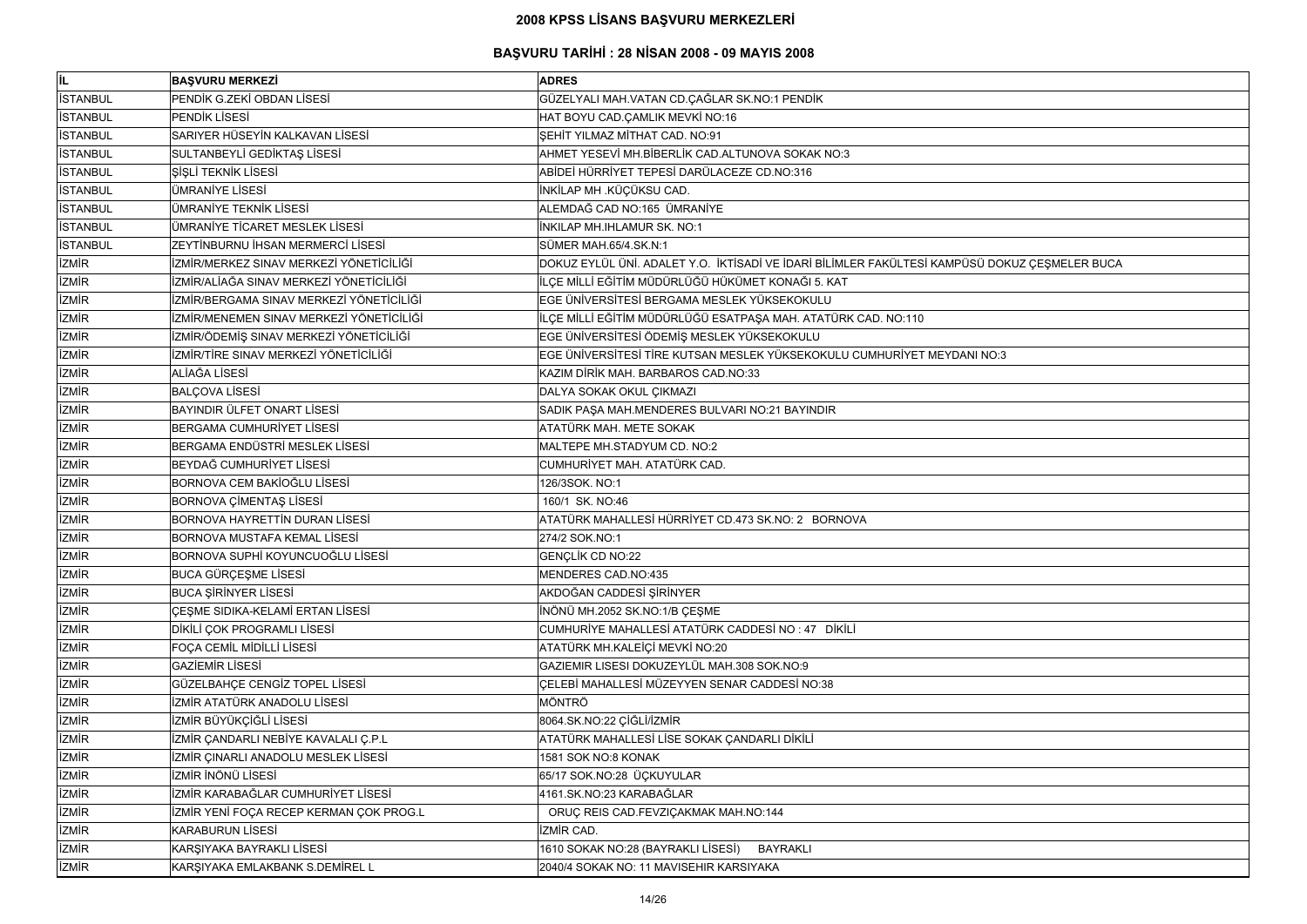| İL             | <b>BAŞVURU MERKEZİ</b>                                  | <b>ADRES</b>                                                                            |
|----------------|---------------------------------------------------------|-----------------------------------------------------------------------------------------|
| <b>İZMİR</b>   | KARŞIYAKA LİSESİ                                        | 1849 SOKAK NO:50 KARŞIYAKA                                                              |
| <b>IZMIR</b>   | KARŞIYAKA ŞEMİKLER LİSESİ                               | 6221 SK.NO.75                                                                           |
| <b>IZMIR</b>   | KEMALPAŞA LİSESİ                                        | SEKİZ EYLÜL MH. KEMALPAŞA 135 SOK. NO:1                                                 |
| <b>İZMİR</b>   | <b>KINIK LİSESİ</b>                                     | OSMANIYE MAH. UĞUR MUMCU CAD. KINIK NO: 8                                               |
| <b>IZMIR</b>   | KİRAZ ÇOK PROGRAMLI LİSESİ                              | YENİ MAHALLE HİSAR SOKAK NO:8                                                           |
| <b>İZMİR</b>   | KONAK 50.YIL LİSESİ                                     | 1140 SOKAK NO:29                                                                        |
| <b>IZMIR</b>   | KONAK ESKİİZMİR NACİ ŞENSOY L (Y.D.A.)                  | 531 SOKAK NO:583                                                                        |
| <b>IZMIR</b>   | KONAK EŞREFPAŞA LİSESİ (Y.D.A.)                         | HASAN TAHSİN CADDESİ NO:77                                                              |
| <b>IZMIR</b>   | MENDERES GÜMÜLDÜR LİSESİ                                | MENDERES GÜMÜLDÜR LİSESİ GÜMÜLDÜR                                                       |
| <b>İZMİR</b>   | <b>MENDERES LISESI</b>                                  | KASIMPAŞA MAH.İZMİR CAD.NO:155 MENDERES                                                 |
| <b>İZMİR</b>   | MENEMEN ENDÜSTRİ MESLEK LİSESİ                          | ESATPAŞA MH.YÜKSEL KAYAN CD.NO:7                                                        |
| <b>IZMIR</b>   | <b>MENEMEN LİSESİ</b>                                   | ESATPAŞA MAH.ATATÜRK CAD. NO:105                                                        |
| <b>IZMIR</b>   | NARLIDERE M.SEYFİ ERALTAY LİSESİ                        | MİTHATPAŞA CAD.NO:102                                                                   |
| <b>IZMIR</b>   | ÖDEMİŞ LİSESİ                                           | CUMHURİYET MH.1.ALTINORDU SK. NO:2                                                      |
| <b>IZMIR</b>   | SEFERİHİSAR ASİL NADİR ÇOK PROGRAMLI L                  | CAMİKEBİR MH. STAD CADDESI SEFERIHISAR                                                  |
| <b>IZMIR</b>   | <b>SELÇUK LİSESİ</b>                                    | ATATÜRK MAH.ATATÜRK CAD.NO:41 SELÇUK                                                    |
| <b>IZMIR</b>   | TİRE Ş.ALBAY İ.KARAOĞLANOĞLU LİSESİ                     | CUMHURİYET MAH.CUMHURİYET CAD.NO:1                                                      |
| <b>IZMIR</b>   | <b>TORBALI LİSESİ</b>                                   | MURATBEY MAH.                                                                           |
| <b>İZMİR</b>   | <b>URLA LİSESİ</b>                                      | YELALTİ MAH. URLA                                                                       |
| KAHRAMANMARAŞ  | K.MARAŞ/MERKEZ SINAV MERKEZİ YÖNETİCİLİĞİ               | KAHRAMANMARAŞ SÜTÇÜ İMAM ÜNİVERSİTESİ ZİRAAT FAKÜLTESİ İSMETPAŞA MAH. KÜLTÜR SOK. KAT:2 |
| KAHRAMANMARAŞ  | K.MARAŞ/ELBİSTAN SINAV MERKEZİ YÖNETİCİLİĞİ             | KAHRAMANMARAŞ SÜTÇÜ İMAM ÜNİVERSİTESİ ELBİSTAN MESLEK YÜKSEKOKULU KÜTÜPHANESİ           |
|                | KAHRAMANMARAŞ K.MARAŞ/GÖKSUN SINAV MERKEZİ YÖNETİCİLİĞİ | KAHRAMANMARAŞ SÜTÇÜ İMAM ÜNİVERSİTESİ GÖKSUN MESLEK YÜKSEKOKULU YANTEPE YERLEŞKESİ      |
| KAHRAMANMARAŞ  | AFŞİN ATATÜRK LİSESİ                                    | AFŞİNBEY M.YEŞİLEVLER YANI                                                              |
| KAHRAMANMARAŞ  | ANDIRIN ÇOK PROGRAMLI LİSESİ                            | ANDIRIN ÇOK PROGRAMLI LİSESİ ANDIRIN                                                    |
|                | KAHRAMANMARAŞ ÇAĞLAYANCERİT80.YIL ÇOK PROGRAMLI LİSESİ  | <b>İSTİKLAL MAHALLESİ</b>                                                               |
|                | KAHRAMANMARAŞ EKİNÖZÜ ÇOK PROGRAMLI LİSESİ              | ÖZTÜRK MAH. ELBİSTAN YOLU ÜZERİ EKİNÖZÜ                                                 |
|                | KAHRAMANMARAŞ ELBİSTAN MÜKRİMİN HALİL LİSESİ            | KIZILCAOBA MAHALLESİ KIŞLA CADDESİ                                                      |
| KAHRAMANMARAS  | GÖKSUN ANADOLU LİSESİ                                   | KAYABAŞI MAHALLESİ-M.AKİF ERSOY CAD.NO:1 GÖKSUN                                         |
|                | KAHRAMANMARAŞ K.MARAŞ HOCA AHMED YESEVİ LİSESİ          | SEYHADİL MAH.RAFET EFENDİ CAD.                                                          |
| KAHRAMANMARAS  | KAHRAMANMARAŞ İBRAHİM ÇALIK LİSESİ                      | NECİP FAZIL MAH. KADİRPAŞA BLV. NO:13                                                   |
|                | KAHRAMANMARAŞ KAHRAMANMARAŞ TİCARET MESLEK LİSESİ       | GAZİ PAŞA MAH.PINARBAŞI KIŞLA MEVKİ                                                     |
| KAHRAMANMARAŞ  | NURHAK LİSESİ                                           | <b>NURHAK LİSESİ</b>                                                                    |
| KAHRAMANMARAŞ  | <b>PAZARCIK LISESI</b>                                  | MALATYA ASFALTI ÜZERİ PAZARCIK                                                          |
| KAHRAMANMARAŞ  | <b>TÜRKOĞLU LİSESİ</b>                                  | İSTASYON MAH.İSTASYON CAD.NO=1 TÜRKOĞLU                                                 |
| KARABÜK        | KARABÜK/MERKEZ SINAV MERKEZİ YÖNETİCİLİĞİ               | ZONGULDAK KARAELMAS ÜNİVERSİTESİ KARABÜK TEKNİK EĞİTİM FAKÜLTESİ GİRİŞ KAT C-11         |
| KARABÜK        | KARABÜK ANADOLU TEKNİK LİSESİ                           | OTOGAR KARŞISI KARABÜK                                                                  |
| KARABÜK        | KARABÜK CUMHURİYET LİSESİ                               | KARABÜK CUMHURİYET LİSESİ BEŞBİNEVLER MAH.                                              |
| KARABÜK        | KARABÜK DEMİR ÇELİK LİSESİ                              | YENİŞEHİR/KARABÜK                                                                       |
| <b>KARAMAN</b> | KARAMAN/MERKEZ SINAV MERKEZİ YÖNETİCİLİĞİ               | SELÇUK ÜNİVERSİTESİ KARAMAN MESLEK YÜKSEKOKULU YUNUS EMRE KAMPÜSÜ MARA YOLU ÜZERİ       |
| <b>KARAMAN</b> | <b>ERMENEK LİSESİ</b>                                   | SANDIKLI MAHALLESİ ERMENEK                                                              |
| <b>KARAMAN</b> | <b>KARAMAN FATİH LİSESİ</b>                             | MEHMETBEY MAH.KENZİ CD. NO:19                                                           |
| <b>KARAMAN</b> | <b>KARAMAN LİSESİ</b>                                   | NEFISE SULTAN MH. 1. ISTASYON CD.                                                       |
| <b>KARAMAN</b> | KARAMAN YUNUSKENT LİSESİ                                | AHMET YESEVİ MAH. 962.SOK. NO:1                                                         |

| . KÜLTÜR SOK. KAT:2      |
|--------------------------|
| <b>ÜTÜPHANESİ</b>        |
|                          |
| <b>INTEPE YERLEŞKESİ</b> |
|                          |
|                          |
|                          |
|                          |
|                          |
|                          |
|                          |
|                          |
|                          |
|                          |
|                          |
|                          |
|                          |
|                          |
|                          |
| $$$ KAT C-11             |
|                          |
|                          |
|                          |
|                          |
| MARA YOLU ÜZERİ          |
|                          |
|                          |
|                          |
|                          |
|                          |
|                          |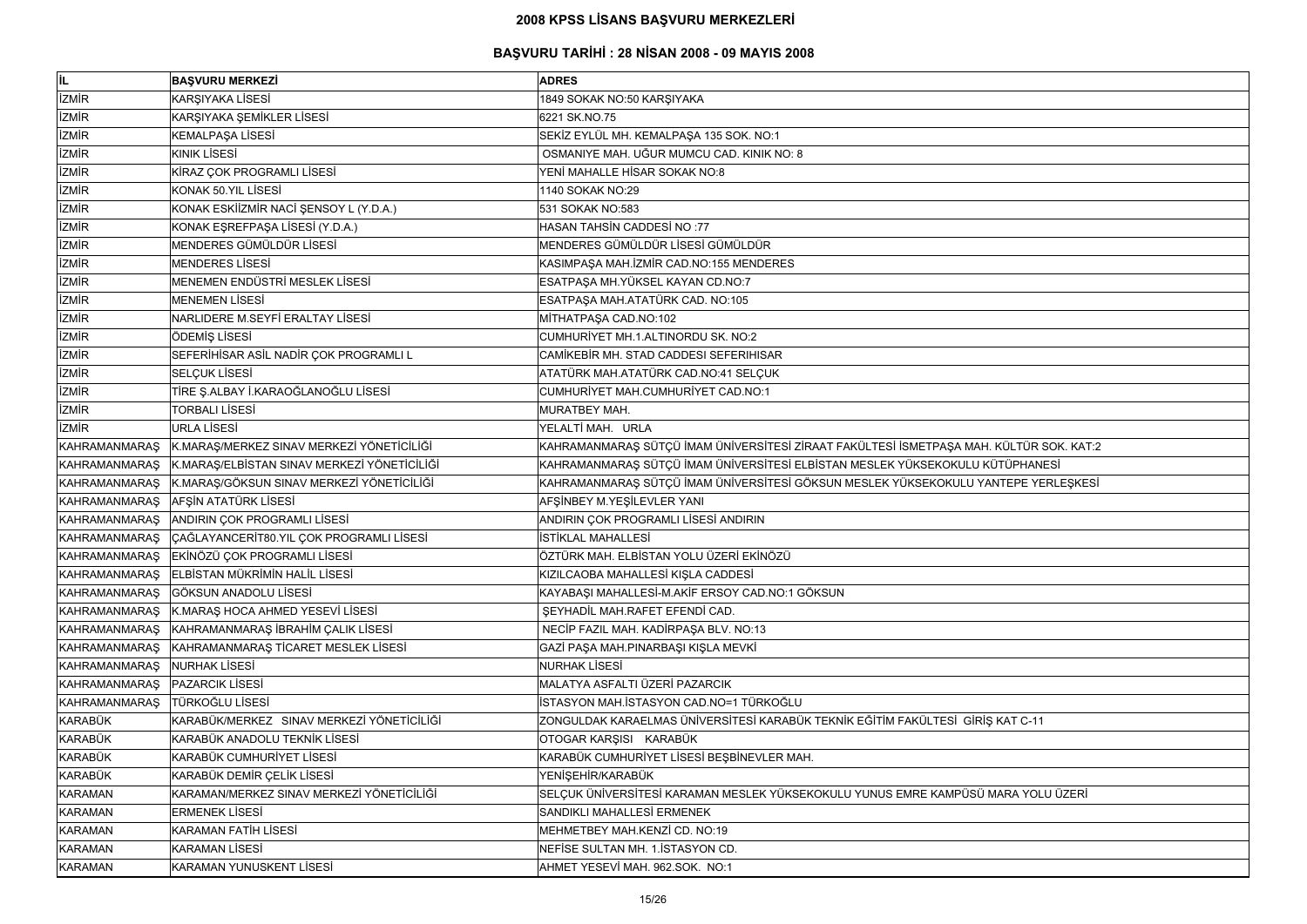| lil.              | <b>BASVURU MERKEZİ</b>                           | <b>ADRES</b>                                                                  |
|-------------------|--------------------------------------------------|-------------------------------------------------------------------------------|
| <b>KARAMAN</b>    | <b>SARIVELİLER YUNUS EMRE LİSESİ</b>             | SARIVELILER YUNUS EMRE LISESI                                                 |
| <b>KARS</b>       | KARS/MERKEZ SINAV MERKEZİ YÖNETİCİLİĞİ           | KAFKAS ÜNİVERSİTESİ EĞİTİM FAKÜLTESİ ÖSYM BÜROSU FEVZİ ÇAKMAK MAH.            |
| <b>KARS</b>       | <b>KARS CUMHURIYET LISESI</b>                    | 36 G.A.M.PAŞA CD                                                              |
| <b>KARS</b>       | KARS GAZİ A.MUHTARPAŞA TEKNİK LİSESİ             | G.A.M.P. CAD. NO:224                                                          |
| KASTAMONU         | KASTAMONU/MERKEZ SINAV MERKEZİ YÖNETİCİLİĞİ      | KASTAMONU ÜNİVERSİTESİ EĞİTİM FAKÜLTESİ KAMPÜSÜ C-BLOK                        |
| KASTAMONU         | CİDE ÇOK PROGRAMLI LİSESİ                        | KASABA MAH.ATATÜRK CAD.NO:85                                                  |
| KASTAMONU         | <b>INEBOLU LISESI</b>                            | AŞAĞIHATIPBAĞI MAH. ALTIKULAÇ CAD.NO:33                                       |
| KASTAMONU         | KASTAMONU ANADOLU TEKNIK LISESI                  | SARAÇLAR MAH.SANATOKULU CAD.                                                  |
| KASTAMONU         | KASTAMONU KIZ MESLEK LİSESİ                      | KIŞLA CAD.İSMAİL BEY CAD. NO:1                                                |
| KASTAMONU         | <b>TAŞKÖPRÜ LİSESİ</b>                           | PULCULAR MAHALLESI M.SITKI ERKEK CAD. NO:25                                   |
| <b>KASTAMONU</b>  | TOSYA M.BOYNER TİCARET MESLEK LİSESİ             | <b>ÇANKIRI CAD. TOSYA</b>                                                     |
| <b>KAYSERİ</b>    | KAYSERİ/DEVELİ SINAV MERKEZİ YÖNETİCİLİĞİ        | SEYRANİ İLKÖĞRETİM OKULU İBRAHİMAĞA MAH. KARAMÜFTÜ CAD. NO:9                  |
| <b>KAYSERİ</b>    | KAYSERİ/MERKEZ SINAV MERKEZİ YÖNETİCİLİĞİ        | ERCİYES ÜNİVERSİTESİ KAMPÜSÜ ÖSYM BÜROSU MELİKGAZİ                            |
| KAYSERİ           | AKKIŞLA LİSESİ                                   | HASTANE CD.YENİ MH.                                                           |
| <b>KAYSERİ</b>    | BÜNYAN ŞHT.P.TĞM.BEKİR ÖZTÜRK Ç.P.L              | SÜMER MAH. TURAN SOK.                                                         |
| <b>KAYSERİ</b>    | FELAHIYE ÇOK PROGRAMLI LİSESİ                    | KALE MAHALLESİ FELAHİYE                                                       |
| <b>KAYSERİ</b>    | HACILAR ALİ İHSAN KALMAZ Ç.P.L.                  | HACILAR ALİ İHSAN KALMAZ ÇOK PROGRAMLI LİSESİ                                 |
| <b>KAYSERİ</b>    | <b>INCESU ÇOK PROGRAMLI LISESI</b>               | İHSAN ARAS MAH. LEYLEK KAYASI MEVKİİ İNCESU                                   |
| <b>KAYSERİ</b>    | KAYSERİ AYDINLIKEVLER LİSESİ                     | ÇORAKÇILAR MAH KARTOPU SOK NO:1                                               |
| <b>KAYSERİ</b>    | <b>KAYSERİ LİSESİ</b>                            | KİÇİKAPI                                                                      |
| <b>KAYSERİ</b>    | KAYSERİ S.BURHANEDDİN ANADOLU TEKNİK L           | <b>EREN YILDIRIM BULVARI</b>                                                  |
| <b>KAYSERİ</b>    | <b>KAYSERİ SÜMER LİSESİ</b>                      | SÜMER MH.                                                                     |
| <b>KAYSERİ</b>    | KOCASİNAN FEVZİ ÇAKMAK LİSESİ                    | MİMAR SİNAN MH.TARSUS CD.NO:33                                                |
| <b>KAYSERİ</b>    | MELİKGAZİ MUSTAFA EMİNOĞLU LİSESİ                | SİVAS CD.BADEMLİ SK. NO:38                                                    |
| <b>KAYSERİ</b>    | ÖZVATAN D.YANGIN İMAM HATİP LİSESİ               | ALPARSLAN MH.                                                                 |
| KAYSERİ           | PINARBAŞI ÇOK PROGRAMLI LİSESİ                   | YENİCAMİ MAHALLESİ İSMETPAŞA CADDESİ NO:104                                   |
| <b>KAYSERİ</b>    | SARIOĞLAN ŞEHİT HACIBEY KAYA Ç.P.L               | GÜZELYAZI MAHALLESİ HÜRRİYET CADDESİ NO:12 SARIOĞLAN                          |
| <b>KAYSERİ</b>    | <b>SARIZ LISESI</b>                              | KAYSERİ YOLU ÜZERİ                                                            |
| <b>KAYSERİ</b>    | <b>TALAS LISESI</b>                              | LİSE CD.YENİDOĞAN MH.                                                         |
| <b>KAYSERİ</b>    | TOMARZA ÇOK PROGRAMLI LİSESİ                     | KAYSERİ CADDESİ NO:1 TOMARZA                                                  |
| <b>KAYSERİ</b>    | YAHYALI YAHYAGAZİ LİSESİ                         | 100. YIL MAHALLESİ YAHYALI                                                    |
| <b>KAYSERİ</b>    | YEŞİLHİSAR LİSESİ                                | FEVZİOĞLU MH.LİSE CD. NO:1                                                    |
| <b>KIRIKKALE</b>  | KIRIKKALE/MERKEZ SINAV MERKEZİ YÖNETİCİLİĞİ      | KIRIKKALE ÜNİVERSİTESİ DİŞ HEKİMLİĞİ FAKÜLTESİ YENİDOĞANMAH. MİMAR SİNAN CAD. |
| <b>KIRIKKALE</b>  | DELİCE ÇOK PROGRAMLI LİSESİ                      | <b>DELİCE / KIRIKKALE</b>                                                     |
| <b>KIRIKKALE</b>  | <b>KESKİN LİSESİ</b>                             | KIRŞEHİR CD.NO:69                                                             |
| <b>KIRIKKALE</b>  | KIRIKKALE ANADOLU LİSESİ                         | YUVA MAH.                                                                     |
| <b>KIRIKKALE</b>  | <b>KIRIKKALE LİSESİ</b>                          | FABRİKALAR MH.VALİLİK ARKASI                                                  |
| <b>KIRIKKALE</b>  | KIRIKKALE M.AKİF ERSOY LİSESİ                    | M.A.ERSOY L.BAĞLARBAŞI M. KÖROĞLU CD.NOKTA TER.KARŞ                           |
| <b>KIRIKKALE</b>  | KIRIKKALE S.DEMİREL LİSESİ                       | YENİ MAH.                                                                     |
| <b>KIRIKKALE</b>  | SULAKYURT ÇOK PROGRAMLI LİSESİ                   | YENİÖZ MH. OKUL CD.                                                           |
| <b>KIRKLARELİ</b> | KIRKLARELİ/LÜLEBURGAZ SINAV MERKEZİ YÖNETİCİLİĞİ | TRAKYA ÜNİVERSİTESİ LÜLEBURGAZ KEPİRTEPE MESLEK YÜKSEKOKULU KEPİRTEPE MEVKİ   |
| <b>KIRKLARELİ</b> | KIRKLARELİ/MERKEZ SINAV MERKEZİ YÖNETİCİLİĞİ     | TRAKYA ÜNİVERSİTESİ TEKNİK EĞİTİM FAKÜLTESİ DEĞİRMENCİK YOLU ÜZERİ KAVAKLI    |
| <b>KIRKLARELİ</b> | BABAESKİ İMKB ÇOK PROGRAMLI LİSESİ               | EDİRNE YOLU-BABAESKİ                                                          |

| V CAD.   |  |
|----------|--|
|          |  |
|          |  |
|          |  |
|          |  |
|          |  |
|          |  |
|          |  |
|          |  |
|          |  |
|          |  |
|          |  |
|          |  |
| PE MEVKİ |  |
|          |  |
| KLI      |  |
|          |  |
|          |  |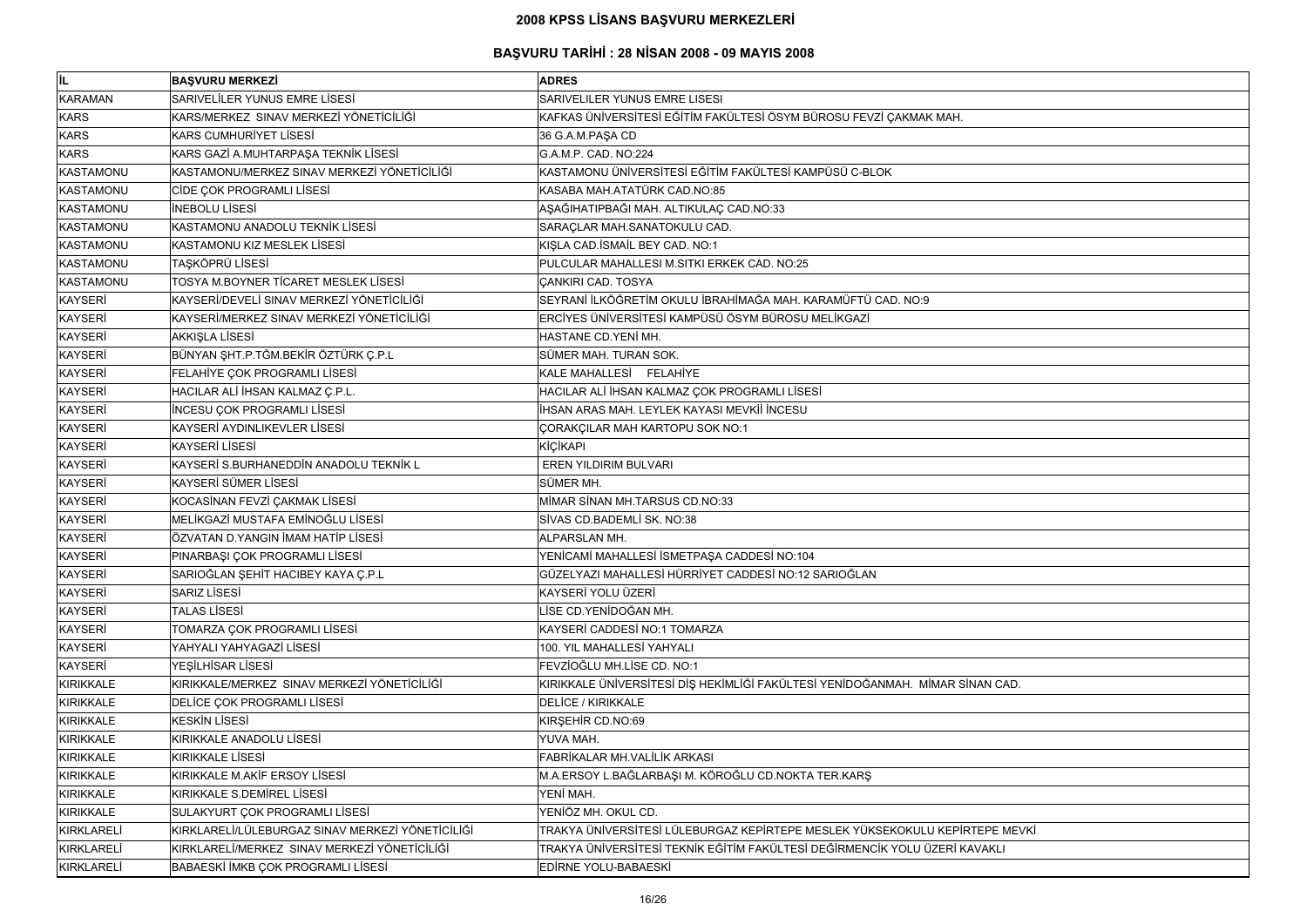# **BAŞVURU TARİHİ : 28 NİSAN 2008 - 09 MAYIS 2008**

| lil.              | <b>BAŞVURU MERKEZİ</b>                           | <b>ADRES</b>                                                                                         |
|-------------------|--------------------------------------------------|------------------------------------------------------------------------------------------------------|
| <b>KIRKLARELİ</b> | KIRKLARELİ ANADOLU LİSESİ                        | KARAKAŞ MAHALLESİ SUNGURBEY CADDESİ TMO KARŞISI NO 34                                                |
| <b>KIRKLARELİ</b> | KIRKLARELİ ATATÜRK LİSESİ                        | DEMIRTAŞ MAH.FUAT UMAY CAD.NO 17                                                                     |
| KIRKLARELİ        | <b>VİZE LİSESİ</b>                               | DEVLET MAH.ATATÜRK CAD.NO:52 VİZE                                                                    |
| <b>KIRŞEHİR</b>   | KIRŞEHİR/MERKEZ SINAV MERKEZİ YÖNETİCİLİĞİ       | AHİ EVRAN ÜNİVERSİTESİ EĞİTİM FAKÜLTESİ DEKANLIK TERME CAD.                                          |
| KIRŞEHİR          | <b>KAMAN LİSESİ</b>                              | CUMA MAH.ÖMERHACILI CAD. NO.69                                                                       |
| <b>KIRŞEHİR</b>   | <b>KIRSEHIR LISESI</b>                           | AŞIKPAŞA MAHALLESİ LİSE CADDESİ                                                                      |
| KIRŞEHİR          | KIRŞEHİR M.AKİF ERSOY LİSESİ                     | TERME CAD.                                                                                           |
| <b>KİLİS</b>      | KİLİS/MERKEZ SINAV MERKEZİ YÖNETİCİLİĞİ          | GAZİANTEP ÜNİVERSİTESİ KİLİS MESLEK YÜKSEKOKULU                                                      |
| <b>KİLİS</b>      | KİLİS M.HANİFİ-Ö.CÜMBÜŞ TİC.MESLEK L             | ALBAY İBRAHİM KARAOĞLANOĞLU MAH. FATİH CAD. NO:42                                                    |
| <b>KOCAELİ</b>    | KOCAELİ/GEBZE SINAV MERKEZİ YÖNETİCİLİĞİ         | OSMAN YILMAZ MAH. 608/1 SOK. NO:2                                                                    |
| <b>KOCAELI</b>    | KOCAELİ/GÖLCÜK SINAV MERKEZİ YÖNETİCİLİĞİ        | KOCAELİ ÜNİVERSİTESİ GÖLCÜK MESLEK YÜKSEKOKULU YUNUS EMRE MAH. 17 AĞUSTOS BULVARI                    |
| <b>KOCAELİ</b>    | KOCAELİ/KARAMÜRSEL SINAV MERKEZİ YÖNETİCİLİĞİ    | KOCAELİ ÜNİVERSİTESİ KARAMÜRSEL MESLEK YÜKSEKOKULU TABAKHANE MAH. ATATÜRK CAD. NO:67                 |
| <b>KOCAELİ</b>    | KOCAELİ/KÖRFEZ SINAV MERKEZİ YÖNETİCİLİĞİ        | KOCAELİ ÜNİVERSİTESİ HEREKE ÖMER İSMET UZUNYOL MESLEK YÜKSEKOKULU MARSHALL KAMPÜSÜ                   |
| <b>KOCAELİ</b>    | KOCAELİ/MERKEZ (İZMİT SINAV MERKEZİ YÖNETİCİLİĞİ | KOCAELİ ÜNİVERSİTESİ KÜTÜPHANE VE DOKÜMANTASYON DAİRE BAŞKANLIĞI ANITPARK YERLEŞKESİ ŞUBE KÜTÜPHANES |
| <b>KOCAELI</b>    | GÖLCÜK DEĞİRMENDERE H.HALİT ERKUT L              | MERKEZ MAH. MİTHAD GÜRSES CAD.                                                                       |
| <b>KOCAELI</b>    | GÖLCÜK İHSANİYE ANADOLU LİSESİ                   | GÖLCÜK DEVLET HASTANESİ YANI                                                                         |
| <b>KOCAELI</b>    | İZMİT 24 KASIM ANADOLU LİSESİ                    | YAHYA KAPTAN MAH.AKASYALAR CAD. KOCAELİ                                                              |
| <b>KOCAELİ</b>    | İZMİT CAHİT ELGİNKAN ANADOLU L                   | SERDAR MAHALLESİ D.100 KENARI                                                                        |
| <b>KOCAELİ</b>    | İZMİT GAZİ LİSESİ                                | VELIAHMET MAH. ALEMDAR CAD. NO:57                                                                    |
| KOCAELİ           | İZMİT İNKILAP LİSESİ                             | GÜLTEPE MAH.MİRALAY MÜMTAZ CAD. NO:10                                                                |
| KOCAELİ           | <b>İZMİT LİSESİ</b>                              | 410048                                                                                               |
| <b>KOCAELI</b>    | <b>İZMİT MİMAR SİNAN LİSESİ</b>                  | TURAN GÜNEŞ CAD.NO:65 İZMİT                                                                          |
| <b>KOCAELİ</b>    | İZMİT NAMIK KEMAL LİSESİ                         | MEHMET ALİ PAŞA MAH.KAVAKLI CAD.NO:59 BEKİRPAŞA                                                      |
| <b>KOCAELI</b>    | KOCAELİ ANADOLU TEKNİK LİSESİ                    | KARABAŞ MAH. ATATÜRK BULVARI                                                                         |
| <b>KOCAELİ</b>    | KOCAELİ DERİNCE 19 MAYIS LİSESİ                  | DUMLUPINAR MAH. YILDIRIM CAD.N0:19                                                                   |
| <b>KOCAELI</b>    | <b>KOCAELI DERINCE LISESI</b>                    | SIRRIPAȘA MAH.DENIZCILER CAD.N0:189 DERINCE                                                          |
| KOCAELİ           | KOCAELİ SAĞLIK MESLEK LİSESİ                     | <b>ANITPARK YANI</b>                                                                                 |
| <b>KOCAELİ</b>    | KÖRFEZ ATATÜRK LİSESİ                            | <b>ATATÜRK LİSESİ</b>                                                                                |
| <b>KOCAELİ</b>    | KÖRFEZ MUSTAFA KEMAL LİSESİ                      | YENİYALI MAH. OKUL SOK. KÖRFEZ                                                                       |
| <b>KOCAELİ</b>    | KÖRFEZ TÜPRAŞ 50.YIL LİSESİ                      | TÜPRAŞ 50.YIL LİSESİ GÜNEY MAHALLESİ                                                                 |
| <b>KONYA</b>      | KONYA/AKŞEHİR SINAV MERKEZİ YÖNETİCİLİĞİ         | SELÇUK ÜNİVERSİTESİ AKŞEHİR MESLEK YÜKSEKOKULU                                                       |
| <b>KONYA</b>      | KONYA/EREĞLİ SINAV MERKEZİ YÖNETİCİLİĞİ          | SELÇUK ÜNİVERSİTESİ EREĞLİ MESLEK YÜKSEKOKULU                                                        |
| <b>KONYA</b>      | KONYA/MERKEZ SINAV MERKEZİ YÖNETİCİLİĞİ          | SELÇUK ÜNİVERSİTESİ REKTÖRLÜĞÜ ÖSYM BÜROSU KARATAY                                                   |
| <b>KONYA</b>      | AKÖREN ÇOK PROGRAMLI LİSESİ                      | AKÖREN ÇOK PROGRAMLI LİSESİ AKÖREN                                                                   |
| <b>KONYA</b>      | AKŞEHİR LİSESİ                                   | KONYA CD. NO:14                                                                                      |
| <b>KONYA</b>      | AKŞEHİR SELÇUKLU LİSESİ                          | SEYRAN MAH. KONYA CAD.                                                                               |
| <b>KONYA</b>      | ALTINEKIN ÇOK PROGRAMLI LİSESİ                   | ALTINEKİN ÖLMEZ MAH.                                                                                 |
| <b>KONYA</b>      | <b>BEYŞEHİR LİSESİ</b>                           | ÖZDİLEK CADDESİ BEYŞEHİR                                                                             |
| <b>KONYA</b>      | <b>BOZKIR LISESI</b>                             | KORDONBOYU CD. BOZKIR                                                                                |
| <b>KONYA</b>      | CİHANBEYLİ LİSESİ                                | ATÇEKEN MH. LİSE SOKAK                                                                               |
| <b>KONYA</b>      | <b>CELTIK LISESI</b>                             | YENİ MAHALLE OKUL SOKAK ÇELTİK                                                                       |
| <b>KONYA</b>      | <b>CUMRA CUMHURIYET LISESI</b>                   | İZZETBEY MAH.LİSE SOKAK ÇUMRA                                                                        |
| <b>KONYA</b>      | <b>DEREBUCAK LISESI</b>                          | MUSALLA MAH. DEREBUCAK                                                                               |

| PARK YERLEŞKESİ ŞUBE KÜTÜPHANESİ |  |  |
|----------------------------------|--|--|
|                                  |  |  |
|                                  |  |  |
|                                  |  |  |
|                                  |  |  |
|                                  |  |  |
|                                  |  |  |
|                                  |  |  |
|                                  |  |  |
|                                  |  |  |
|                                  |  |  |
|                                  |  |  |
|                                  |  |  |
|                                  |  |  |
|                                  |  |  |
|                                  |  |  |
|                                  |  |  |
|                                  |  |  |
|                                  |  |  |
|                                  |  |  |
|                                  |  |  |
|                                  |  |  |
|                                  |  |  |
|                                  |  |  |
|                                  |  |  |
|                                  |  |  |
|                                  |  |  |
|                                  |  |  |
|                                  |  |  |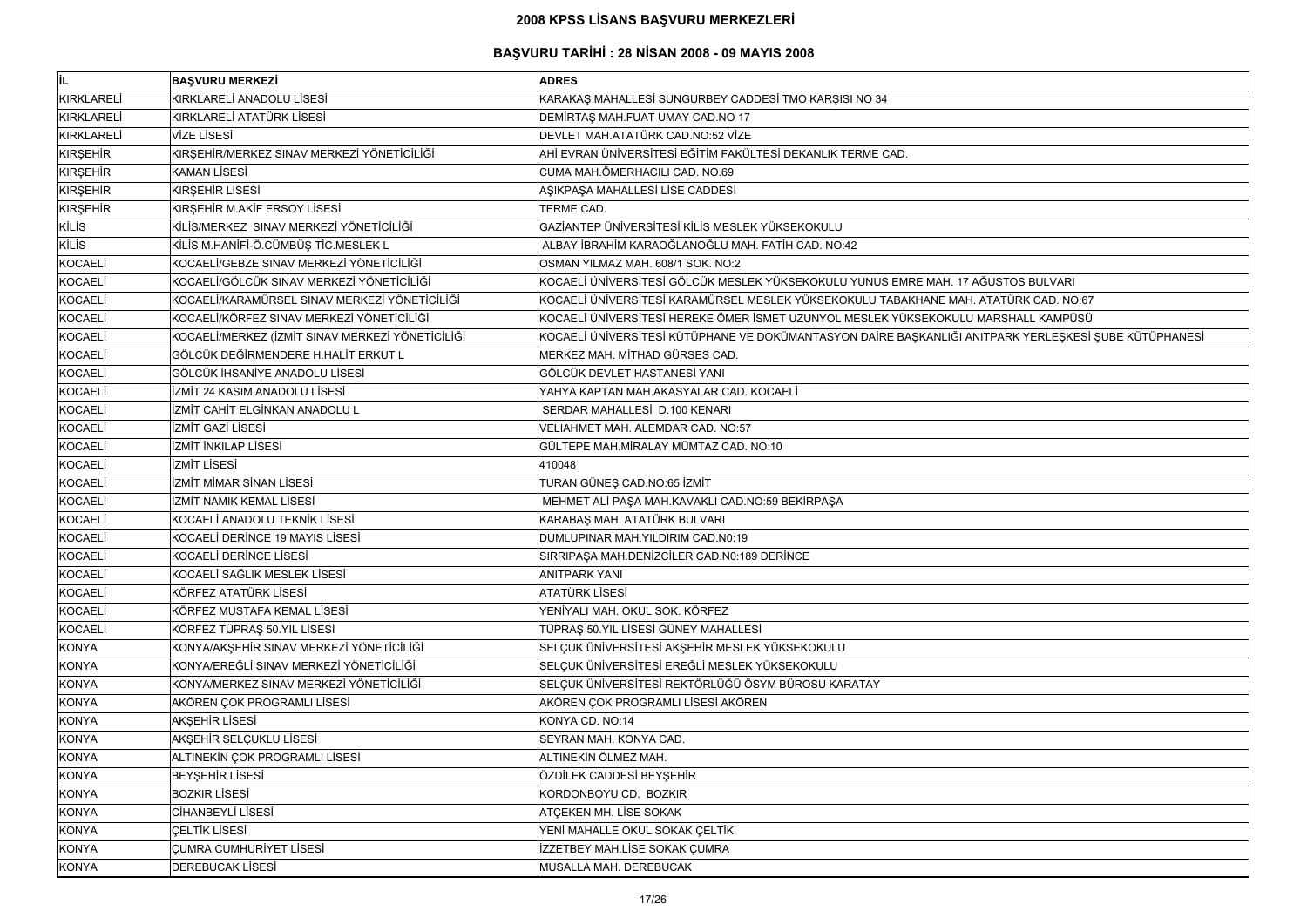| lil.           | <b>BAŞVURU MERKEZİ</b>                    | <b>ADRES</b>                                                                         |
|----------------|-------------------------------------------|--------------------------------------------------------------------------------------|
| <b>KONYA</b>   | DOĞANHİSAR ÇOK PROGRAMLI LİSESİ           | PAZAR MAH. 19 MAYIS CAD. DOĞANHİSAR                                                  |
| <b>KONYA</b>   | EMİRGAZİ ÇOK PROGRAMLI LİSESİ             | FATIH M. ALI YENER CAD.NO:124                                                        |
| <b>KONYA</b>   | <b>EREĞLİ ATATÜRK LİSESİ</b>              | PİRÖMER MAH.                                                                         |
| <b>KONYA</b>   | GÜNEYSINIR KARASINIR ÇOK PROGRAMLI L      | GÜNEYSINIR-KARASINIR ÇOK PROG.LİSESİ                                                 |
| <b>KONYA</b>   | HADİM ÇOK PROGRAMLI LİSESİ                | TAŞPINAR MAH.                                                                        |
| <b>KONYA</b>   | HALKAPINAR ARİF ARIK ÇOK PROGRAMLI L.     | BAHÇELİEVLER MH. BARAJ CD. NO: 26                                                    |
| <b>KONYA</b>   | HÜYÜK ÇOK PROGRAMLI LİSESİ                | AŞAĞI MAH.-HÜYÜK/KONYA                                                               |
| <b>KONYA</b>   | <b>ILGIN LISESI</b>                       | ILGIN LISESI ILGIN/KONYA FATİH MAHALLESİ HÜKÜMET CADDESİ                             |
| <b>KONYA</b>   | KADINHANI ATAİÇİL LİSESİ                  | KARAKAYA MH.PROF.DR.HALİL CİN CD.LİSE SK                                             |
| <b>KONYA</b>   | KARAPINAR ŞEHİT OĞUZHAN AYDINBELGE METEM  | EREĞLİ CD. İPEKÇİ MH.                                                                |
| <b>KONYA</b>   | KARATAY CEMİL KELEŞOĞLU LİSESİ            | KALENDERHANE MAHALLESİ ANKARA CAD. BOLAY SOKAK                                       |
| <b>KONYA</b>   | KARATAY ZÜBEYDE HANIM KIZ MESLEK LİSESİ   | AKABE MH. YENİCELER CD. NO: 78                                                       |
| <b>KONYA</b>   | KONYA FATİH ANADOLU TEKNİK LİSESİ         | FATİH ANADOLU TEK. LİSESİ FATİH-IŞIKLAR                                              |
| <b>KONYA</b>   | KONYA İMAM HATİP LİSESİ                   | VALI İZZETBEY CD.                                                                    |
| <b>KONYA</b>   | <b>KONYA LİSESİ</b>                       | ATATÜRK CAD.ANIT ALANI MERAM                                                         |
| <b>KONYA</b>   | KONYA M.AKİF ERSOY LİSESİ                 | MALAZGİRT MH.SARAYBURNU C. SELAHATTİN EYYUBİ TEPESİ YANI                             |
| <b>KONYA</b>   | KULU LİSESİ                               | CAMİKEBİR MAH.CAFER BARAN CAD. KULU                                                  |
| <b>KONYA</b>   | MERAM ANADOLU LİSESİ                      | LARENDE CAD.                                                                         |
| <b>KONYA</b>   | <b>MERAM ANADOLU TEKNİK LİSESİ</b>        | ÖĞRETMEN EVLERİ STADYUM ARKASI                                                       |
| <b>KONYA</b>   | MERAM M.GÜZELKILINÇ LİSESİ                | KALFALAR MH.BİLİR SK.NO:10 MERAM                                                     |
| <b>KONYA</b>   | SARAYÖNÜ ÇOK PROGRAMLI LİSESİ             | FATİH MAH.STAD CAD.NO:4                                                              |
| <b>KONYA</b>   | SELÇUKLU ATATÜRK LİSESİ                   | ANKARA CADDESİ TARLA MAHALLESİ                                                       |
| <b>KONYA</b>   | SELÇUKLU CUMHURİYET LİSESİ                | CUMHURİYET M.ERENKAYA CAD BİNKONUTLAR                                                |
| <b>KONYA</b>   | SELÇUKLU LİSESİ                           | FATİH-IŞIKLAR MAH.MALAS CAD.                                                         |
| <b>KONYA</b>   | SELÇUKLU TEKNİK LİSESİ                    | DUMLUPINAR M.İST.YOLU ÜZ. 2.ORGANİZE SANAYİ KARŞ.                                    |
| <b>KONYA</b>   | SEYDİŞEHİR LİSESİ                         | MİLLİ EGEMENLİK CD.NO:65                                                             |
| <b>KONYA</b>   | YUNAK ÇOK PROGRAMLI LİSESİ                | SELÇUK MAH.AKŞEHİR CAD. YUNAK                                                        |
| KÜTAHYA        | KÜTAHYA/MERKEZ SINAV MERKEZİ YÖNETİCİLİĞİ | DUMLUPINAR ÜNİVERSİTESİ KÜTAHYA MESLEK YÜKSEKOKULU AFYON YOLU ÜZERİ GERMİYAN KAMPÜSÜ |
| KÜTAHYA        | ALTINTAŞ ÇOK PROGRAMLI LİSESİ             | ALTINTAS ÇOK PROGRAMLI LİSESİ<br><b>ALTINTAŞ</b>                                     |
| KÜTAHYA        | <b>ASLANAPA LİSESİ</b>                    | CUMHURIYET MAH. ÇALKÖY CAD. EĞİTİM SK. ASLANAPA                                      |
| KÜTAHYA        | ÇAVDARHİSAR ÇOK PROGRAMLI LİSESİ          | <b>MEYDAN MAH.</b>                                                                   |
| <b>KÜTAHYA</b> | DOMANIÇ ÇOK PROGRAMLI LISESİ              | HASANTEPE MAH.HASTANE CAD. NO:29                                                     |
| KÜTAHYA        | <b>DUMLUPINAR LİSESİ</b>                  | ZAFER MAH. ŞEHİT ER YAŞAR YILDIZ CAD. DUMLUPINAR                                     |
| <b>KÜTAHYA</b> | <b>EMET ÇOK PROGRAMLI LİSESİ</b>          | MAKIFÇA YOLU EMET                                                                    |
| KÜTAHYA        | <b>GEDIZ KIZ MESLEK LISESI</b>            | <b>SAYGİLAR MH.GEDIZ</b>                                                             |
| KÜTAHYA        | <b>GEDIZ LISESI</b>                       | ÖZYURT MH                                                                            |
| KÜTAHYA        | HİSARCIK ÇOK PROGRAMLI LİSESİ             | YEŞİLHİSAR MAH. MEHMET ERSOY CAD.                                                    |
| KÜTAHYA        | <b>KÜTAHYA LİSESİ</b>                     | ALİ PAŞA MAH.LİSE CAD.NO:1                                                           |
| KÜTAHYA        | KÜTAHYA TİCARET MESLEK LİSESİ             | VALİ KONAĞI ARKASI                                                                   |
| KÜTAHYA        | PAZARLAR ÇOK PROGRAMLI LİSESİ             | TURGUT ÖZAL MAHALLESİ SİMAV CAD. NO:83 PAZARLAR                                      |
| <b>KÜTAHYA</b> | SİMAV ANADOLU ÖĞRETMEN LİSESİ             | <b>İZMIR CADDESI SIMAV</b>                                                           |
| KÜTAHYA        | SİMAV CUMHURİYET LİSESİ                   | <b>İZMİR CADDESİ NO-93</b>                                                           |
| KÜTAHYA        | ŞAPHANE CUMHURİYET ÇOK PROGRAMLI LİSESİ   | TÜREGÜN MAH.DOSTEL KARŞISI<br><b>ŞAPHANE</b>                                         |

| İ GERMİYAN KAMPÜSÜ |  |
|--------------------|--|
|                    |  |
|                    |  |
|                    |  |
|                    |  |
|                    |  |
|                    |  |
|                    |  |
|                    |  |
|                    |  |
|                    |  |
|                    |  |
|                    |  |
|                    |  |
|                    |  |
|                    |  |
|                    |  |
|                    |  |
|                    |  |
|                    |  |
|                    |  |
|                    |  |
|                    |  |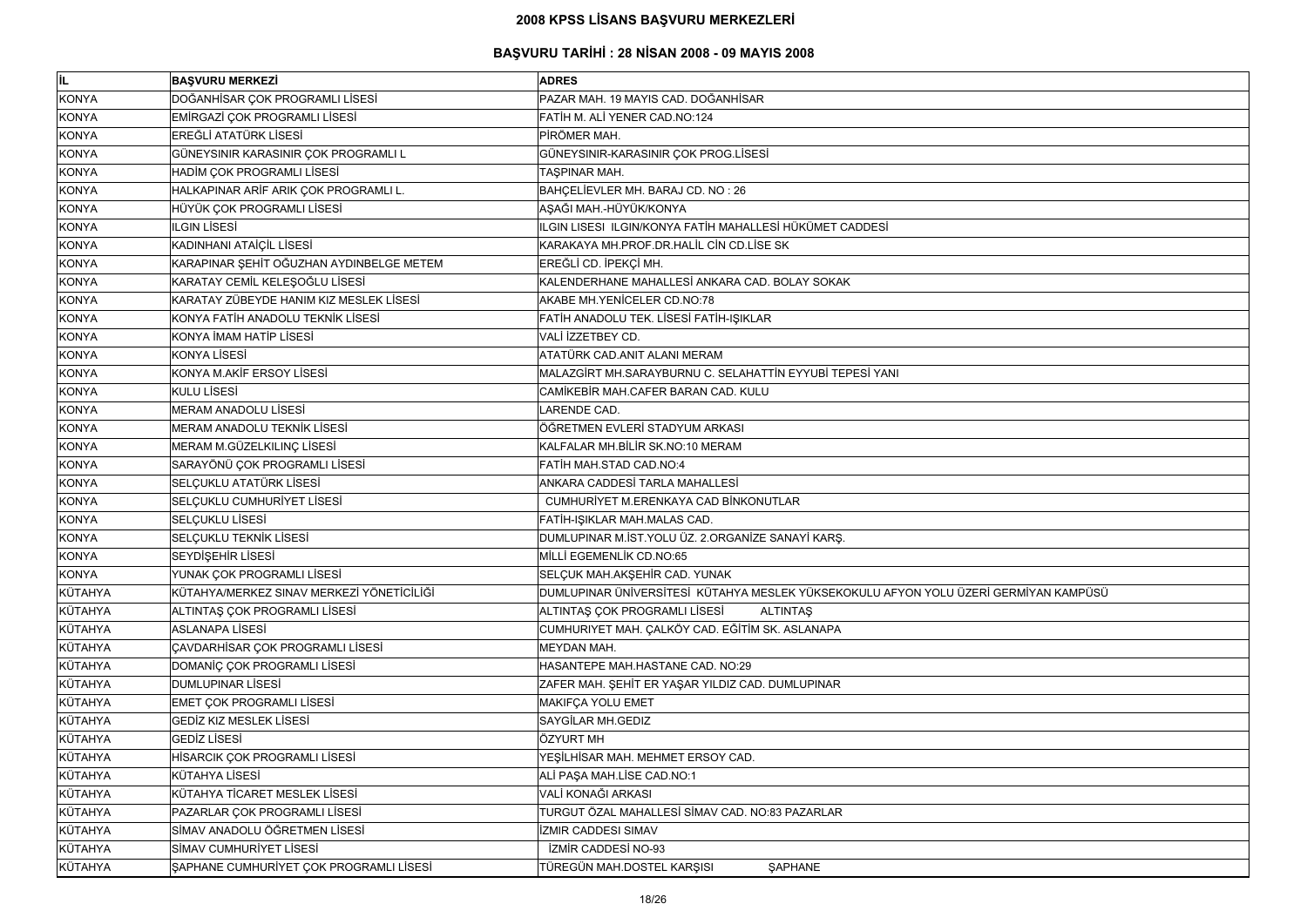#### **BAŞVURU TARİHİ : 28 NİSAN 2008 - 09 MAYIS 2008**

| IL.            | <b>BAŞVURU MERKEZİ</b>                     | <b>ADRES</b>                                                           |
|----------------|--------------------------------------------|------------------------------------------------------------------------|
| KÜTAHYA        | TAVŞANLI ANADOLU LİSESİ                    | ULUCAMİ MAHALLESİ EMİR SOKAK NO:31<br><b>TAVŞANLI</b>                  |
| KÜTAHYA        | TAVŞANLI ATATÜRK LİSESİ                    | DURAK MH.IŞIKVEREN CD.                                                 |
| <b>MALATYA</b> | MALATYA/MERKEZ SINAV MERKEZİ YÖNETİCİLİĞİ  | İNÖNÜ ÜNİVERSİTESİ NİZAMİYE GİRİŞİ KARŞISI ÖSYM BÜROSU                 |
| <b>MALATYA</b> | AKÇADAĞ LİSESİ                             | DOĞU MAH. AKÇADAĞ                                                      |
| <b>MALATYA</b> | ARAPKİR ÇOK PROGRAMLI LİSESİ               | ARAPGİR ÇOK PROGRAMLI LİSESİ                                           |
| <b>MALATYA</b> | ARGUVAN ÇOK PROGRAMLI LİSESİ               | TEPEDAĞ MAH.ARGUVAN                                                    |
| <b>MALATYA</b> | <b>BATTALGAZİ LİSESİ</b>                   | OKUL CAD.NO:51                                                         |
| <b>MALATYA</b> | <b>DARENDE LİSESİ</b>                      | HEYİKETEĞİ MAH. ANKARA MALATYA ASF.ÜZERİ                               |
| <b>MALATYA</b> | DOĞANŞEHİR LİSESİ                          | DOĞANŞEHİR LİSESİ MÜDÜRLÜĞÜ                                            |
| <b>MALATYA</b> | DOĞANŞEHİR SÜRGÜ ÇOK PROGRAMLI LİSESİ      | SÜRGÜ KASABASI DOĞANŞEHİR                                              |
| <b>MALATYA</b> | <b>HEKİMHAN LİSESİ</b>                     | İSTASYON CAD.DEVLET HAST. KARŞISI                                      |
| <b>MALATYA</b> | MALATYA ANADOLU KIZ MESLEK LİSESİ          | İNÖNÜ CAD.                                                             |
| <b>MALATYA</b> | MALATYA ATATÜRK KIZ LİSESİ                 | YUNUS EMRE CAD. KANAL BOYU                                             |
| <b>MALATYA</b> | <b>MALATYA FATIH LISESI</b>                | UÇBAĞLAR MAH.                                                          |
| <b>MALATYA</b> | <b>MALATYA LİSESİ</b>                      | HASANBEY CAD.KÜÇÜK M.PAŞA MAH.                                         |
| <b>MALATYA</b> | <b>MALATYA SÜMER LİSESİ</b>                | İNÖNÜ CAD.NO:186/A                                                     |
| <b>MALATYA</b> | MALATYA YUNUS EMRE TEKNİK LİSESİ           | TURGUT TEMELLİ CADDESİ İSKENDER MAHALLESİ                              |
| <b>MALATYA</b> | <b>PÜTÜRGE LİSESİ</b>                      | AĞALAR MAH.HARMANLAR CAD.PÜTÜRGE                                       |
| <b>MALATYA</b> | YAZIHAN LİSESİ                             | YAZIHAN YENİ MAH. YAZIHAN                                              |
| <b>MALATYA</b> | YEŞİLYURT KOLUKISA ANADOLU LİSESİ          | MALATYA CAD NO:50 YEŞİLYURT                                            |
| <b>MANISA</b>  | MANİSA/AKHİSAR SINAV MERKEZİ YÖNETİCİLİĞİ  | CELAL BAYAR ÜNİVERSİTESİ TÜTÜN EKSPERLİĞİ Y.O. DEVLET KARAYOLU ÜZERİ   |
| <b>MANISA</b>  | MANİSA/MERKEZ SINAV MERKEZİ YÖNETİCİLİĞİ   | CELAL BAYAR ÜNİVERSİTESİ BEDEN EĞİTİMİ VE SPOR YÜKSEKOKULU ŞEHİTLER MA |
| <b>MANISA</b>  | MANİSA/SALİHLİ SINAV MERKEZİ YÖNETİCİLİĞİ  | MİTHATPAŞA MAH. BELEDİYE CAD. KERVAN İŞHANI NO:116 KAT:5               |
| <b>MANISA</b>  | MANİSA/SOMA SINAV MERKEZİ YÖNETİCİLİĞİ     | CELAL BAYAR ÜNİVERSİTESİ SOMA MESLEK YÜKSEKOKULU İDARİ BİNA NİHAT DANİ |
| <b>MANISA</b>  | MANİSA/TURGUTLU SINAV MERKEZİ YÖNETİCİLİĞİ | CELAL BAYAR ÜNIVERSITESI TURGUTLU MESLEK YÜKSEKOKULU BELEDIYE FIDANL   |
| <b>MANISA</b>  | AKHISAR ANADOLU LISESI                     | HÜRRİYET MAH.DEVLET KARAYOLU ÜZERİ BÖLGE TRAFİK YANI                   |
| <b>MANISA</b>  | <b>AKHİSAR LİSESİ</b>                      | KETHÜDA MAH. ORHAN İLKER CADDESİ 21 SOKAK NO:7                         |
| <b>MANISA</b>  | <b>ALAŞEHİR LİSESİ</b>                     | SAKARYA MAH.ZİYA GÖKALP CAD.NO:66                                      |
| <b>MANISA</b>  | DEMIRCI ANADOLU LISESI                     | DEMIRCI ANADOLU LISESI DEMIRCI                                         |
| <b>MANISA</b>  | DEMİRCİ ENDÜSTRİ MESLEK LİSESİ             | <b>ÜNİVERSİTE CD.NO:37</b>                                             |
| <b>MANISA</b>  | <b>DEMIRCI LISESI</b>                      | DEMIRCI LISESI DEMIRCI                                                 |
| <b>MANISA</b>  | DEMIRCI TICARET MESLEK LISESI              | AKINCILAR MAH. AHMET ÇARK C. NO:21 DEMİRCİ                             |
| <b>MANISA</b>  | GÖLMARMARA LİSESİ                          | VALI NIYAZI ARAS CAD.N:26                                              |
| <b>MANISA</b>  | <b>GÖRDES LİSESİ</b>                       | GÖRDES LİSESİ DİVAN MH.GÖLKAŞI CAD.NO:7<br><b>GÖRDES</b>               |
| <b>MANISA</b>  | KIRKAĞAÇ ECZACI ENGİN ÜMMETOĞLU LİSESİ     | ŞAİR EŞREF MAH.                                                        |
| <b>MANISA</b>  | KÖPRÜBAŞI ÇOK PROGRAMLI LİSESİ             | TEMREK MAHALLESI HÜKÜMET CAD.NO:13                                     |
| <b>MANISA</b>  | <b>KULA LİSESİ</b>                         | YUNUS EMRE CAD. KULA                                                   |
| <b>MANISA</b>  | <b>MANISA CUMHURIYET LISESI</b>            | TOPCU ASIM MAH: KAYA SOK:NO:2 MANİSA                                   |
| <b>MANISA</b>  | MANISA HASAN TÜREK LISESI                  | AKGÜN MAH. KENZİ CAD. NO:68 MANİSA                                     |
| <b>MANİSA</b>  | MANISA İSMET İNÖNÜ KIZ MESLEK LİSESİ       | SAKARYA MAH.ATATÜRK BUL. NO:66                                         |
| <b>MANISA</b>  | <b>MANISA LISESI</b>                       | PEKER MAHALLESİ AVNİ GEMİCİOĞLU CADDESİ NO:28                          |
| <b>MANISA</b>  | MANISA TICARET MESLEK LISESI               | AKGÜN MAHALLESİ KENZİ CD. NO:45                                        |
| <b>MANISA</b>  | SALİHLİ ANADOLU TEKNİK LİSESİ              | AKSOY MAH.FEVZİ PAŞA CAD.NO:134 SALİHLİ                                |

| AH. AKHİSAR CAD. |  |
|------------------|--|

#### İŞMET MAH. DEĞİRMEN SOK. NO:2 **IK TESİSLERİ İSTASYON MEVKİİ**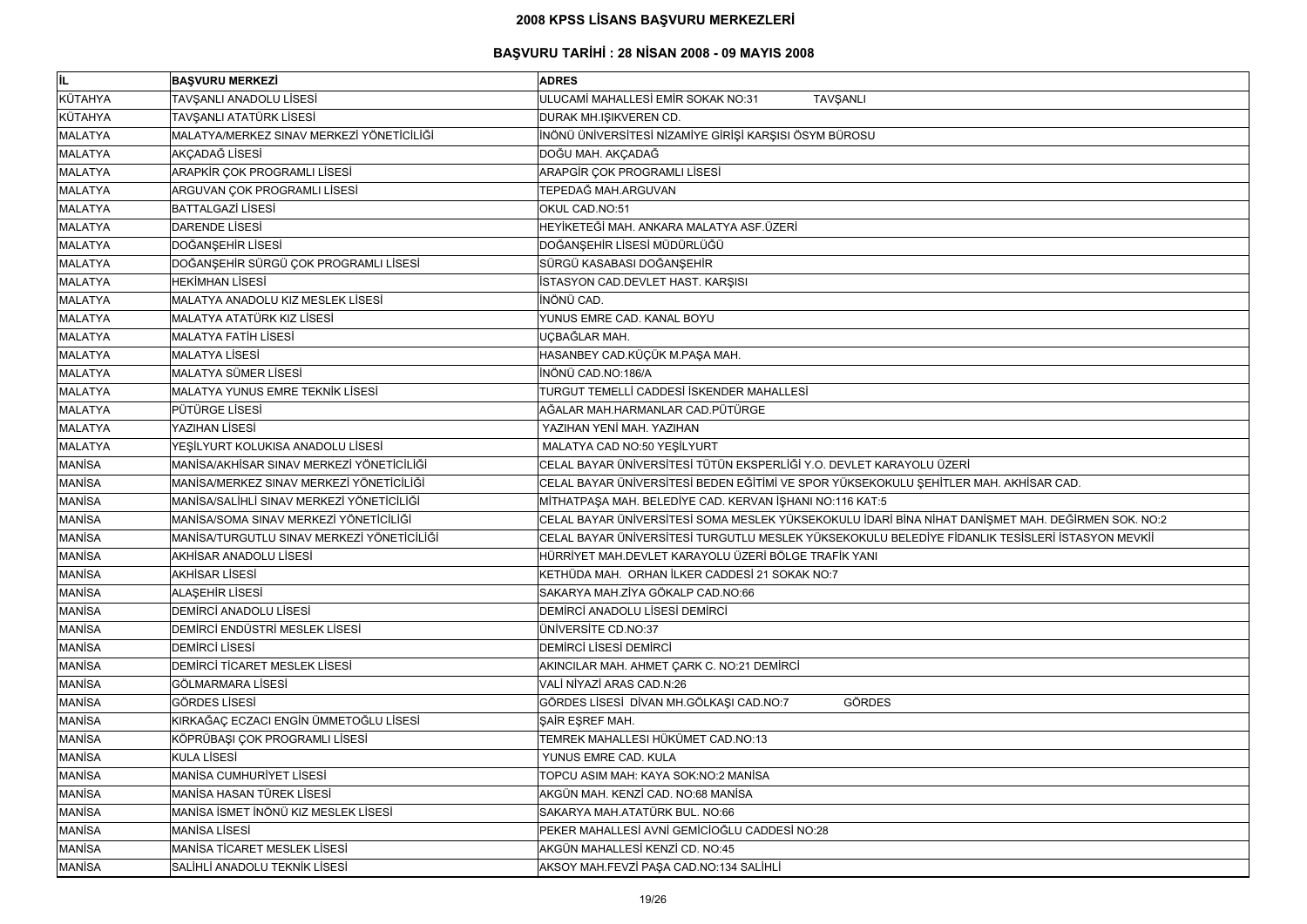| lil.          | <b>BASVURU MERKEZİ</b>                    | <b>ADRES</b>                                                                             |
|---------------|-------------------------------------------|------------------------------------------------------------------------------------------|
| <b>MANISA</b> | <b>SALİHLİ LİSESİ</b>                     | NAMIK KEMAL MAH. ANIT SOKAK NO:1                                                         |
| <b>MANISA</b> | SALİHLİ SEKİNE EVREN ANADOLU LİSESİ       | AKSOY MAH. KAMALI SOKAK NO:14 SALİHLİ                                                    |
| <b>MANİSA</b> | SARIGÖL MİLLİ EGEMENLİK ÇOK PROGRAMLI L   | AŞAĞI KOÇAKLAR MAHALLESİ                                                                 |
| <b>MANISA</b> | SARUHANLI ÇOK PROGRAMLI LİSESİ            | KURTULUŞ MAH. DSİ YANI SARUHANLI                                                         |
| <b>MANISA</b> | SELENDİ ÇOK PROGRAMLI LİSESİ              | YENİ CAMİ MAH.DEMİRCİ CAD LİSE CAD.                                                      |
| <b>MANISA</b> | SOMA R.DAĞDELEN ANADOLU LİSESİ            | ZAFER MAH. SAĞLIK SOK.NO:11                                                              |
| <b>MANISA</b> | SOMA TEKNİK LİSESİ                        | <b>SOMA TEKNIK LISESI</b>                                                                |
| <b>MANISA</b> | <b>TURGUTLU LİSESİ</b>                    | <b>CUMHURIYET MAH. DEMIREL SOK. N:2</b><br><b>TURGUTLU</b>                               |
| <b>MARDIN</b> | MARDİN/MERKEZ SINAV MERKEZİ YÖNETİCİLİĞİ  | DİCLE ÜNİVERSİTESİ MARDİN MESLEK YÜKSEKOKULU REKTÖR AYKAÇ CAD.                           |
| <b>MARDIN</b> | <b>DARGEÇİT LİSESİ</b>                    | DARGEÇİT LİSESİ DARGEÇİT                                                                 |
| <b>MARDIN</b> | DERİK ÇOK PROGRAMLI LİSESİ                | <b>BAHÇELİEVLER MAH.DERİK</b>                                                            |
| <b>MARDIN</b> | KIZILTEPE ATATÜRK LİSESİ                  | MENDERES CAD. OTOGAR YANI KIZILTEPE                                                      |
| <b>MARDIN</b> | KIZILTEPE ŞENYURT LİSESİ                  | <b>SENYURT LISESİ KIZILTEPE</b>                                                          |
| <b>MARDIN</b> | MARDIN ANADOLU LISESI                     | EMNİYET MÜD.CİVARI YENİŞEHİR                                                             |
| <b>MARDIN</b> | <b>MARDIN TEKNIK LISESI</b>               | ENSAR MAH. 1. CADDE NO:95                                                                |
| <b>MARDIN</b> | <b>MARDIN TICARET MESLEK LISESI</b>       | MEYDANBAŞI MEVKİİ MİLLİEĞİTİM ARKASI                                                     |
| <b>MARDIN</b> | MAZIDAĞI ENDÜSTRİ MESLEK LİSESİ           | JANDARMA CAD.                                                                            |
| <b>MARDIN</b> | MİDYAT ENDÜSTRİ MESLEK LİSESİ             | HÜKÜMET KONAĞI YANI MİDYAT                                                               |
| <b>MARDIN</b> | NUSAYBİN EMİRE GÖZÜ LİSESİ                | NUSAYBİN LİSESİ MÜDÜRLÜĞÜ NUSAYBİN                                                       |
| <b>MARDIN</b> | ÖMERLİ ÇOK PROGRAMLI LİSESİ               | CUMHURİYET MAH. ÖMERLİ                                                                   |
| <b>MARDIN</b> | <b>SAVUR LISESI</b>                       | <b>DEVLET MAH. SAVUR</b>                                                                 |
| <b>MARDIN</b> | YEŞİLLİ CUMHURİYET LİSESİ                 | <b>GÜL MAHALLESİ</b>                                                                     |
| <b>MERSIN</b> | MERSİN/ANAMUR SINAV MERKEZİ YÖNETİCİLİĞİ  | MERSİN ÜNİVERSİTESİ ANAMUR MESLEK YÜKSEKOKULU KALINÖREN MAH. CEBEL MEVKİİ                |
| <b>MERSIN</b> | MERSİN/MERKEZ SINAV MERKEZİ YÖNETİCİLİĞİ  | MERSİN ÜNİVERSİTESİ REKTÖRLÜĞÜ SAĞLIK KÜLTÜR VE SPOR DAİRE BAŞKANLIĞI ÇİFTLİKKÖY KAMPÜSÜ |
| <b>MERSIN</b> | MERSİN/SİLİFKE SINAV MERKEZİ YÖNETİCİLİĞİ | MERSIN ÜNIVERSITESI SILIFKE MESLEK YÜKSEKOKULU                                           |
| <b>MERSIN</b> | MERSİN/TARSUS SINAV MERKEZİ YÖNETİCİLİĞİ  | MERSİN ÜNİVERSİTESİ TARSUS TEKNİK EĞİTİM FAKÜLTESİ KARTALTEPE MAH. TAKBAŞ MEVKİİ         |
| <b>MERSIN</b> | <b>ERDEMLİ LİSESİ</b>                     | ALATA MAH.GENÇLIK CAD.NO:6                                                               |
| <b>MERSIN</b> | <b>GÜLNAR LİSESİ</b>                      | <b>GÜLNAR LİSESİ</b><br><b>GÜLNAR</b>                                                    |
| <b>MERSIN</b> | <b>MERSIN 19 MAYIS LISESI</b>             | MİTHAT TOROĞLU MH. TOROSLAR                                                              |
| <b>MERSIN</b> | MERSİN ATATÜRK LİSESİ                     | ÇEVRE YOLU ÜZERİ AKDENİZ                                                                 |
| <b>MERSIN</b> | MERSIN CEMILE-HAMDI ONGUN LISESI          | MİMAR SİNAN BULVARI                                                                      |
| <b>MERSIN</b> | MERSIN MEZITLI ÇOK PROGRAMLI LISESİ       | MEZİTLİ TEKNİK LİSE VE ÇOK PROĞRAMLI LİSESİ                                              |
| <b>MERSIN</b> | MERSIN OTELCILIK VE TURIZM MESLEK LISESI  | DUMLUPINAR MH. G.M.K. BULVARI                                                            |
| <b>MERSIN</b> | MERSIN PAKIZE KOKULU LISESI               | MENDERES MAH. N. KEMAL CD DENİZHAN 1 YOLU                                                |
| <b>MERSIN</b> | MERSIN SALIM YILMAZ LISESİ                | HEMIDIYE MAH.C.TOPEL CAD.133 SOKAK                                                       |
| <b>MERSIN</b> | MERSIN ŞEVKET POZCU LISESİ                | GÜVENEVLER MAH.GÜVEN SİTESİ YANI                                                         |
| <b>MERSIN</b> | MERSİN TEVFİK SIRRI GÜR LİSESİ            | <b>ÇANKAYA MAH.İSTİKLAL CAD.</b>                                                         |
| <b>MERSIN</b> | <b>MERSIN TICARET MESLEK LISESI</b>       | ZEYTİNLİ BAHÇE CD.                                                                       |
| <b>MERSIN</b> | MUT ENDÜSTRİ MESLEK LİSESİ                | MEYDAN MAH. İKİZLER CAD. NO:1 MUT                                                        |
| <b>MERSIN</b> | <b>MUT LISESI</b>                         | DOĞANCI MAH. LİSE CAD. NO: 73                                                            |
| <b>MERSIN</b> | <b>SİLİFKE LİSESİ</b>                     | İLHAN AKGÜN CADDESİ NO:1                                                                 |
| <b>MERSIN</b> | TARSUS ATATÜRK LİSESİ                     | ŞEHİTİSHAK MH.KANUNİ SULTAN SÜLEYMAN CAD                                                 |
| <b>MERSIN</b> | TARSUS BARBAROS HAYRETTİN LİSESİ          | ESKİ ÖMERLİ MAH.1313 SOK.NO:14 TARSUS                                                    |

| IEVKİİ<br>ÇİFTLİKKÖY KAMPÜSÜ |  |
|------------------------------|--|
|                              |  |
|                              |  |
|                              |  |
| <b>BAŞ MEVKİİ</b>            |  |
|                              |  |
|                              |  |
|                              |  |
|                              |  |
|                              |  |
|                              |  |
|                              |  |
|                              |  |
|                              |  |
|                              |  |
|                              |  |
|                              |  |
|                              |  |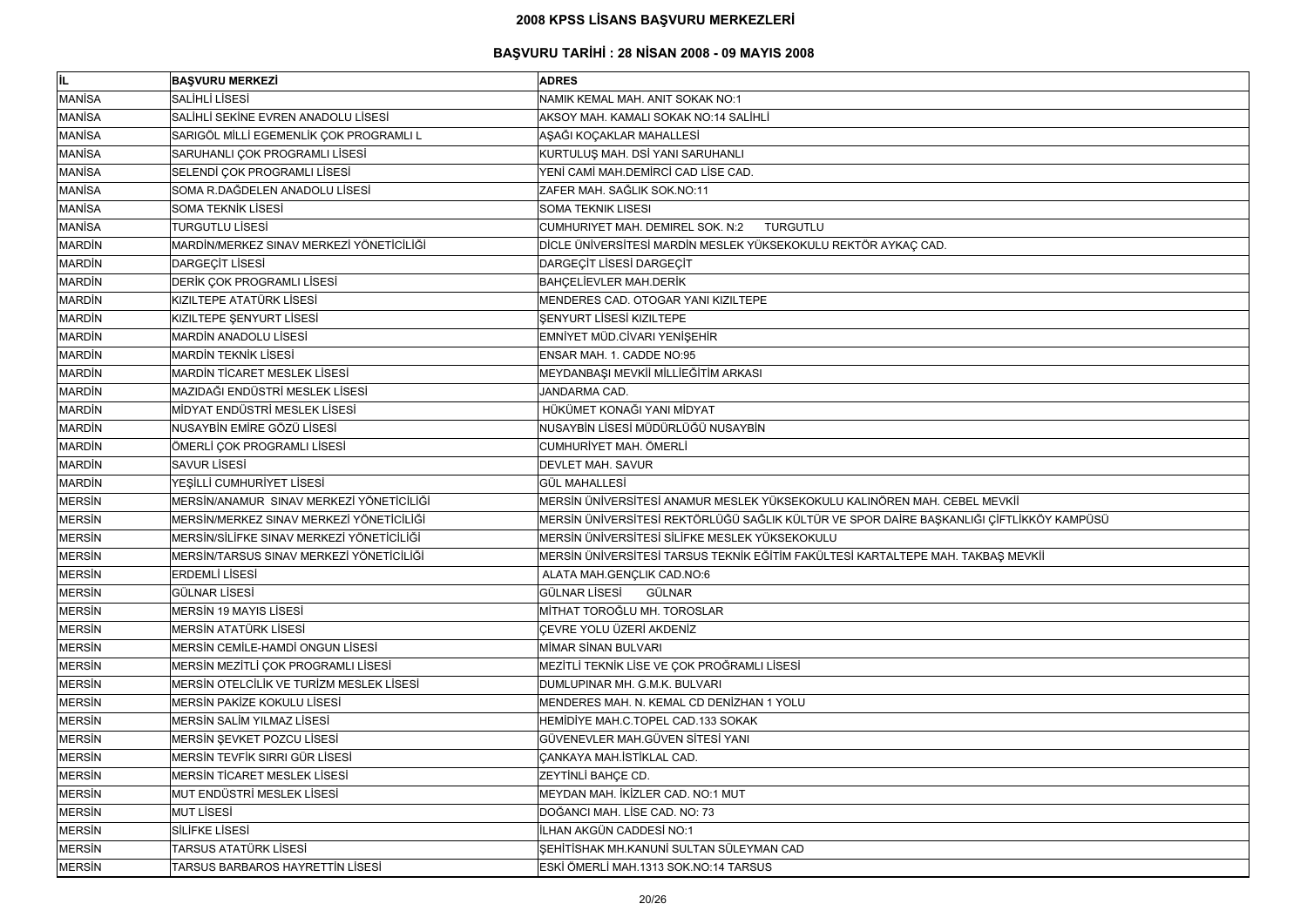| İL              | <b>BAŞVURU MERKEZİ</b>                     | <b>ADRES</b>                                                                         |
|-----------------|--------------------------------------------|--------------------------------------------------------------------------------------|
| <b>MERSIN</b>   | TARSUS CENGİZ TOPEL LİSESİ                 | ATATÜRK BULVARI                                                                      |
| <b>MERSIN</b>   | <b>TARSUS LISESI</b>                       | MUVAFFAK UYGUR CD.NO:54                                                              |
| MUĞLA           | MUĞLA/FETHİYE SINAV MERKEZİ YÖNETİCİLİĞİ   | MUĞLA ÜNİVERSİTESİ FETHİYE ALİ SITKI-MEFARET KOÇMAN MESLEK YÜKSEKOKULU TAŞYAKA MAH.  |
| <b>MUĞLA</b>    | MUĞLA/MERKEZ SINAV MERKEZİ YÖNETİCİLİĞİ    | MUĞLA ÜNİVERSİTESİ REKTÖRLÜĞÜ ÖĞRENCİ İŞLERİ DAİRE BAŞKANLIĞI                        |
| <b>MUĞLA</b>    | MUĞLA/MİLAS SINAV MERKEZİ YÖNETİCİLİĞİ     | MUĞLA ÜNİVERSİTESİ MİLAS SITKI KOÇMAN MESLEK YÜKSEKOKULU                             |
| <b>MUĞLA</b>    | <b>BODRUM LİSESİ</b>                       | YOKUŞBAŞI MAH.1802 SOK. NO-3 BODRUM                                                  |
| <b>MUĞLA</b>    | <b>MARMARÍS SABANCI LÍSESÍ</b>             | KEMERALTI MAHALLESİ ATATÜRK CADDESİ NO:2                                             |
| MUĞLA           | MİLAS LİSESİ                               | İSMETPAŞA MAH. HALİLBEY BULVARI                                                      |
| <b>MUĞLA</b>    | MUĞLA ANADOLU TEKNİK LİSESİ                | ORHANİYE MAH. SAĞLIK SOKAK                                                           |
| MUĞLA           | MUĞLA TURGUT REİS LİSESİ                   | EMİRBEYAZIT MAH. MERKEZ                                                              |
| <b>MUĞLA</b>    | <b>ORTACA LISESI</b>                       | MERKEZ MAH.ATATÜRK CAD.ORTACA                                                        |
| <b>MUĞLA</b>    | YATAĞAN LİSESİ                             | SADİ ÖZCAN CAD.                                                                      |
| <b>MUŞ</b>      | MUŞ/MERKEZ SINAV MERKEZİ YÖNETİCİLİĞİ      | FIRAT ÜNİVERSİTESİ MUŞ MESLEK YÜKSEKOKULU ZEMİN KAT KARAKÖPRÜ                        |
| <b>MUŞ</b>      | MUŞ ANADOLU LİSESİ                         | HÜRRİYET MAH.FATİH İ.Ö.O.ARKASI                                                      |
| <b>MUŞ</b>      | MUŞ ANADOLU ÖĞRETMEN LİSESİ                | İSTASYON CADDESİ ZAFER MAHALLESİ                                                     |
| <b>MUŞ</b>      | MUŞ KIZ MESLEK LİSESİ                      | ATATÜRK BULVARI                                                                      |
| <b>MUŞ</b>      | <b>MUŞ LİSESİ</b>                          | KÜLTÜR MAH. 75. YIL CAD. MUŞ                                                         |
| <b>MUŞ</b>      | MUŞ REKABET KURUMU LİSESİ                  | <b>EMNİYET SARAYI YANI</b>                                                           |
| <b>MUŞ</b>      | MUŞ TEKNİK LİSESİ                          | KÜLTÜR MH.                                                                           |
| <b>NEVŞEHİR</b> | NEVŞEHİR/MERKEZ SINAV MERKEZİ YÖNETİCİLİĞİ | ERCİYES ÜNİVERSİTESİ NEVŞEHİR İKTİSADİ VE İDARİ BİLİMLER FAKÜLTESİ AVANOS YOLU ÜZERİ |
| <b>NEVŞEHİR</b> | <b>AVANOS LİSESİ</b>                       | CUMHURİYET MAH.DONATIM SOKAK NO:10                                                   |
| NEVŞEHİR        | <b>GÜLŞEHİR LİSESİ</b>                     | GÜLŞEHİR LİSESİ                                                                      |
| <b>NEVŞEHİR</b> | HACIBEKTAŞ ÇOK PROGRAMLI LİSESİ            | ATATÜRK BULVARI NEVŞEHİR YOLU ÜSTÜ HACIBEKTAŞ                                        |
| NEVŞEHİR        | <b>KOZAKLI LİSESİ</b>                      | ALTINSU MAH.KOZAKLI                                                                  |
| NEVŞEHİR        | ÜRGÜP LİSESİ                               | ÜRGÜP LİSESİ NEVŞEHİR/ÜRGÜP                                                          |
| <b>NİĞDE</b>    | NİĞDE/MERKEZ SINAV MERKEZİ YÖNETİCİLİĞİ    | NİĞDE ÜNİVERSİTESİ REKTÖRLÜK BİNASI                                                  |
| <b>NİĞDE</b>    | NİĞDE ATATÜRK LİSESİ                       | HASTANE CAD.                                                                         |
| NİĞDE           | NİĞDE CUMHURİYET LİSESİ                    | İLHANLI MAHALLESİ                                                                    |
| <b>NİĞDE</b>    | NİĞDE FATİH LİSESİ                         | SELÇUK MAH.                                                                          |
| <b>NİĞDE</b>    | NİĞDE HACI ZEKİYE ARSLAN LİSESİ            | SET EVLER İNÖNÜ MAHALLESİ                                                            |
| NİĞDE           | NİĞDE İMAM HATİP LİSESİ                    | <b>SEHİTLER MAHALLESİ</b>                                                            |
| <b>NİĞDE</b>    | NİĞDE REMİDE-YILMAZ ATABEK LİSESİ          | EFENDİBEY MAH.YENİ NİĞDE EVLERİ MEVKİ.                                               |
| NİĞDE           | NİĞDE TEKNİK LİSESİ                        | YUKARI KAYABAŞI MAHALLESİ SÜLEYMAN FETHİ CADDESİ NO:22                               |
| ORDU            | ORDU/MERKEZ SINAV MERKEZİ YÖNETİCİLİĞİ     | ORDU ÜNİVERSİTESİ ZİRAAT FAKÜLTESİ CUMHURİYET MAH. ATATÜRK BULVARI                   |
| ORDU            | ORDU/ÜNYE SINAV MERKEZİ YÖNETİCİLİĞİ       | ORDU ÜNİVERSİTESİ ÜNYE İKTİSADİ VE İDARİ BİLİMLER FAKÜLTESİ GÖLEVİ MEVKİ             |
| ORDU            | AYBASTI ÇOK PROGRAMLI LİSESİ               | CUMHURİYET BULVARI NO:23 AYBASTI                                                     |
| ORDU            | FATSA TİCARET MESLEK LİSESİ                | EVKAF MAH.LİMAN CAD.NO 50 ORDU/FATSA                                                 |
| ORDU            | <b>GÖLKÖY LİSESİ</b>                       | <b>GÖLKÖY MAHALLESİ</b>                                                              |
| ORDU            | GÜRGENTEPE ÇOK PROGRAMLI LİSESİ            | GÜRGENTEPE KARAYOLU ÜSTÜ GÜRGENTEPE                                                  |
| ORDU            | <b>KORGAN LİSESİ</b>                       | TEPE MAH. KORGAN                                                                     |
| ORDU            | ORDU CUMHURİYET LİSESİ                     | YENİ MAH. ZÜBEYDE HANIM CAD. NO:191                                                  |
| ORDU            | ORDU FEN LİSESİ                            | AKYAZI MAH.                                                                          |
| ORDU            | ORDU LİSESİ                                | BAHÇELİEVLER M. MEHMETÇİK BULVARI                                                    |

| U TAŞYAKA MAH. |
|----------------|
|                |
|                |
|                |
|                |
|                |
|                |
|                |
|                |
|                |
|                |
|                |
|                |
|                |
|                |
|                |
|                |
|                |
|                |
| S YOLU ÜZERİ   |
|                |
|                |
|                |
|                |
|                |
|                |
|                |
|                |
|                |
|                |
|                |
|                |
|                |
|                |
|                |
|                |
|                |
|                |
|                |
|                |
|                |
|                |
|                |
|                |
|                |
|                |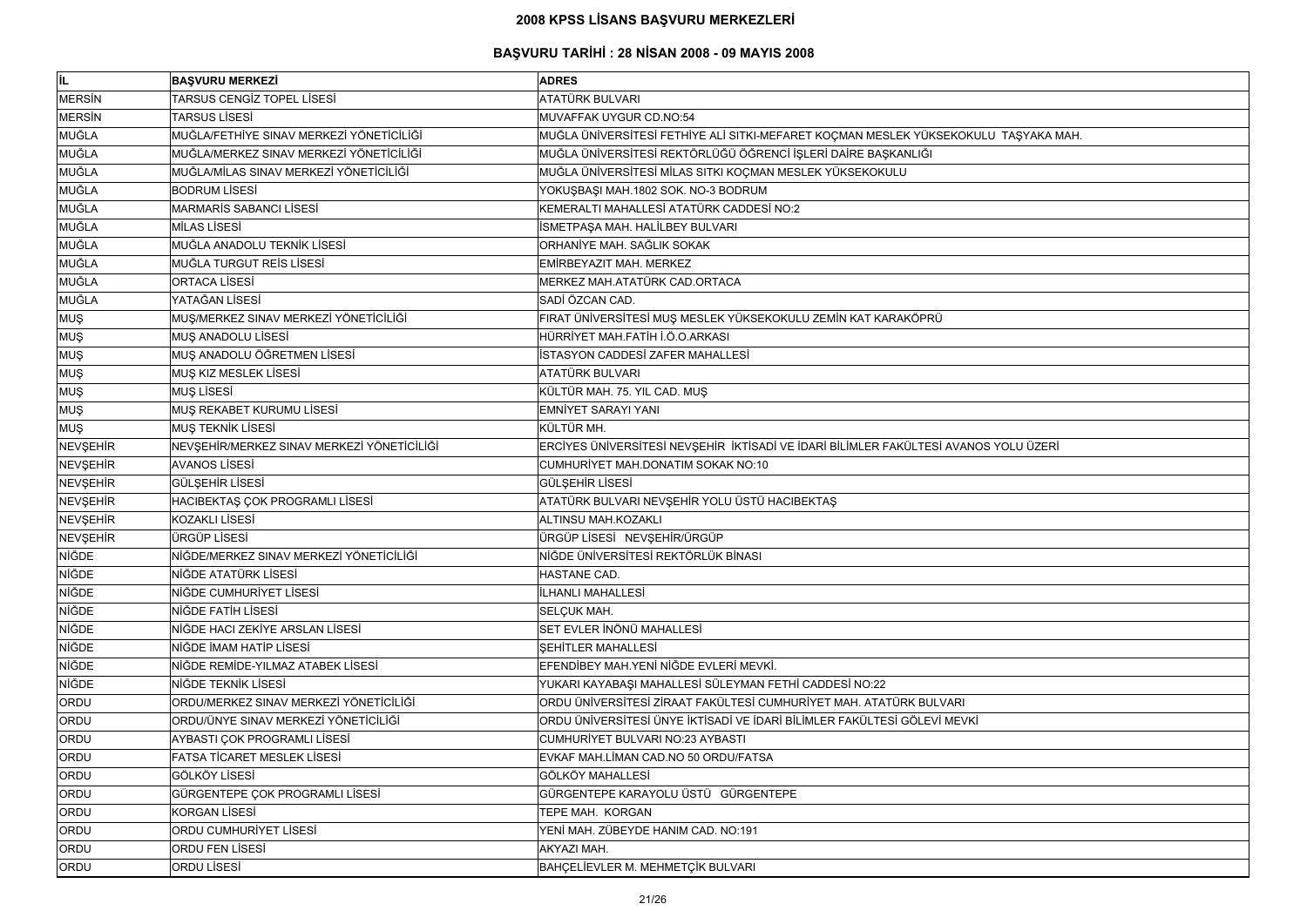| İL              | <b>BAŞVURU MERKEZİ</b>                                | <b>ADRES</b>                                                                       |
|-----------------|-------------------------------------------------------|------------------------------------------------------------------------------------|
| ORDU            | ÜNYE LİSESİ                                           | LİSELER MAHALLESİ NİKSAR CAD.NO:65                                                 |
| OSMANIYE        | OSMANİYE/KADİRLİ SINAV MERKEZİ YÖNETİCİLİĞİ           | ÇUKUROVA ÜNİVERSİTESİ KADİRLİ MESLEK YÜKSEKOKULU                                   |
| <b>OSMANIYE</b> | OSMANİYE/MERKEZ SINAV MERKEZİ YÖNETİCİLİĞİ            | ÇUKUROVA ÜNİVERSİTESİ OSMANİYE MESLEK YÜKSEKOKULU FAKIUŞAĞI KAMPÜSÜ                |
| OSMANIYE        | <b>BAHÇE LİSESİ</b>                                   | İSTİKLAL MAHALLESİ BAHÇE                                                           |
| <b>OSMANIYE</b> | DÜZİÇİ ANADOLU ÖĞRETMEN LİSESİ                        | DÜZİÇİ ANADOLU ÖĞRETMEN L.DÜZİÇİ                                                   |
| <b>OSMANIYE</b> | <b>HASANBEYLİ LİSESİ</b>                              | <b>CUMHURİYET MAH.PARK SOKAK</b>                                                   |
| <b>RİZE</b>     | RİZE/ARDEŞEN SINAV MERKEZİ YÖNETİCİLİĞİ               | İLÇE MİLLİ EĞİTİM MÜDÜRLÜĞÜ MERKEZ MAH. ATATÜRK CAD.                               |
| <b>RİZE</b>     | RİZE/ÇAYELİ SINAV MERKEZİ YÖNETİCİLİĞİ                | RİZE ÜNİVERSİTESİ EĞİTİM FAKÜLTESİ-ÇAYELİ                                          |
| <b>RİZE</b>     | RİZE/MERKEZ SINAV MERKEZİ YÖNETİCİLİĞİ                | RİZE ÜNİVERSİTESİ İLAHİYAT FAKÜLTESİ PAŞAKUYU MAH.                                 |
| <b>RİZE</b>     | RİZE ANADOLU LİSESİ                                   | <b>ENGINDERE MAHALLESI</b>                                                         |
| <b>RİZE</b>     | <b>RİZE FENER LİSESİ</b>                              | FENER MAHALLESİ MENDERES BULVARI NO:60                                             |
| <b>RİZE</b>     | RİZE İMAM HATİP LİSESİ                                | RİZE İMAM-HATİP LİSESİ MÜFTÜ MAHALLESİ                                             |
| <b>RİZE</b>     | <b>RİZE LİSESİ</b>                                    | ATATÜRK CAD.PAŞAKUYU MAH.                                                          |
| <b>RİZE</b>     | RİZE TEVFİK İLERİ TEKNİK LİSESİ                       | EMINETTIN MAH. CUMHURIYET CAD.                                                     |
| <b>SAKARYA</b>  | SAKARYA/HENDEK SINAV MERKEZİ YÖNETİCİLİĞİ             | SAKARYA ÜNIVERSITESI EĞITIM FAKÜLTESI MUAMMER SENCER CAD. ÖSYM BÜROSU              |
| <b>SAKARYA</b>  | SAKARYA/MERKEZ (ADAPAZARI) SINAV MERKEZİ YÖNETİCİLİĞİ | SAKARYA ÜNİVERSİTESİ ESENTEPE KAMPÜSÜ GİRİŞİ                                       |
| <b>SAKARYA</b>  | ADAPAZARI ATATÜRK LİSESİ                              | ÇARK CADDESİ 102                                                                   |
| <b>SAKARYA</b>  | ADAPAZARI KIZ MESLEK LİSESİ                           | TIĞCILAR MAH.KÜÇÜK OSMAN SOK.                                                      |
| <b>SAKARYA</b>  | ADAPAZARI MİTHATPAŞA ŞÜKRÜ AYNA LİSESİ                | MALTEPE BAYIRI NO:BİLA                                                             |
| <b>SAKARYA</b>  | ADAPAZARI Ş.ÜSTĞM.S.ESEDOĞLU LİSESİ                   | DEVOĞLU CD. SAKARYA 54040                                                          |
| <b>SAKARYA</b>  | HENDEK ATİKE HANIM ANADOLU LİSESİ                     | YEŞİLLER M.YEŞİLLER C.NO:72 HENDEK                                                 |
| <b>SAKARYA</b>  | <b>HENDEK LİSESİ</b>                                  | BAŞPINAR MAH. REMZİ EFENDİ CAD. HENDEK                                             |
| <b>SAKARYA</b>  | SAKARYA ANADOLU TEKNİK LİSESİ                         | SAKARYA CAD. NO: 190 ERENLER/ADAPAZARI                                             |
| <b>SAMSUN</b>   | SAMSUN/BAFRA SINAV MERKEZİ YÖNETİCİLİĞİ               | ONDOKUZ MAYIS ÜNİVERSİTESİ BAFRA MESLEK YÜKSEKOKULU YAŞAR DOĞU CAD.                |
| <b>SAMSUN</b>   | SAMSUN/ÇARŞAMBA SINAV MERKEZİ YÖNETİCİLİĞİ            | ONDOKUZ MAYIS ÜNİVERSİTESİ ÇARŞAMBA MESLEK YÜKSEKOKULU                             |
| <b>SAMSUN</b>   | SAMSUN/HAVZA SINAV MERKEZİ YÖNETİCİLİĞİ               | ONDOKUZ MAYIS ÜNİVERSİTESİ HAVZA MESLEK YÜKSEKOKULU                                |
| <b>SAMSUN</b>   | SAMSUN/MERKEZ SINAV MERKEZİ YÖNETİCİLİĞİ              | ONDOKUZ MAYIS ÜNİVERSİTESİ MERKEZ KÜTÜPHANE BİNASI ZEMİN KAT KURUPELİT ÖSYM BÜROSU |
| <b>SAMSUN</b>   | <b>BAFRA ANADOLU LISESI</b>                           | İSHAKI MAH.MUSA C.DUDAYEV BUL.JANDARMA ÜSTÜ                                        |
| <b>SAMSUN</b>   | <b>BAFRA LISESI</b>                                   | KEMALPAŞA MAH.LİSE CAD. BAFRA                                                      |
| <b>SAMSUN</b>   | <b>ÇARŞAMBA LİSESİ</b>                                | ÇAY MAH. KARAHAFIZ SK. NO/10                                                       |
| <b>SAMSUN</b>   | HAVZA ANADOLU LİSESİ                                  | V.KÖPRÜ YOLU                                                                       |
| <b>SAMSUN</b>   | HAVZA TİCARET MESLEK LİSESİ                           | 25 MAYIS MAH.ORMAN YOLU SK. NO: 2                                                  |
| <b>SAMSUN</b>   | SAMSUN 100.YIL LİSESİ                                 | SAİTBEY MAHALLESİ KULACA CADDESİ NO:23-25                                          |
| <b>SAMSUN</b>   | SAMSUN 19 MAYIS LİSESİ                                | LISE CAD.                                                                          |
| <b>SAMSUN</b>   | SAMSUN ATAKUM ANADOLU TEKNIK LISESI                   | ATATÜRK BL.NO:330 ATAKUM                                                           |
| <b>SAMSUN</b>   | SAMSUN ATATÜRK ANADOLU LİSESİ                         | LİSE CADDESİ NO:21                                                                 |
| <b>SAMSUN</b>   | SAMSUN ENDÜSTRİ MESLEK LİSESİ                         | İSTİKLAL CAD.56'LAR                                                                |
| <b>SAMSUN</b>   | <b>SAMSUN FEN LİSESİ</b>                              | KADİFE KALE MAH. 30 AĞUSTOS CADDESİ                                                |
| <b>SAMSUN</b>   | SAMSUN GAZİ LİSESİ                                    | ADALET MAH.BURSA CAD.NO:3                                                          |
| <b>SAMSUN</b>   | SAMSUN KARŞIYAKA LİSESİ                               | KARŞIYAKA MAH.İLKBAHAR GEÇİDİ                                                      |
| <b>SAMSUN</b>   | SAMSUN MİLLİ PİYANGO ANADOLU LİSESİ                   | CUMHURİYET MAH. ŞELALE SOKAK NO: 2                                                 |
| <b>SAMSUN</b>   | SAMSUN MİTHATPAŞA LİSESİ                              | 19 MAYIS BULVARI SAMSUN                                                            |
| <b>SAMSUN</b>   | SAMSUN NAMIK KEMAL LİSESİ                             | ULUGAZİ MAHALLESİ İSTİKLAL CADDESİ                                                 |

| U             |
|---------------|
|               |
|               |
|               |
|               |
|               |
|               |
|               |
|               |
|               |
|               |
|               |
| T ÖSYM BÜROSU |
|               |
|               |
|               |
|               |
|               |
|               |
|               |
|               |
|               |
|               |
|               |
|               |
|               |
|               |
|               |
|               |
|               |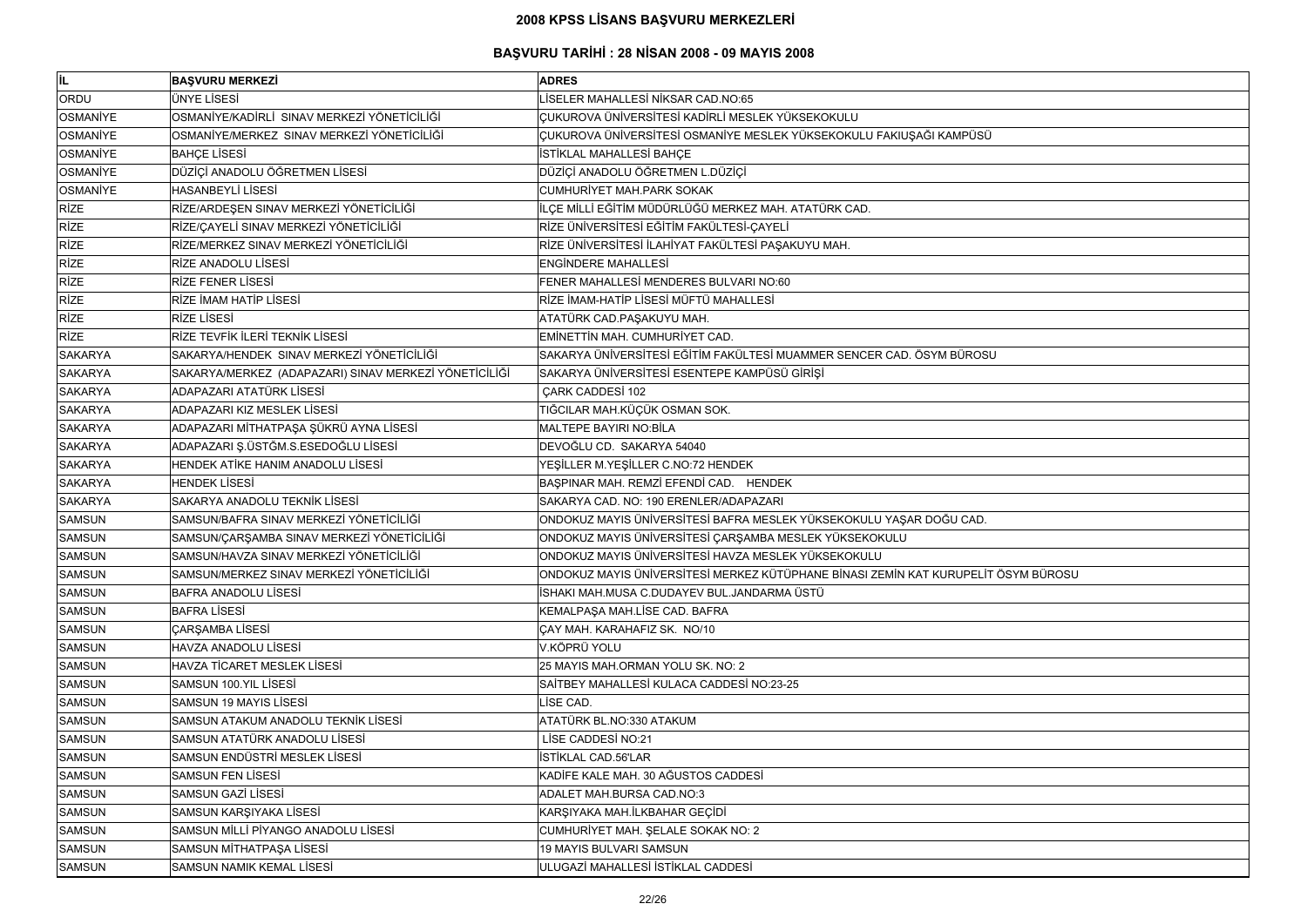| lil.              | <b>BAŞVURU MERKEZİ</b>                     | <b>ADRES</b>                                                                              |
|-------------------|--------------------------------------------|-------------------------------------------------------------------------------------------|
| <b>SAMSUN</b>     | SAMSUN SEMA-CENGİZ BÜBERCİ AND.KIZ MES.L   | İSTİKLAL CADDESİ NO:143                                                                   |
| <b>SAMSUN</b>     | SAMSUN TİCARET MESLEK LİSESİ               | İSTASYON MAH. İSTİKLAL CAD. NO:149                                                        |
| <b>SAMSUN</b>     | SAMSUN TÜLAY BAŞARAN ANADOLU LİSESİ        | KALE M.KAPTANAĞA SK.                                                                      |
| <b>SAMSUN</b>     | TERME KIZ MESLEK LİSESİ                    | FENK MAH.FİSKOBİRLİK CAD. OKULLAR CD.                                                     |
| <b>SAMSUN</b>     | VEZİRKÖPRÜ ANADOLU LİSESİ                  | ATATÜRK MAHALLESİ ÇAMLIK ÜSTÜ                                                             |
| <b>SAMSUN</b>     | YENİ SAMSUN LİSESİ                         | ADALET MAH.MEVLANA CAD. NO: 250                                                           |
| SİİRT             | SİİRT/MERKEZ SINAV MERKEZİ YÖNETİCİLİĞİ    | DİCLE ÜNİVERSİTESİ SİİRT EĞİTİM FAKÜLTESİ GÜRES CAD.                                      |
| SIIRT             | <b>BAYKAN LİSESİ</b>                       | BAYKAN LİSESİ MÜDÜRLÜĞÜ BAYKAN/SİİRT                                                      |
| SIIRT             | ERUH ÇOK PROGRAMLI LİSESİ                  | Ş.P. ER SÜLEYMAN AYDIN CAD. NO:6 ERUH                                                     |
| SIIRT             | KURTALAN ÇOK PROGRAMLI LİSESİ              | CUMHURİYET M. BARIŞ C. KURTALAN                                                           |
| SIIRT             | PERVARİ LİSESİ                             | LİSE CADDESİ                                                                              |
| SIIRT             | <b>ŞİRVAN LİSESİ</b>                       | ŞHT.YZB.HAKKI AKYÜZ CAD. ŞİRVAN                                                           |
| SİNOP             | SİNOP/MERKEZ SINAV MERKEZİ YÖNETİCİLİĞİ    | ONDOKUZ MAYIS ÜNİVERSİTESİ SİNOP SU ÜRÜNLERİ FAKÜLTESİ AKLİMAN                            |
| SİNOP             | <b>AYANCIK LISESI</b>                      | ŞEVKİ ŞENTÜRK CAD. NO:6                                                                   |
| <b>SINOP</b>      | BOYABAT MEHMET AKİF ERSOY LİSESİ           | ORTA OKUL SOKAK NO:1                                                                      |
| <b>SINOP</b>      | DURAĞAN ATATÜRK MESLEKİ VE TEKNİK EĞT.M    | ATATÜRK METEM. DURAĞAN .SİNOP.                                                            |
| SİNOP             | <b>GERZE LISESI</b>                        | <b>OKULLAR CADDESİ</b>                                                                    |
| <b>SİVAS</b>      | SİVAS/MERKEZ SINAV MERKEZİ YÖNETİCİLİĞİ    | CUMHURİYET ÜNİVERSİTESİ SAĞLIK BİLİMLERİ ENSTİTÜSÜ                                        |
| <b>SİVAS</b>      | DİVRİĞİ LİSESİ                             | HACI OSMAN MESCÍD MAHALLESÍ DÍVRÍĞÍ                                                       |
| <b>SİVAS</b>      | GEMEREK ATATÜRK ÇOK PROGRAMLI LİSESİ       | ATATÜRK ÇOK PROĞRAMLI LİSESİ GEMEREK                                                      |
| <b>SİVAS</b>      | GÜRÜN ÇOK PROGRAMLI LİSESİ                 | KURULTAY MAH.                                                                             |
| <b>SİVAS</b>      | <b>KANGAL LİSESİ</b>                       | GÜRSEL MAH. KANGAL                                                                        |
| <b>SİVAS</b>      | KOYULHİSAR MEHMET KAVALA ÇOK PROGRAMLI L   | CAMİKEBİR MH.OKUL CAD.                                                                    |
| <b>SİVAS</b>      | SİVAS ATATÜRK LİSESİ                       | AKDEĞİRMEN MAH BEZİRCİ CAD NO:4                                                           |
| <b>SİVAS</b>      | SİVAS GAZİ LİSESİ                          | EMEK MAH.61 EVLER ÜSTÜ KÜMBET TUZGÖL MEVKİİ                                               |
| <b>SİVAS</b>      | SİVAS KONGRE LİSESİ                        | PULUR MAH.KURŞUNLU HAMAMI KARŞISI                                                         |
| <b>SİVAS</b>      | <b>SİVAS LİSESİ</b>                        | TAŞLI SOK.                                                                                |
| <b>SİVAS</b>      | SUSEHRİ LİSESİ                             | TAŞKÖPRÜ MAHALLESİ                                                                        |
| <b>SİVAS</b>      | ŞARKIŞLA LİSESİ                            | <b>İSTASYON CAD. NO:107 0</b>                                                             |
| <b>SİVAS</b>      | ZARA ÇOK PROGRAMLI LİSESİ                  | AHMET BAŞYURT MAH.NO:271 ZARA                                                             |
| <b>ŞANLI URFA</b> | Ş.URFA/BİRECİK SINAV MERKEZİ YÖNETİCİLİĞİ  | HARRAN ÜNİVERSİTESİ BİRECİK MESLEK YÜKSEKOKULU KARŞIYAKA MAH. BELEDİYE TESİSLERİ YANI     |
| <b>ŞANLI URFA</b> | Ş.URFA/MERKEZ SINAV MERKEZİ YÖNETİCİLİĞİ   | HARRAN ÜNİVERSİTESİ TIP FAKÜLTESİ MORFOLOJİ BİNASI 2. KAT                                 |
| <b>ŞANLI URFA</b> | <b>SİVEREK LİSESİ</b>                      | DİYARBAKIR CAD.ÜZERİ                                                                      |
| <b>ŞANLI URFA</b> | <b>SANLIURFA LISESI</b>                    | <b>YENIŞEHIR</b>                                                                          |
| <b>ŞANLI URFA</b> | ŞANLIURFA ORHANGAZİ LİSESİ                 | OSMANGAZİ MH. VALİ KONAĞI ARKASI                                                          |
| <b>ŞANLI URFA</b> | VİRANŞEHİR ANADOLU LİSESİ                  | IPEK YOLU ÜZERİ YIBO YANI VİRANŞEHİR                                                      |
| <b>ŞIRNAK</b>     | ŞIRNAK/MERKEZ SINAV MERKEZİ YÖNETİCİLİĞİ   | DİCLE ÜNİVERSİTESİ ŞIRNAK MESLEK YÜKSEKOKULU                                              |
| <b>ŞIRNAK</b>     | CİZRE ÇOK PROGRAMLI LİSESİ                 | YAFES MAH. IMAM-HATIP CADDESI NO:11                                                       |
| <b>ŞIRNAK</b>     | SİLOPİ LİSESİ                              | SİLOPİ                                                                                    |
| <b>ŞIRNAK</b>     | <b>ŞIRNAK LİSESİ</b>                       |                                                                                           |
| <b>ŞIRNAK</b>     | ULUDERE ÇOK PROGRAMLI LİSESİ               | <b>KALE MAHALLESİ</b>                                                                     |
| TEKİRDAĞ          | TEKİRDAĞ/ÇORLU SINAV MERKEZİ YÖNETİCİLİĞİ  | NAMIK KEMAL ÜNİVERSİTESİ ÇORLU MÜHENDİSLİK FAKÜLTESİ SİNAN DEDE MEVKİ ÇERKEZKÖY YOLU ÜZER |
| <b>TEKİRDAĞ</b>   | TEKİRDAĞ/MERKEZ SINAV MERKEZİ YÖNETİCİLİĞİ | NAMIK KEMAL ÜNİVERSİTESİ ZİRAAT FAKÜLTESİ BİTKİ KORUMA BÖLÜMÜ                             |

| E TESİSLERİ YANI      |
|-----------------------|
|                       |
|                       |
|                       |
|                       |
|                       |
|                       |
|                       |
|                       |
|                       |
|                       |
|                       |
|                       |
|                       |
|                       |
|                       |
|                       |
|                       |
| CERKEZKÖY YOLU ÜZERİ, |
|                       |
|                       |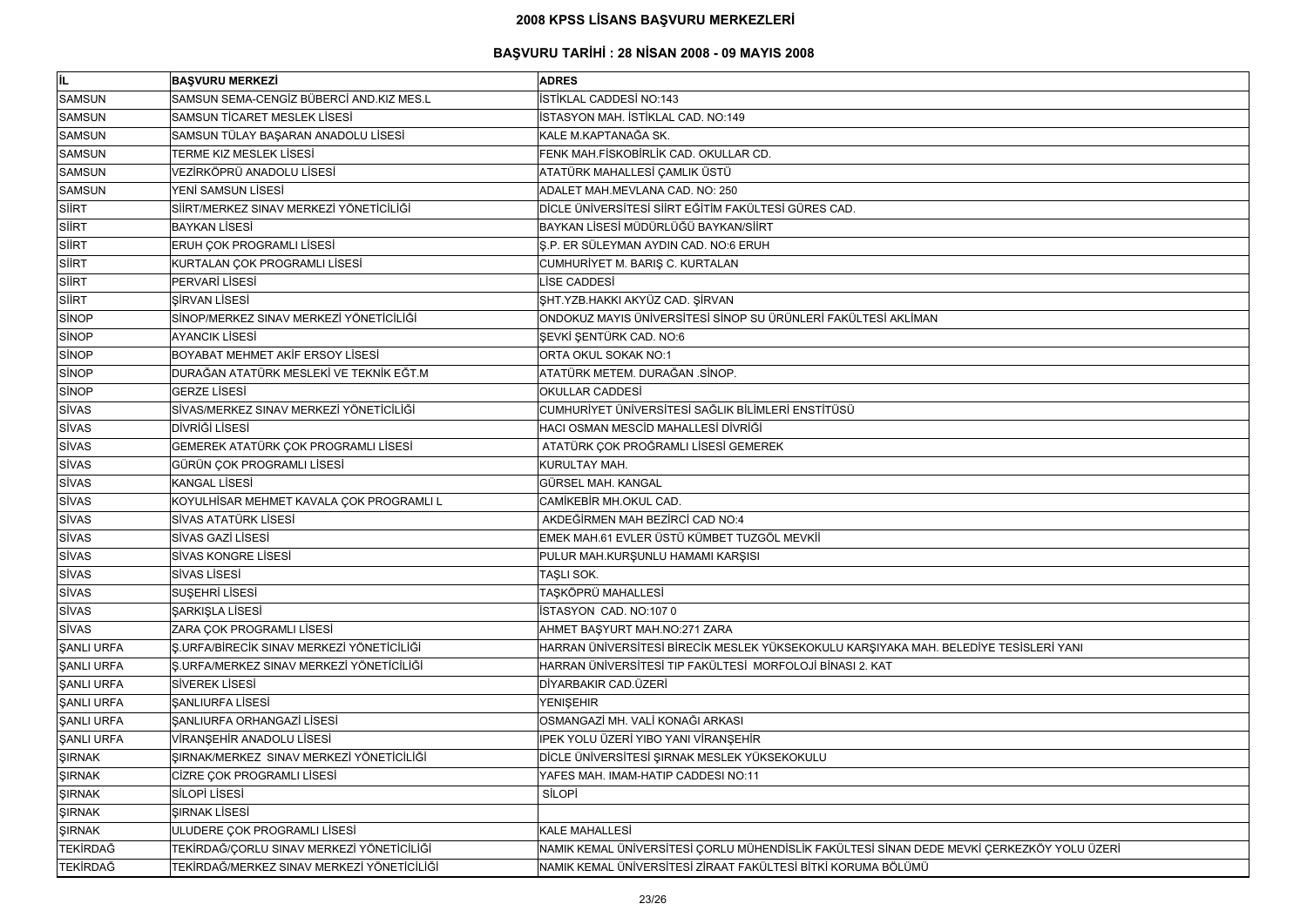| <b>IL</b>      | <b>BASVURU MERKEZİ</b>                    | <b>ADRES</b>                                                               |
|----------------|-------------------------------------------|----------------------------------------------------------------------------|
| TEKİRDAĞ       | CERKEZKÖY HALİT NARİN MES. TEK.EĞT.MRK.   | PINARCA YOLU ÜZERİ                                                         |
| TEKİRDAĞ       | ÇERKEZKÖY PAKİZE NARİN LİSESİ             | M.M.K.P.PAŞA MAH.MİMAR SİNAN CAD. BAĞLIK MEVKİİ                            |
| TEKİRDAĞ       | <b>ÇORLU LISESI</b>                       | OMURTAK CAD.CAD. ASKER HASTANESİ KARŞISI                                   |
| TEKİRDAĞ       | CORLU MEHMET AKİF ERSOY ANADOLU LİSESİ    | MUHİTTİN MAHALLESİ HASAN ALİ YÜCEL CADDESİ                                 |
| TEKİRDAĞ       | <b>HAYRABOLU LİSESİ</b>                   | <b>HAYRABOLU</b>                                                           |
| TEKİRDAĞ       | <b>MALKARA LİSESİ</b>                     | GAZİBEY MAH.ORTAOKUL SOKAK NO:7                                            |
| TEKİRDAĞ       | MARMARA EREĞLİSİ ÇOK PROGRAMLI LİSESİ     | MARMAERAEREĞLİSİ Ç.P.L BULVAR CADDESİ                                      |
| TEKİRDAĞ       | <b>MURATLI LİSESİ</b>                     | MURADİYE MAH.MİTHATPAŞA CAD.                                               |
| TEKİRDAĞ       | SARAY A.NAKİ ERENYOL LİSESİ               | AYASPAŞA MAH.VİZE CAD.                                                     |
| TEKİRDAĞ       | ŞARKÖY LİSESİ                             | <b>İSTİKLAL MAHALLESİ</b>                                                  |
| TEKİRDAĞ       | TEKİRDAĞ ANADOLU LİSESİ                   | HÜRRİYET MAH. ŞEHİT RÜŞTÜ ÖKELER CADDESİ                                   |
| TEKİRDAĞ       | TEKİRDAĞ NAMIK KEMAL LİSESİ               | YAVUZ MAH.LİSE CAD.NO:2 TEKİRDAĞ                                           |
| TEKİRDAĞ       | TEKİRDAĞ TUĞLACILAR LİSESİ                | MURATLI CAD.NO:79 TEKİRDAĞ                                                 |
| <b>TOKAT</b>   | TOKAT/MERKEZ SINAV MERKEZİ YÖNETİCİLİĞİ   | GAZİOSMANPAŞA ÜNİVERSİTESİ ÖSYM BÜROSU KIŞLA YOLU ÜZERİ                    |
| <b>TOKAT</b>   | TOKAT/NİKSAR SINAV MERKEZİ YÖNETİCİLİĞİ   | GAZİOSMANPAŞA ÜNİVERSİTESİ NİKSAR MESLEK YÜKSEKOKULU AĞPINAR MEVKİİ        |
| <b>TOKAT</b>   | TOKAT/TURHAL SINAV MERKEZİ YÖNETİCİLİĞİ   | GAZİOSMANPAŞA ÜNİVERSİTESİ TURHAL MESLEK YÜKSEKOKULU YERLEŞKESİ İDARİ BİNA |
| <b>TOKAT</b>   | TOKAT/ZİLE SINAV MERKEZİ YÖNETİCİLİĞİ     | GAZİOSMANPAŞA ÜNİVERSİTESİ ZİLE MESLEK YÜKSEKOKULU ÇEKEREK YOLU ÜZERİ      |
| <b>TOKAT</b>   | <b>TOKAT ANADOLU LİSESİ</b>               | 600 EVLER GÜNEŞLİ MAH. TOKAT                                               |
| <b>TOKAT</b>   | TOKAT ANADOLU ÖĞRETMEN LİSESİ             | ESKİ SAMSUN YOLU FİDANLIK MEVKİİ                                           |
| <b>TOKAT</b>   | TOKAT ANADOLU TEKNİK LİSESİ               | G.O.P BULVARI VALİ KONAĞI KARŞISI                                          |
| <b>TOKAT</b>   | TOKAT ANADOLU TİCARET MESLEK LİSESİ       | YEŞİLIRMAK MH. ÇAĞGÖLÜ CAD. 7.SOK.                                         |
| <b>TOKAT</b>   | <b>TOKAT ATATÜRK LİSESİ</b>               | CEMALETTİN MAHALLESİ GAZİ PAŞA CADDESİ ASKERLİK ŞUBE YANI NO:37            |
| <b>TOKAT</b>   | <b>TOKAT FEN LİSESİ</b>                   | <b>TOPÇAM MAHALLESİ</b>                                                    |
| <b>TOKAT</b>   | TOKAT GAZİOSMANPAŞA LİSESİ                | <b>GOP BULVARI TOKAT</b>                                                   |
| <b>TOKAT</b>   | <b>TOKAT MEHMET AKİF ERSOY LİSESİ</b>     | KARŞIYAKA MH.FATİH CAD.                                                    |
| <b>TRABZON</b> | TRABZON/MERKEZ SINAV MERKEZİ YÖNETİCİLİĞİ | KARADENİZ TEKNİK ÜNİVERSİTESİ YABANCI DİLLER Y.O. ESKİ BİNA GİRİŞ KAT      |
| <b>TRABZON</b> | <b>AKÇAABAT LİSESİ</b>                    | DÜRBÜNAR MH.LİSE CD. AKÇAABAT                                              |
| <b>TRABZON</b> | ARAKLI SAFFET ÇEBİ LİSESİ                 | <b>ARAKLI</b>                                                              |
| <b>TRABZON</b> | BEŞİKDÜZÜ ATATÜRK LİSESİ                  | ATATÜRK LİSESİ                                                             |
| <b>TRABZON</b> | <b>CAYKARA COK PROGRAMLI LİSESİ</b>       | ÇAYKARA ÇOK PROGRAMLI LİSESİ ÇAYKARA                                       |
| <b>TRABZON</b> | <b>MAÇKA LİSESİ</b>                       | <b>MAÇKA LİSESİ</b>                                                        |
| <b>TRABZON</b> | OF ŞEHİT A.TÜRKKAN ÇOK PROGRAMLI LİSESİ   | <b>CUMHURİYET CAD.</b>                                                     |
| <b>TRABZON</b> | SÜRMENE LİSESİ                            | <b>CAMLICA MAH. LİSE YOLU</b>                                              |
| <b>TRABZON</b> | TONYA ATATÜRK ÇOK PROGRAMLI LİSESİ        | KALEÖNÜ MAH.                                                               |
| <b>TRABZON</b> | TRABZON AFFAN KİTAPÇIOĞLU LİSESİ          | <b>BAHÇECİK MAHALLESİ</b>                                                  |
| <b>TRABZON</b> | TRABZON ERDOĞDU LİSESİ                    | ERDOĞDU M.KÖSEOĞLU CD. NO:1                                                |
| <b>TRABZON</b> | <b>TRABZON FATIH LISESI</b>               | FATİH MAH.                                                                 |
| <b>TRABZON</b> | TRABZON KANUNİ ANADOLU LİSESİ             | KEMERKAYA MAH.ÖĞRETMEN MEKTEP SOK. NO:4                                    |
| <b>TRABZON</b> | <b>TRABZON LİSESİ</b>                     | <b>KAVAK MEYDANI</b>                                                       |
| <b>TRABZON</b> | <b>TRABZON YUNUS EMRE LİSESİ</b>          | İNÖNÜ MAHALLESİ 1 NOLU KAVAK MEYDAN S. MERKEZ                              |
| <b>TRABZON</b> | <b>VAKFIKEBİR LİSESİ</b>                  | KEMALİYE MAHALLESİ VAKFIKEBİR                                              |
| TUNCELİ        | TUNCELİ/MERKEZ SINAV MERKEZİ YÖNETİCİLİĞİ | FIRAT ÜNİVERSİTESİ TUNCELİ MESLEK YÜKSEKOKULU ATATÜRK MAH.                 |
| TUNCELİ        | TUNCELİ ATATÜRK LİSESİ                    | TUNCELİ ATATÜRK LİSESİ MERKEZ                                              |

| AVIB İS |  |
|---------|--|
| ξį      |  |
|         |  |
|         |  |
|         |  |
|         |  |
|         |  |
|         |  |
|         |  |
|         |  |
|         |  |
|         |  |
|         |  |
|         |  |
|         |  |
|         |  |
|         |  |
|         |  |
|         |  |
|         |  |
|         |  |
|         |  |
|         |  |
|         |  |
|         |  |
|         |  |
|         |  |
|         |  |
|         |  |
|         |  |
|         |  |
|         |  |
|         |  |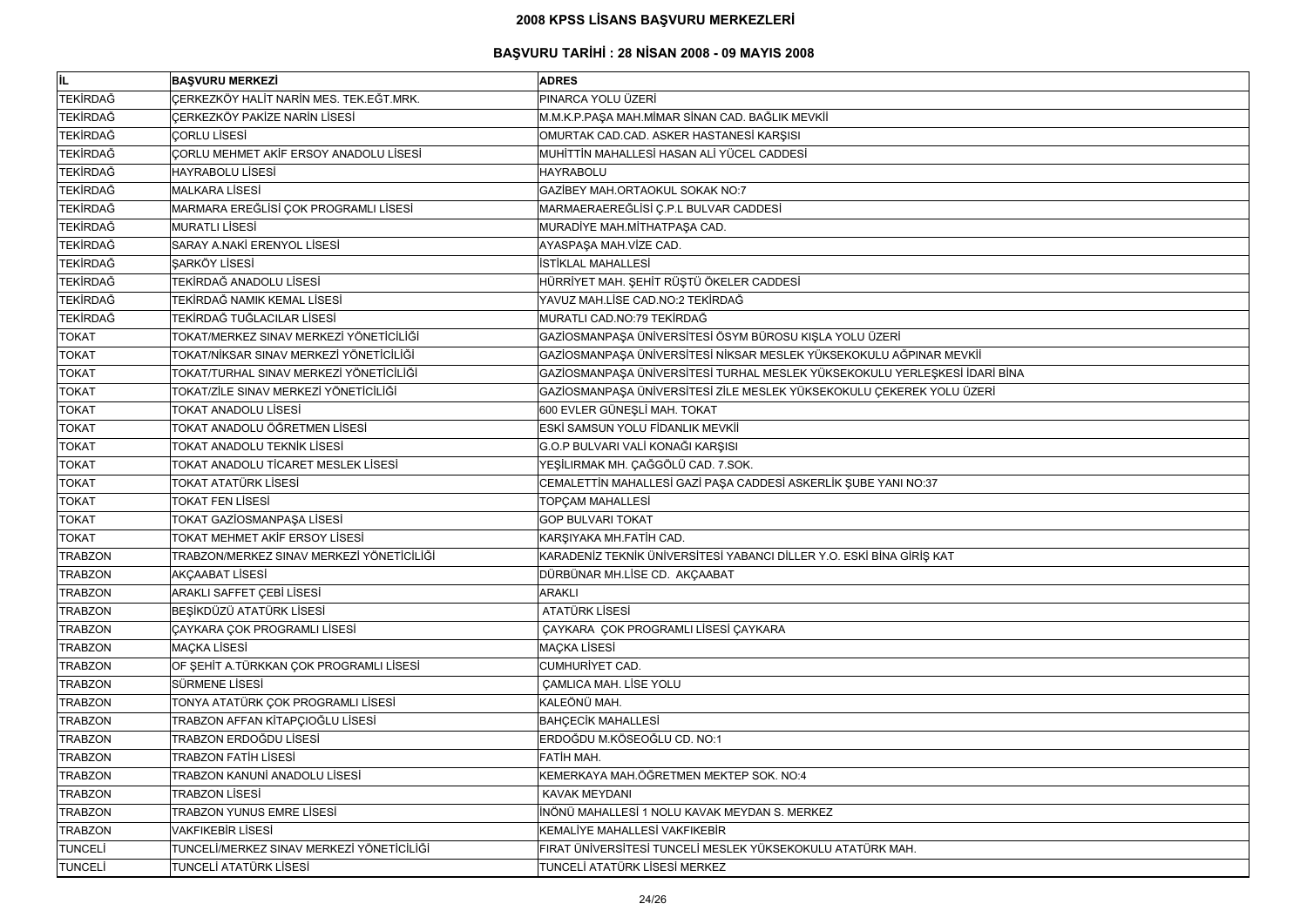| İL.              | <b>BASVURU MERKEZİ</b>                       | <b>ADRES</b>                                                                               |
|------------------|----------------------------------------------|--------------------------------------------------------------------------------------------|
| <b>TUNCELI</b>   | TUNCELİ CUMHURİYET LİSESİ                    | CUMHURİYET LİSESİ MOĞULTAY MAHALLESİ TUNCELİ                                               |
| <b>TUNCELI</b>   | TUNCELİ NAMIK KEMAL ENDÜSTRİ MESLEK L        | MOĞULTAY MH.OKULLAR CD. NO:9                                                               |
| <b>UŞAK</b>      | UŞAK/MERKEZ SINAV MERKEZİ YÖNETİCİLİĞİ       | UŞAK ÜNİVERSİTESİ EĞİTİM FAKÜLTESİ 1 EYLÜL KAMPÜSÜ İZMİR YOLU ÜZERİ                        |
| UŞAK             | BANAZ ŞEHİT NECATİ SARGIN ANADOLU LİSESİ     | <b>CUMHURİYET MH.MİLLİ EG.C.</b>                                                           |
| <b>UŞAK</b>      | EŞME İMAM HATİP LİSESİ                       | ÜÇ EYLÜL MH.KULA CAD.                                                                      |
| <b>UŞAK</b>      | KARAHALLI VEYİS TURAN ÇOK PROGRAMLI L        | KONAK MAH.CUMHURİYET CAD. KARAHALI                                                         |
| <b>UŞAK</b>      | SİVASLI ÇOK PROGRAMLI LİSESİ                 | EVRENLİ MAH.YAYLA CAD.                                                                     |
| <b>UŞAK</b>      | <b>ULUBEY LISESI</b>                         | ORTAOKUL CAD.N0:37 ULUBEY                                                                  |
| <b>UŞAK</b>      | UŞAK ATATÜRK LİSESİ                          | KARAAĞAÇ MAHALLESİ ÖZLÜ SOKAK NO:17                                                        |
| <b>UŞAK</b>      | UŞAK İZZETTİN ÇALIŞLAR LİSESİ                | SARAYALTI MAH NURİ ŞEKER CAD                                                               |
| <b>UŞAK</b>      | <b>UŞAK LİSESİ</b>                           | UŞAK LİSESİ MÜD.                                                                           |
| <b>UŞAK</b>      | UŞAK ORHAN DENGİZ ANADOLU LİSESİ             | KURTULUŞ MH.DOĞAN ÖZKARAMAN CADDESİ MÜZE ARKASI                                            |
| <b>UŞAK</b>      | UŞAK S.SABRİ AĞAOĞLU LİSESİ                  | KEMAL ÖZ NAH. UŞAK                                                                         |
| <b>UŞAK</b>      | UŞAK SULTAN HALİL YİĞİT AND.TİC.MES.LİS      | ATATÜRK MAHALLESİ 6. ŞEKER SOKAK                                                           |
| <b>UŞAK</b>      | UŞAK TEKNİK LİSESİ                           | KURTULUŞ MAH.ENSTİTÜ SOK. UŞAK                                                             |
| <b>VAN</b>       | VAN/ERCİŞ SINAV MERKEZİ YÖNETİCİLİĞİ         | YÜZÜNCÜ YIL ÜNİVERSİTESİ ERCİŞ MESLEK YÜKSEKOKULU KARATAŞLAR MEVKİİ                        |
| <b>VAN</b>       | VAN/MERKEZ SINAV MERKEZİ YÖNETİCİLİĞİ        | YÜZÜNCÜ YIL ÜNİVERSİTESİ ÖSYM BÜROSU KAMPÜS                                                |
| <b>VAN</b>       | <b>VAN ATATÜRK LİSESİ</b>                    | <b>İSKELE CD.</b>                                                                          |
| <b>VAN</b>       | VAN M.AKİF ERSOY LİSESİ                      | CEVDETPAŞA MH.ESEN SK.                                                                     |
| YALOVA           | YALOVA/MERKEZ SINAV MERKEZİ YÖNETİCİLİĞİ     | ULUDAĞ ÜNİVERSİTESİ YALOVA MESLEK YÜKSEKOKULU BAĞLARBAŞI MAH. MEHMET DURMAM CAD.           |
| YALOVA           | YALOVA ANADOLU TEKNİK LİSESİ                 | G.O.P MAH.TUNA CD. SONU NO:1 YALOVA                                                        |
| YALOVA           | YALOVA LİSESİ                                | FATIH CD.SPOR SK. NO:20                                                                    |
| <b>YOZGAT</b>    | YOZGAT/MERKEZ SINAV MERKEZİ YÖNETİCİLİĞİ     | BOZOK ÜNİVERSİTESİ YOZGAT MESLEK YÜKSEKOKULU                                               |
| <b>YOZGAT</b>    | YOZGAT/SORGUN SINAV MERKEZİ YÖNETİCİLİĞİ     | İLÇE MİLLİ EĞİTİM MÜDÜRLÜĞÜ                                                                |
| <b>YOZGAT</b>    | AKDAĞMADENİ LİSESİ                           | AKDAĞMADENİ LİSESİ AKDAĞMADENİ                                                             |
| <b>YOZGAT</b>    | <b>BOĞAZLIYAN LİSESİ</b>                     | ALİİHSAN KADIOĞLU CADDESİ BOĞAZLIYAN                                                       |
| <b>YOZGAT</b>    | ÇEKEREK ŞEHİT Ö.OCAK ÇOK PROGRAMLI L         | YENİYOL MAN.EYMİR CAD.                                                                     |
| <b>YOZGAT</b>    | <b>SARIKAYA LİSESİ</b>                       | SARIKAYA LİSESİ MÜDÜRLÜĞÜ SARIKAYA                                                         |
| <b>YOZGAT</b>    | SORGUN ANADOLU TİCARET MESLEK LİSESİ         | YAZLAK M. ŞEFAATLI CAD. NO:9 SORGUN                                                        |
| <b>YOZGAT</b>    | SORGUN KIZ MESLEK LİSESİ                     | YENİ MAH.CUMHURİYET CAD. PTT YANI                                                          |
| <b>YOZGAT</b>    | <b>SORGUN LISESI</b>                         | YENİMAHALLE CUMHURİYET CADDESİ                                                             |
| <b>YOZGAT</b>    | YERKÖY ŞEHİT S.NEZİH ÖZOK LİSESİ             | AYANOĞLU M.S.ŞABAN KARADOĞAN C.                                                            |
| <b>YOZGAT</b>    | YOZGAT ANADOLU LİSESİ                        | YOZGAT ANADOLU LİSESİ                                                                      |
| <b>YOZGAT</b>    | YOZGAT ANADOLU TEKNİK LİSESİ                 | MEDRESE MAH LİSE CADDE                                                                     |
| <b>YOZGAT</b>    | YOZGAT LİSESİ                                | AŞAĞI NOHUTLU MH.LİSE CAD.                                                                 |
| <b>ZONGULDAK</b> | ZONGULDAK/EREĞLİ SINAV MERKEZİ YÖNETİCİLİĞİ  | ZONGULDAK KARAELMAS ÜNİVERSİTESİ EREĞLİ EĞİTİM FAKÜLTESİ KEPEZ MAH. HACI KADRİ YILMAZ SOK. |
| <b>ZONGULDAK</b> | ZONGULDAK/MERKEZ SINAV MERKEZİ YÖNETİCİLİĞİ  | ZONGULDAK KARAELMAS ÜNİVERSİTESİ REKTÖRLÜK ESKİ BİNASI ÖSYM BÜROSU                         |
| <b>ZONGULDAK</b> | <b>ÇAYCUMA ANADOLU TİCARET MESLEK LİSESİ</b> | CAY MH.EĞİTİM CD.NO:7                                                                      |
| <b>ZONGULDAK</b> | <b>ÇAYCUMA ÇOK PROGRAMLI LİSESİ</b>          | <b>CAYCUMA/ZONGULDAK</b>                                                                   |
| <b>ZONGULDAK</b> | <b>ÇAYCUMA LİSESİ</b>                        | PEHLİVANLAR MAH. FİLYOS YOLU ÜZERİ                                                         |
| <b>ZONGULDAK</b> | <b>DEVREK LISESI</b>                         | <b>DEVREK LİSESİ DEVREK</b>                                                                |
| <b>ZONGULDAK</b> | DEVREK MESLEKİ VE TEKNİK EĞİTİM MERKEZİ      | ZONGULDAK ASVALTI ÜZERİ DEVREK                                                             |
| <b>ZONGULDAK</b> | GÖKÇEBEY ÇOK PROGRAMLI LİSESİ                | ÇAY MAH.ÖZAL CD.NO:10                                                                      |
|                  |                                              |                                                                                            |

| T DURMAM CAD.        |
|----------------------|
|                      |
|                      |
|                      |
|                      |
|                      |
|                      |
|                      |
|                      |
|                      |
|                      |
|                      |
|                      |
|                      |
|                      |
|                      |
|                      |
|                      |
|                      |
|                      |
|                      |
| CI KADRİ YILMAZ SOK. |
|                      |
|                      |
|                      |
|                      |
|                      |
|                      |
|                      |
|                      |
|                      |
|                      |
|                      |